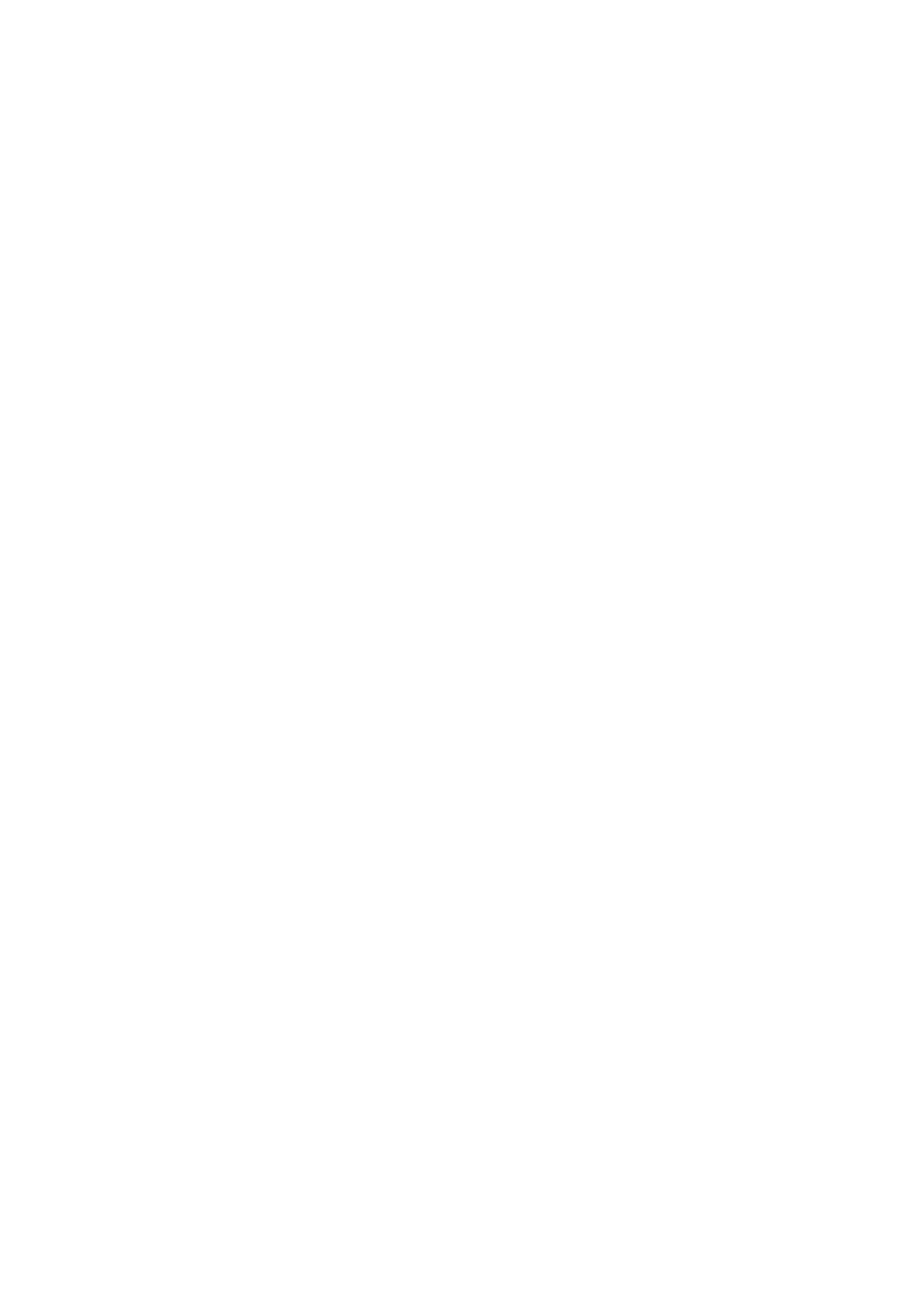# **CITY OF COCKBURN**

# **SUMMARY OF AGENDA TO BE PRESENTED TO THE ORDINARY COUNCIL MEETING TO BE HELD ON TUESDAY, 13 JULY 1999 AT 7:30 P.M.**

# **Page**

 $\overline{\phantom{0}}$ 

| 1.  |                                                    |                                                                                                                                                                              |                |  |  |  |
|-----|----------------------------------------------------|------------------------------------------------------------------------------------------------------------------------------------------------------------------------------|----------------|--|--|--|
| 2.  | APPOINTMENT OF PRESIDING MEMBER (IF REQUIRED)  1   |                                                                                                                                                                              |                |  |  |  |
| 3.  |                                                    |                                                                                                                                                                              |                |  |  |  |
| 4.  | ACKNOWLEDGEMENT OF RECEIPT OF WRITTEN DECLARATIONS |                                                                                                                                                                              |                |  |  |  |
| 5.  |                                                    |                                                                                                                                                                              |                |  |  |  |
| 6.  | ACTION TAKEN ON PREVIOUS PUBLIC QUESTIONS TAKEN ON |                                                                                                                                                                              |                |  |  |  |
| 7.  |                                                    |                                                                                                                                                                              |                |  |  |  |
| 8.  |                                                    |                                                                                                                                                                              |                |  |  |  |
|     | 8.1                                                | (OCM1 7 1999) - ORDINARY MEETING OF COUNCIL - 22/6/1999                                                                                                                      | 3              |  |  |  |
| 9.  |                                                    |                                                                                                                                                                              |                |  |  |  |
| 10. |                                                    |                                                                                                                                                                              |                |  |  |  |
| 11. | BUSINESS LEFT OVER FROM THE PREVIOUS MEETING (If   |                                                                                                                                                                              |                |  |  |  |
| 12. |                                                    |                                                                                                                                                                              |                |  |  |  |
| 13. |                                                    |                                                                                                                                                                              |                |  |  |  |
|     | 13.1                                               | (OCM1 7 1999) - PROPOSED AMENDMENT TO COUNCIL POLICY A5.11 -<br>PAYMENTS TO EMPLOYEES (1030) (DMG) (ATTACH)                                                                  | 3              |  |  |  |
|     | 13.2                                               | (OCM1_7_1999) - APPOINTMENT OF DELEGATE - PERTH AIRPORT<br>MUNICIPALITIES GROUP (3200) (DMG)                                                                                 | 4              |  |  |  |
|     | 13.3                                               | (OCM1 7 1999) - LEGAL REPRESENTATION FOR PRESENT AND<br>FORMER ELECTED MEMBERS AND STAFF OF THE CITY - POLICY A1.18<br>(1030) (RWB) (ATTACH)                                 | 5              |  |  |  |
|     | 13.4                                               | (OCM1 7 1999) - LEGAL EXPENSES - MR J. OSTOJICH - EXECUTIVE<br>DIRECTOR DEPARTMENT OF LOCAL GOVERNMENT PART 8 - DIVISION<br>1 LOCAL GOVERNMENT ACT 1995 INQUIRY (1335) (RWB) | $\overline{7}$ |  |  |  |
|     | 13.5                                               | (OCM1_7_1999) - LEGAL EXPENSES - MOSSENSONS BARRISTERS &<br>SOLICITORS FOR MR M. PECOTIC - EXECUTIVE<br>DIRECTOR,                                                            |                |  |  |  |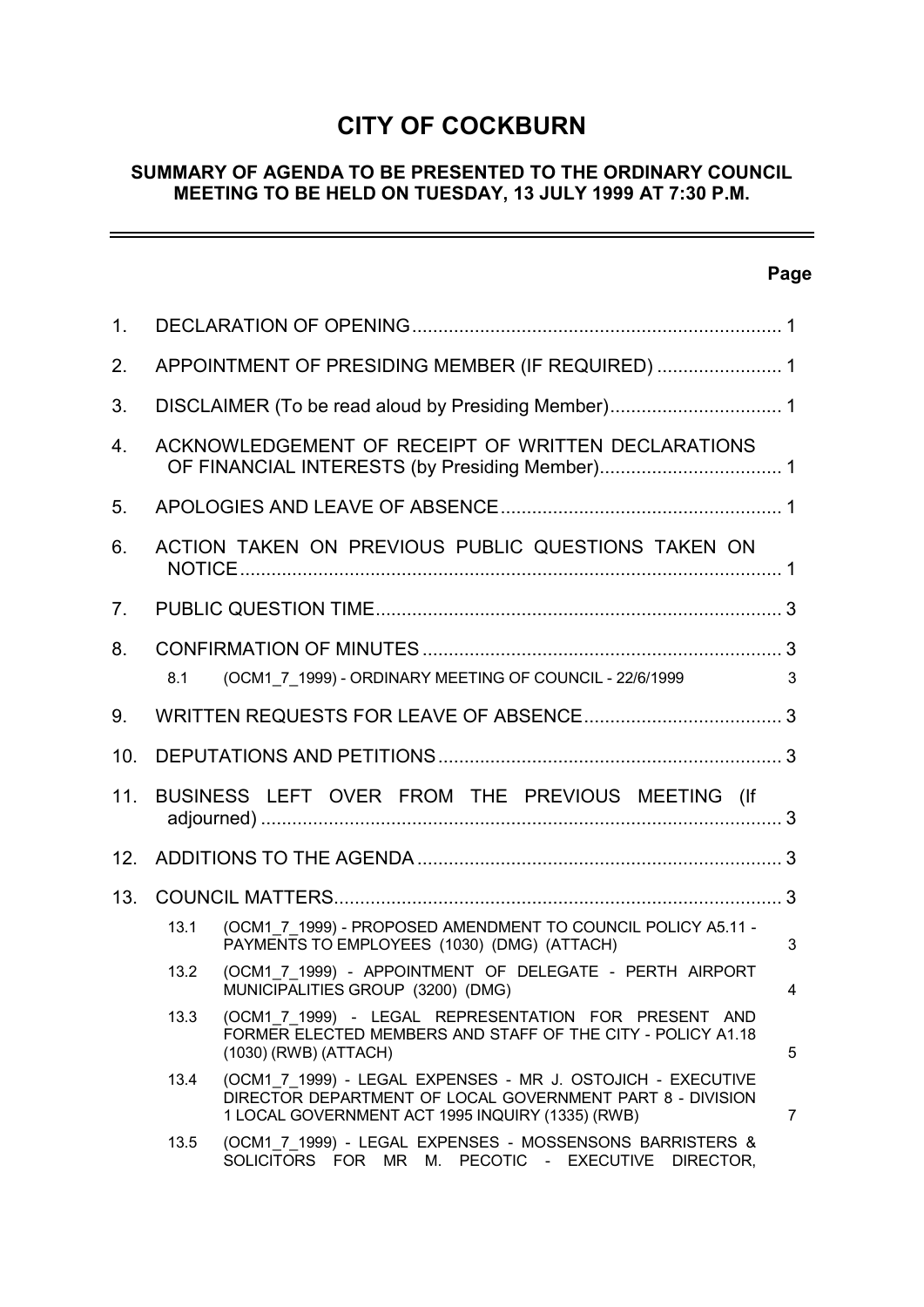|     |      | DEPARTMENT OF LOCAL GOVERNMENT PART 8 - DIVISION 1 LOCAL<br>GOVERNMENT ACT 1995 INQUIRY (1335) (RWB)                                                                                                                                                                   | 9  |
|-----|------|------------------------------------------------------------------------------------------------------------------------------------------------------------------------------------------------------------------------------------------------------------------------|----|
|     | 13.6 | (OCM1 7 1999) - LEGAL REPRESENTATION - MOSSENSONS<br>BARRISTERS AND SOLICITORS FOR MR M. PECOTIC - 'DOUGLAS<br>INQUIRY' INTO THE CITY OF COCKBURN (1335) (RWB)                                                                                                         | 11 |
|     | 13.7 | (OCM1 7 1999) - LEGAL REPRESENTATION - HAMMOND<br>WORTHINGTON FOR MR. J. GRLJUSICH - EXECUTIVE DIRECTOR,<br>DEPARTMENT OF LOCAL GOVERNMENT, PART 8, DIVISION 1 LOCAL<br>GOVERNMENT ACT, 1995 - INQUIRY AND "DOUGLAS INQUIRY" INTO THE<br>CITY OF COCKBURN (1335) (RWB) | 15 |
|     |      |                                                                                                                                                                                                                                                                        | 22 |
|     | 14.1 | (OCM1 7 1999) - DRAFT REVIEW OF THE BASIC RAW MATERIALS<br>STATEMENT OF PLANNING POLICY (9124) (SMH) (ATTACH)                                                                                                                                                          | 22 |
|     | 14.2 | (OCM1 7 1999) - SAND EXTRACTION - PT LOT 135 AND LOT 1<br>ARMADALE ROAD, BANJUP - OWNER: PT 135: CSR READYMIX<br>CONCRETE, LOT 2: RURAL TRADERS - APPLICANT: PT 135: CSR<br>READYMIX QUARRIES, LOT 1: RURAL TRADERS (5513296) (CC) (EAST)<br>(ATTACH)                  | 34 |
|     | 14.3 | (OCM1 7 1999) - LOCAL PLANNING STRATEGY - DRAFT TOWN<br>PLANNING SCHEME NO. 3 (9485) (SMH)                                                                                                                                                                             | 38 |
|     | 14.4 | (OCM1 7 1999) - PROPOSED GREENHOUSE - LOT 600 MANDOGALUP<br>ROAD, WATTLEUP - OWNER: FEEGATE PTY LTD - APPLICANT: B<br>WINTERBOURN (4411035) (MT) (SOUTH) (MAP 17) (ATTACH)                                                                                             | 43 |
|     | 14.5 | (OCM1 7 1999) - PROPOSED STORE ROOM, COOL ROOM AND OFFICE -<br>LOT 15 HENDERSON ROAD, MUNSTER - OWNER: SEA HAWK BAT PTY<br>LTD - APPLICANT: SANTO MERENDA (4309592) (SA) (SOUTH) (MAP 9)<br>(ATTACH)                                                                   | 44 |
| 15. |      | FINANCE AND CORPORATE SERVICES DIVISION ISSUES 47                                                                                                                                                                                                                      |    |
|     | 15.1 | (OCM1 7 1999) - ADOPTION OF PRINCIPAL ACTIVITIES PLAN (5406)<br>(ATC) (ATTACH)                                                                                                                                                                                         | 47 |
| 16. |      |                                                                                                                                                                                                                                                                        | 48 |
|     | 16.1 | (OCM1 7 1999) - TENDER NO. 9/99 - SALVAGE AND RECOVERY RIGHTS<br>HENDERSON LANDFILL (4900) (BKG)(ATTACH)                                                                                                                                                               | 48 |
|     | 16.2 | (OCM1 7 1999) - TENDER NO. 21/98 - SUPPLY AND INSTALLATION OF<br>LANDFILL GAS EXTRACTION AND UTILISATION SYSTEM - HENDERSON<br>LANDFILL (4900) (RNJ)(BKG)(COASTAL)                                                                                                     | 50 |
| 17. |      |                                                                                                                                                                                                                                                                        | 52 |
|     | 17.1 | (OCM1 7 1999) - TENDER NO. 37/99 - CLEANING OF THE SOUTH LAKE<br>LEISURE CENTRE (10155) (GMAC) (ATTACH)                                                                                                                                                                | 52 |
|     | 17.2 | (OCM1 7 1999) - RE-AFFIRMATION OF COUNCIL DECISIONS - 3 JUNE<br>1998 AND 17 SEPTEMBER 1998 REGARDING LOT 14 PROGRESS DRIVE,<br>BIBRA LAKE - SALE OF LAND TO THE WA CROATIAN ASSOCIATION<br>(INC.) (1100231) (LJCD)                                                     | 55 |
| 18. |      |                                                                                                                                                                                                                                                                        | 60 |
|     | 18.1 | (OCM1_7_1999) - CHIEF EXECUTIVE OFFICER'S ORGANISATIONAL<br>STATUS REPORT (1054) (RWB) (ATTACH)                                                                                                                                                                        | 60 |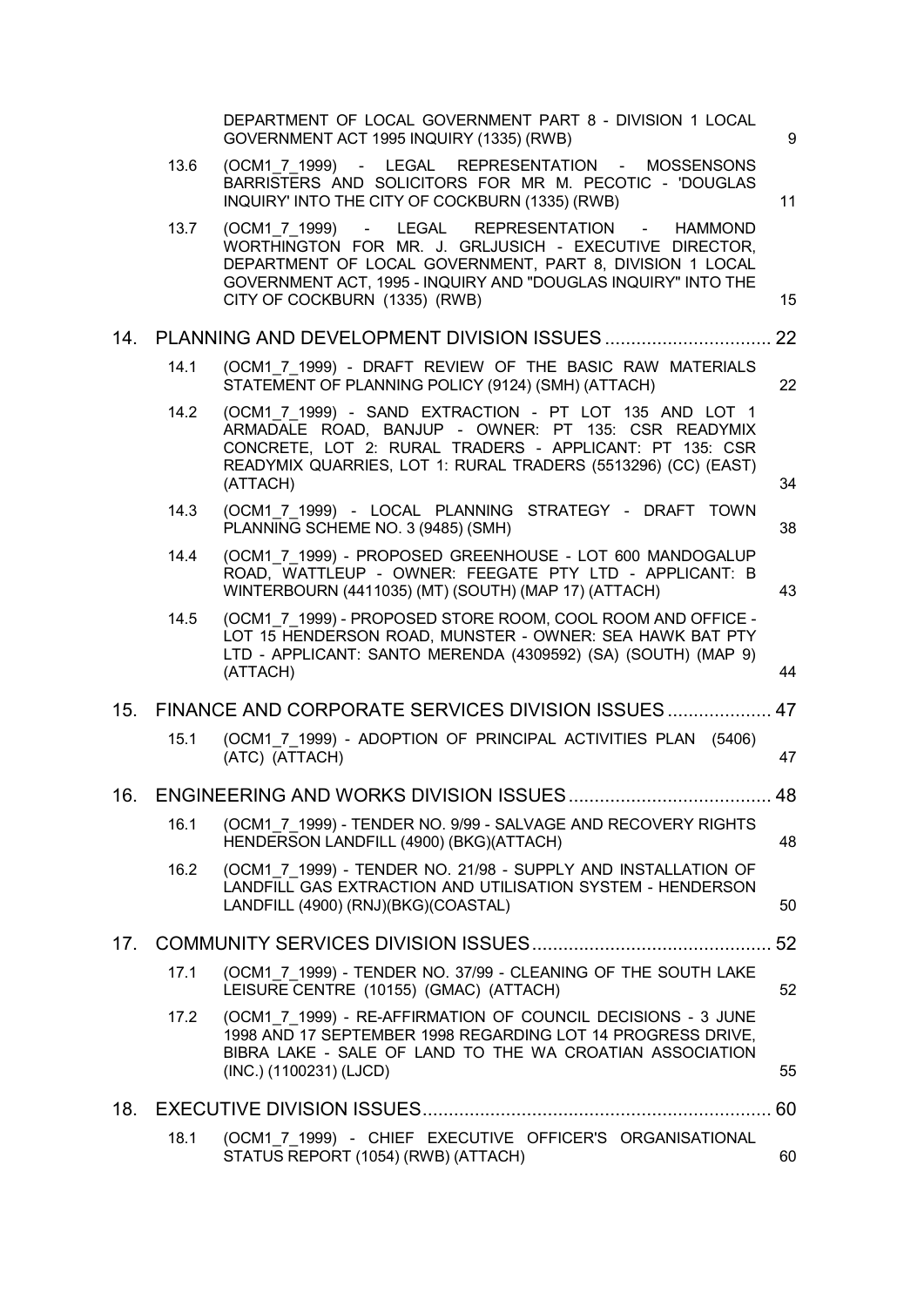|     | 19. MOTIONS OF WHICH PREVIOUS NOTICE HAS BEEN GIVEN  61                                          |    |
|-----|--------------------------------------------------------------------------------------------------|----|
|     |                                                                                                  |    |
|     | 21. QUESTIONS OF WHICH DUE NOTICE HAS BEEN GIVEN WITHOUT                                         |    |
|     | 22. NOTICES OF MOTION GIVEN AT THE MEETING FOR                                                   |    |
|     | 23. MATTERS TO BE NOTED FOR INVESTIGATION, WITHOUT DEBATE , 62                                   |    |
| 24. | RESOLUTION OF COMPLIANCE (Section 3.18(3), Local Government                                      |    |
|     | (OCM1 7 1999) - RESOLUTION OF COMPLIANCE (Section 3.18(3), Local<br>24.1<br>Government Act 1995) | 62 |
|     |                                                                                                  |    |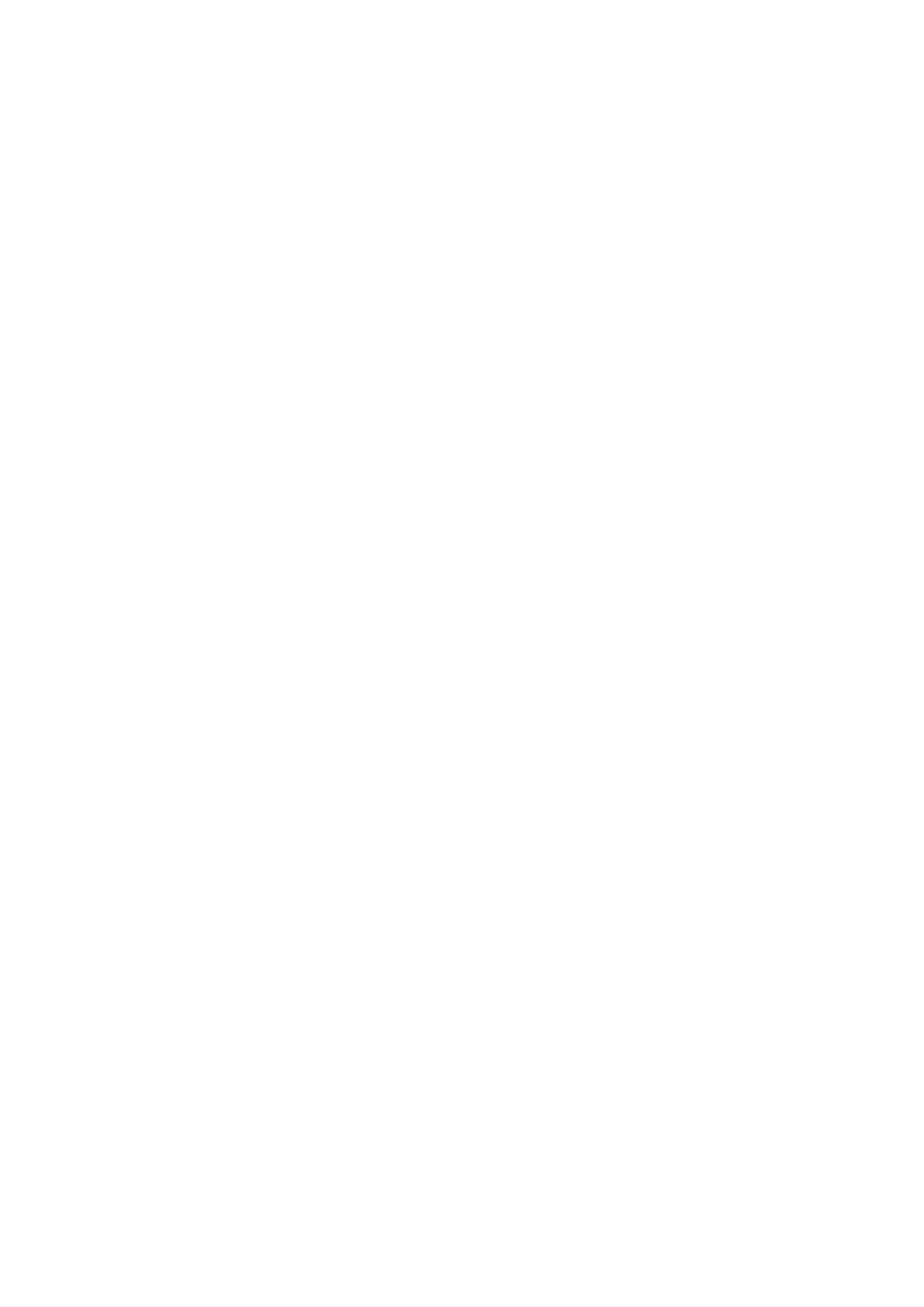# **CITY OF COCKBURN**

# **AGENDA TO BE PRESENTED TO THE ORDINARY COUNCIL MEETING TO BE HELD ON TUESDAY, 13 JULY 1999 AT 7:30 P.M.**

# **1. DECLARATION OF OPENING**

- **2. APPOINTMENT OF PRESIDING MEMBER** (IF REQUIRED)
- **3. DISCLAIMER** (To be read aloud by Presiding Member) Members of the public who attend Council Meetings, should not act immediately on anything they hear at the Meetings, without first seeking clarification of Council's position. Persons are advised to wait for written advice from the Council prior to taking action on any matter that they may have before Council.

# **4. ACKNOWLEDGEMENT OF RECEIPT OF WRITTEN DECLARATIONS OF FINANCIAL INTERESTS (by Presiding Member)**

# **5. APOLOGIES AND LEAVE OF ABSENCE**

# **6. ACTION TAKEN ON PREVIOUS PUBLIC QUESTIONS TAKEN ON NOTICE**

At the Ordinary Meeting of Council held on the 8th June 1999, the following actions were taken on notice and subsequently dealt with by the Administration:-

**Mr Peter Mirco** raised concerns regarding the use of Hurst Road Henderson by trucks and urged Council to consider the potential dangers with respect to the condition of the road and intersection. A response dated 21st June 1999 advised that the work carried out on Hurst Road is in accordance with Australian Standards and that semi-trailers up to 19m can traverse the intersection safely. Vehicles longer than 19m have difficulties at nearly every intersection in the metropolitan area and Main Roads WA have been advised many times of that fact. Mr Mirco's personal design for the intersection was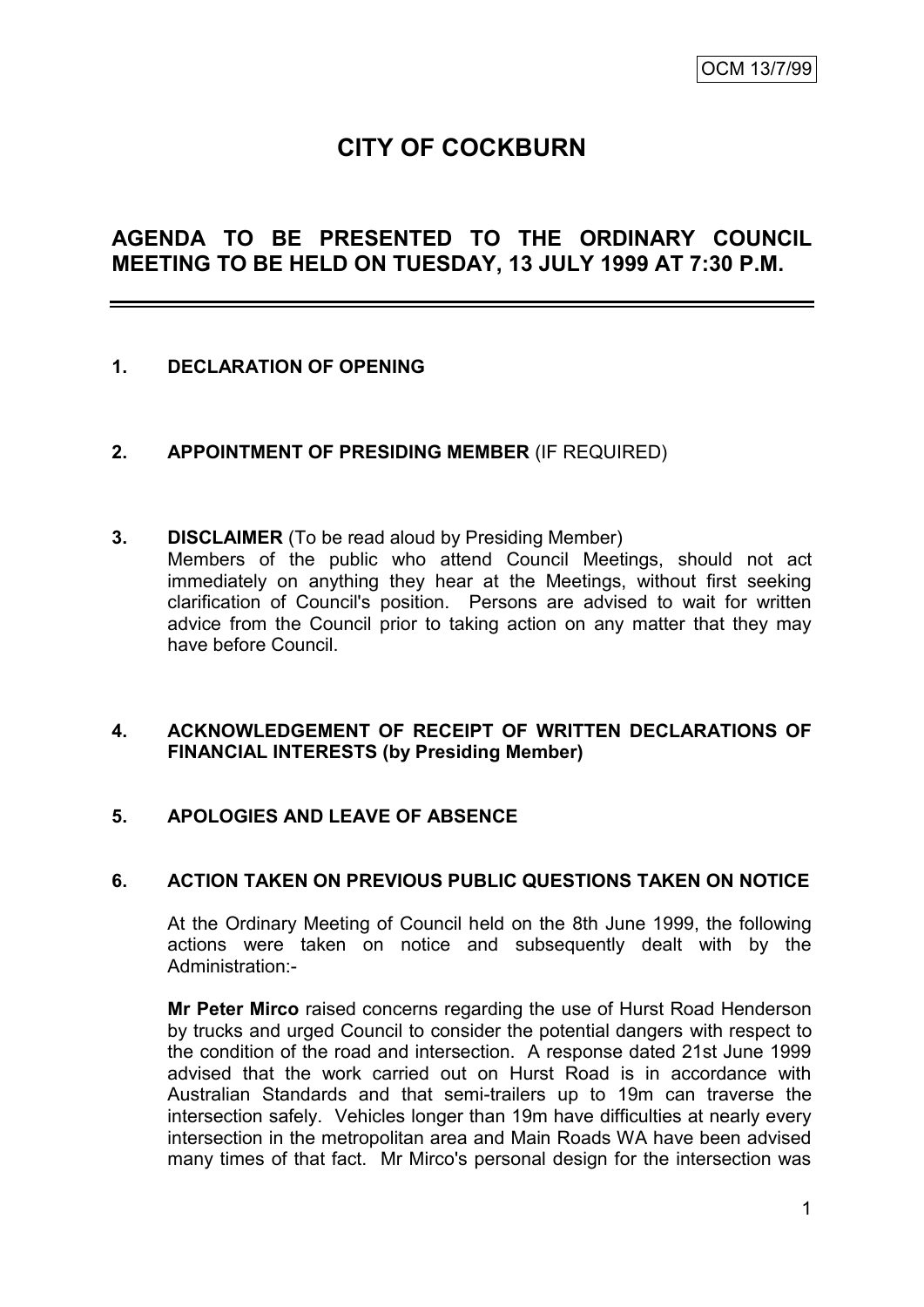investigated by Council's design staff however the construction could not be justified on a cost/benefit analysis.

At the same Council Meeting, Mr Mirco advised that rubbish was being dumped on his company's property and asked what could Council do to assist them. Council's letter also informed Mr Mirco that Council did not have the powers to police this activity however, if he was able to identify the vehicle registration, the Health Department would write to the offenders.

**Mr Andrew Brown** addressed the Ordinary Meeting of Council on the 8th June 1999 regarding Tender No. 9/99 - Henderson Landfill Site and referred to a letter he had delivered that day which included a number of questions. At the meeting, Mr Brown requested that in light of the amount of questions mentioned in his letter, that Council defer the matter so that his letter could be responded to. The Director, Engineering & Works has since responded to Mr Brown's questions in a response dated the 28th June 1999. A copy of that letter was circulated to Commissioners for their information.

At the Ordinary Meeting of Council held on 22 June 1999, questions were asked regarding the alterations to the Coolbellup Library and its impact on the Cockburn Vocational Centre. The following response by Manager, Community Services was made by letter dated 5 July 1999:

The Council, at its Meeting of the  $18<sup>th</sup>$  August, 1998, resolved to lease the area of the building previously used by Cockburn Skillshare to the Cockburn Vocation Centre at  $$67m^2$  p.a. for 166 $m^2$ . Council reserved the right to utilise the balance of the area  $(48m^2)$  for extensions to the Coolbellup Library should it be required. In the meantime, the Cockburn Vocation Centre would be able to use the  $48m^2$  area at no cost. The Association was notified again on the  $17<sup>th</sup>$  March, 1999, that it was likely that Council would be extending the library into the area occupied by the Vocation Centre in 1999/2000.

Over the past month discussions have been held with Vocation Centre staff and a representative of the management committee on a draft plan. Following these discussions an alternative plan has been provided which will again be discussed with the Vocation Centre to seek the best compromise between the needs of the Coolbellup Library and the Vocation Centre.

In respect to the Early Education Playgroup, the Early Education Program has reduced the hours of a part time staff member to meet its budget for 1999/2000. Members of the playgroup have not had the opportunity to speak to the coordinator of the Early Education Program to ascertain the level of support that could be provided. I advise that the Early Education Program will be providing support to the playgroup for next term. The vast majority of playgroups in the City are self managed and self run and it is expected that the Early Education Playgroup will work towards requiring a minimum of support over time.

In respect to the level of funding provided by Family and Children's Services the services provided for each program are on a fixed price contract basis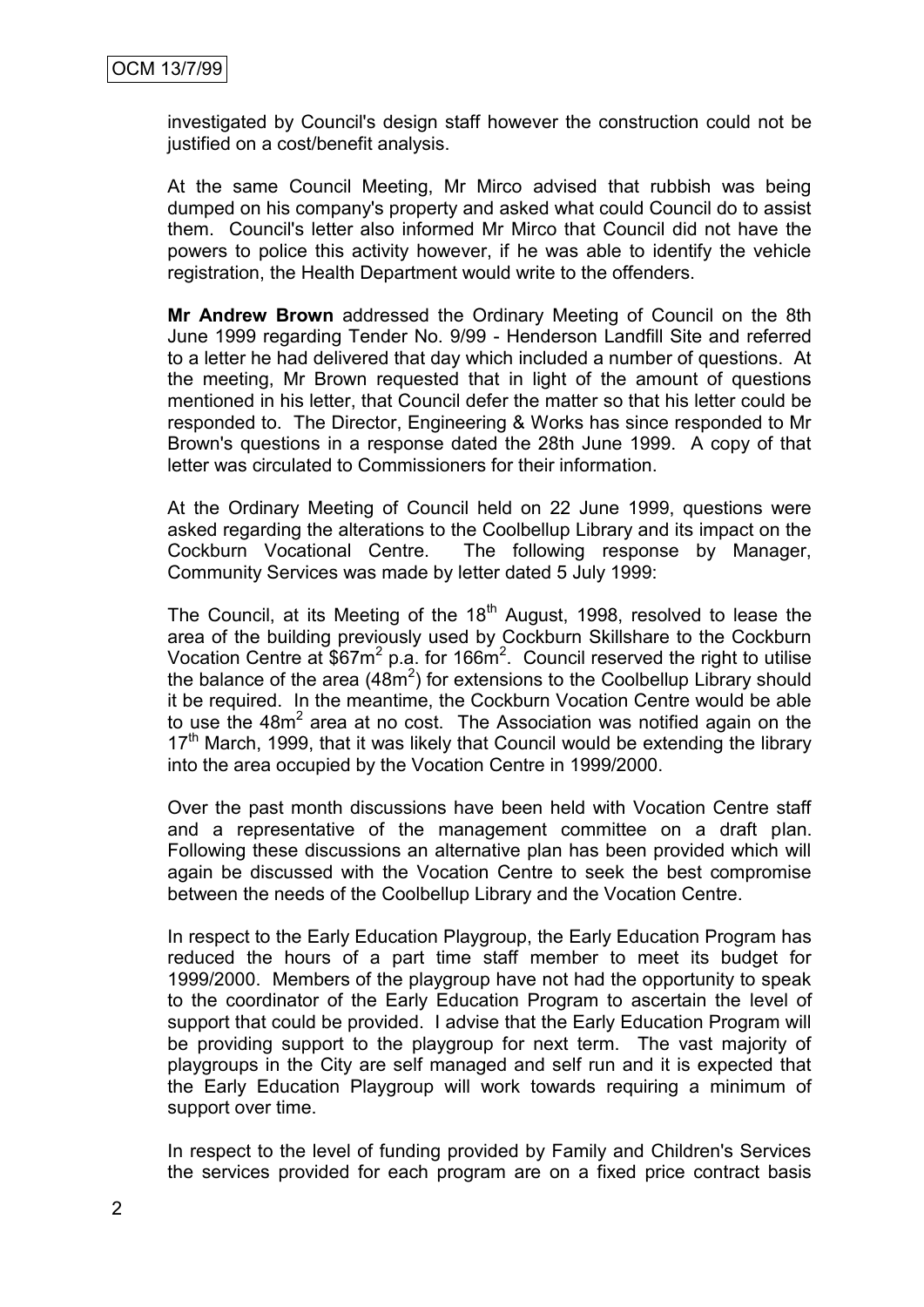with a growth allowance in line with the Consumer Price Index. Prior to contracts being signed Council has lobbied to have the grant funds for a number of programs increased, however, this has not been successful. Council has agreed to enter contracts to provide these services on the basis that operational alterations and adjustments can be made during the life of the contract to allow the services to remain within budget.

# **7. PUBLIC QUESTION TIME**

# **8. CONFIRMATION OF MINUTES**

- **8.1 (OCM1\_7\_1999) - ORDINARY MEETING OF COUNCIL - 22/6/1999**
- **9. WRITTEN REQUESTS FOR LEAVE OF ABSENCE**

# **10. DEPUTATIONS AND PETITIONS**

Nil

# **11. BUSINESS LEFT OVER FROM THE PREVIOUS MEETING (If adjourned)**

Nil

# **12. ADDITIONS TO THE AGENDA**

Nil

# **13. COUNCIL MATTERS**

**13.1 (OCM1\_7\_1999) - PROPOSED AMENDMENT TO COUNCIL POLICY A5.11 - PAYMENTS TO EMPLOYEES (1030) (DMG) (ATTACH)**

# **RECOMMENDATION**

That Council adopt Policy A5.11 "Gratuity Payments For Staff" as per the attachment to the Agenda.

# **COUNCIL DECISION**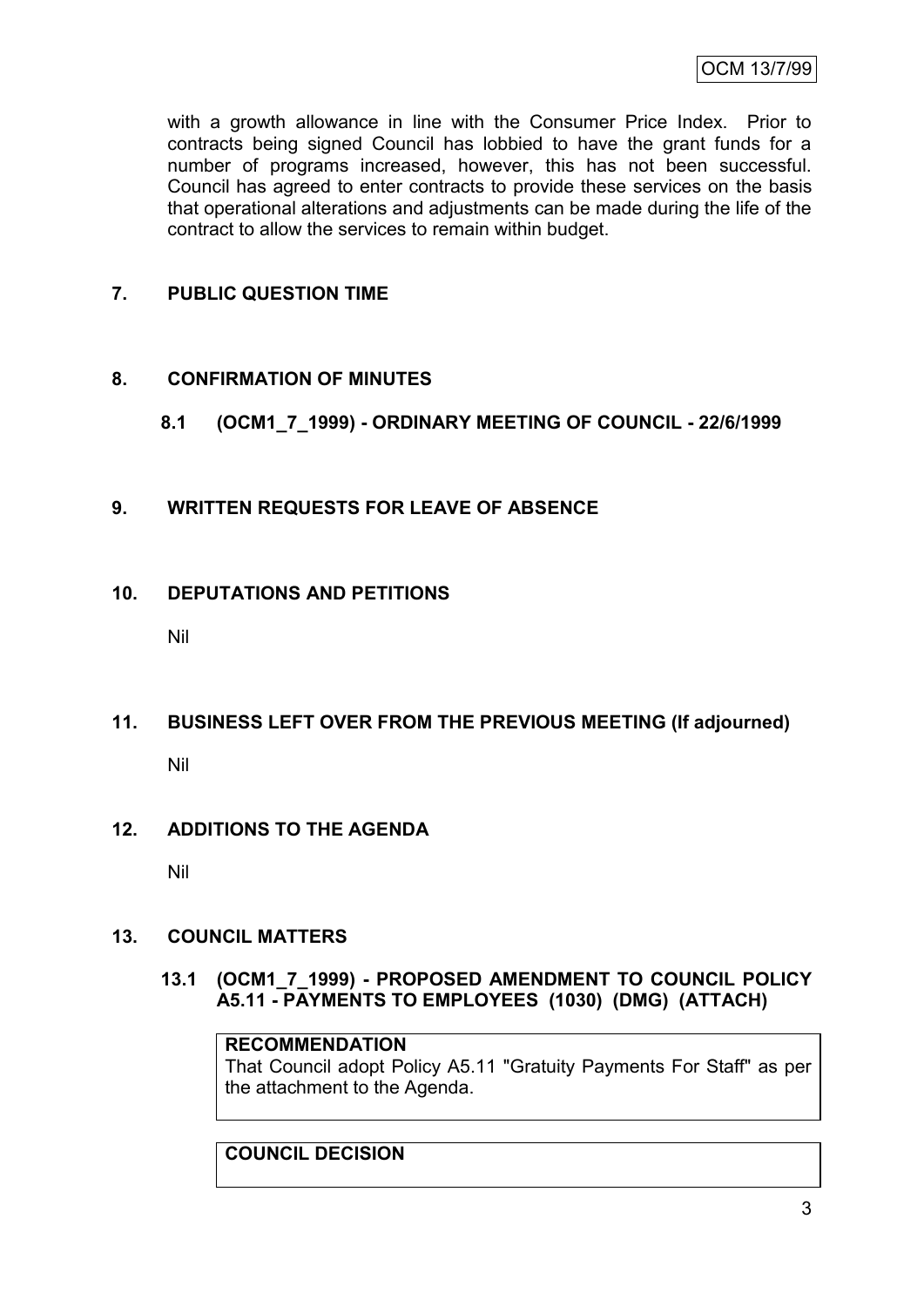# **Background**

At the Council Meeting of  $20<sup>th</sup>$  April, 1999, Council adopted a Policy relating to payments to employees, in excess of Award conditions or contractual arrangements.

#### **Submission**

N/A

# **Report**

The Minutes of the Meeting indicate that the funding ceiling of \$1,500 applied to the entire Policy. However, the intent of the \$1,500 limit was for it to apply to Part 3 of the Policy only. The proposed amendment clarifies this intent.

# **Strategic Plan/Policy Implications**

Policy A5.11 refers

# **Budget/Financial Implications**

Funding provided for within "Governance" Budget allocation.

# **Implications of Section 3.18(3) Local Government Act, 1995**

Nil

# **13.2 (OCM1\_7\_1999) - APPOINTMENT OF DELEGATE - PERTH AIRPORT MUNICIPALITIES GROUP (3200) (DMG)**

### **RECOMMENDATION**

That Council appoint Council's Principal Environmental Health Officer as its Delegate to the Perth Airport Municipalities Group.

# **COUNCIL DECISION**

#### **Background**

In May, 1999, Council appointed its Delegates / Representatives to external organisations with whom Council had a shared interest in their objectives. At that time, Council rationalised its membership to such organisations by not providing a delegate to those whose functions did not seem to require this Council's involvement. These organisations, of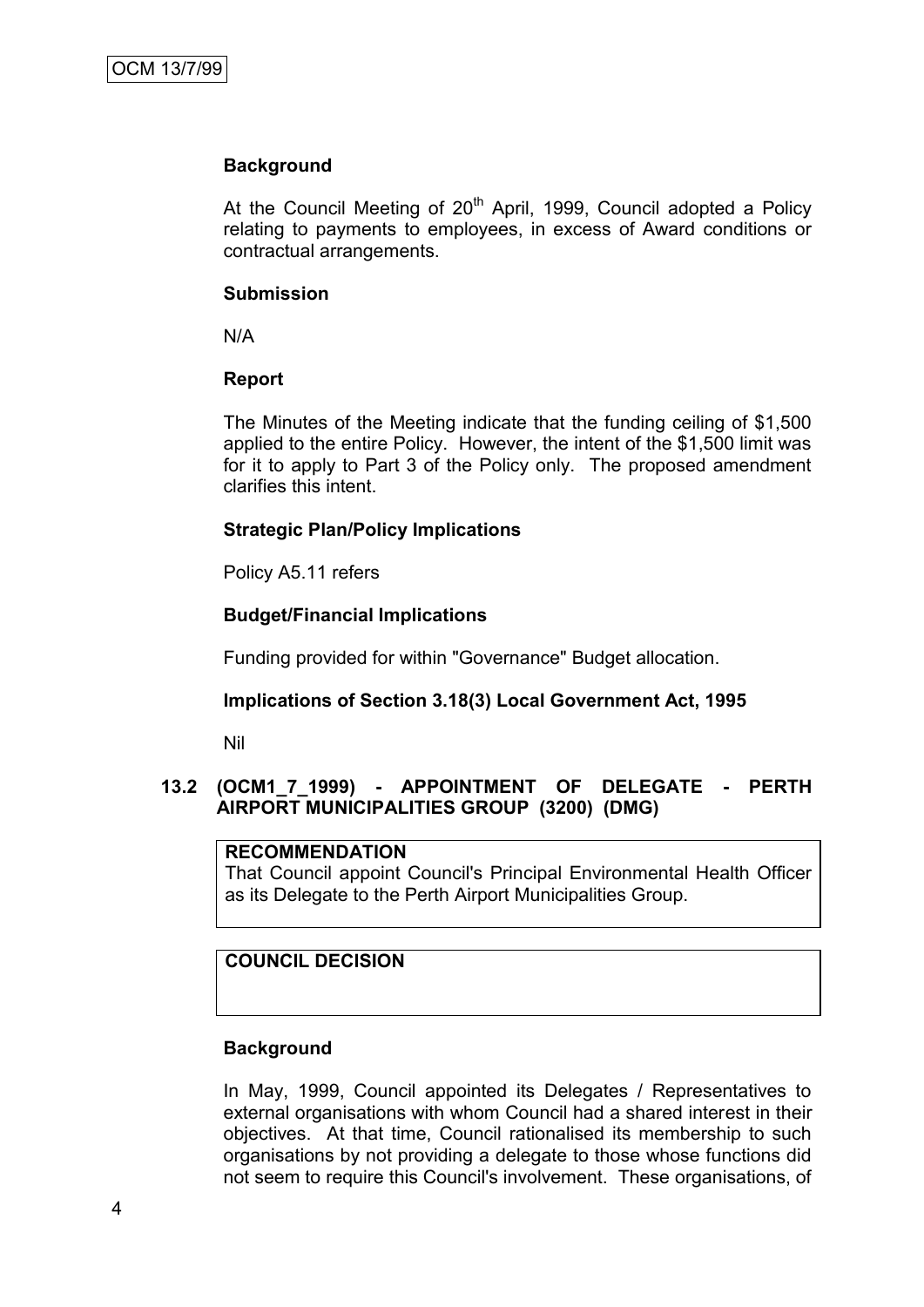which the Perth Airport Municipalities Group was one, were invited to contact Council if they wished reconsideration of the decision.

# **Submission**

N/A

# **Report**

Perth Airport Municipalities Group (P.A.M.G.) has contacted Administration requesting Council to provide it with a delegate as many domestic aviation issues affecting Jandakot Airport are also relevant to P.A.M.G. Accordingly, it is considered appropriate to appoint the same delegate who represents Council on the Jandakot Airport Flight Paths Review Committee, as this is one of the major issues being addressed by P.A.M.G.

# **Strategic Plan/Policy Implications**

N/A

# **Budget/Financial Implications**

N/A

**Implications of Section 3.18(3) Local Government Act, 1995**

Nil

# **13.3 (OCM1\_7\_1999) - LEGAL REPRESENTATION FOR PRESENT AND FORMER ELECTED MEMBERS AND STAFF OF THE CITY - POLICY A1.18 (1030) (RWB) (ATTACH)**

**RECOMMENDATION** That Council:

- (1) adopts the revised Policy A1.18 Legal Representation, as attached to the agenda (proposed amendments highlighted); and
- (2) advise Mr Bill Thomas MLA, suspended and former Councillors of the change to the policy.
- **\* This Policy is subject to Delegated Authority DA-A82**

# **COUNCIL DECISION**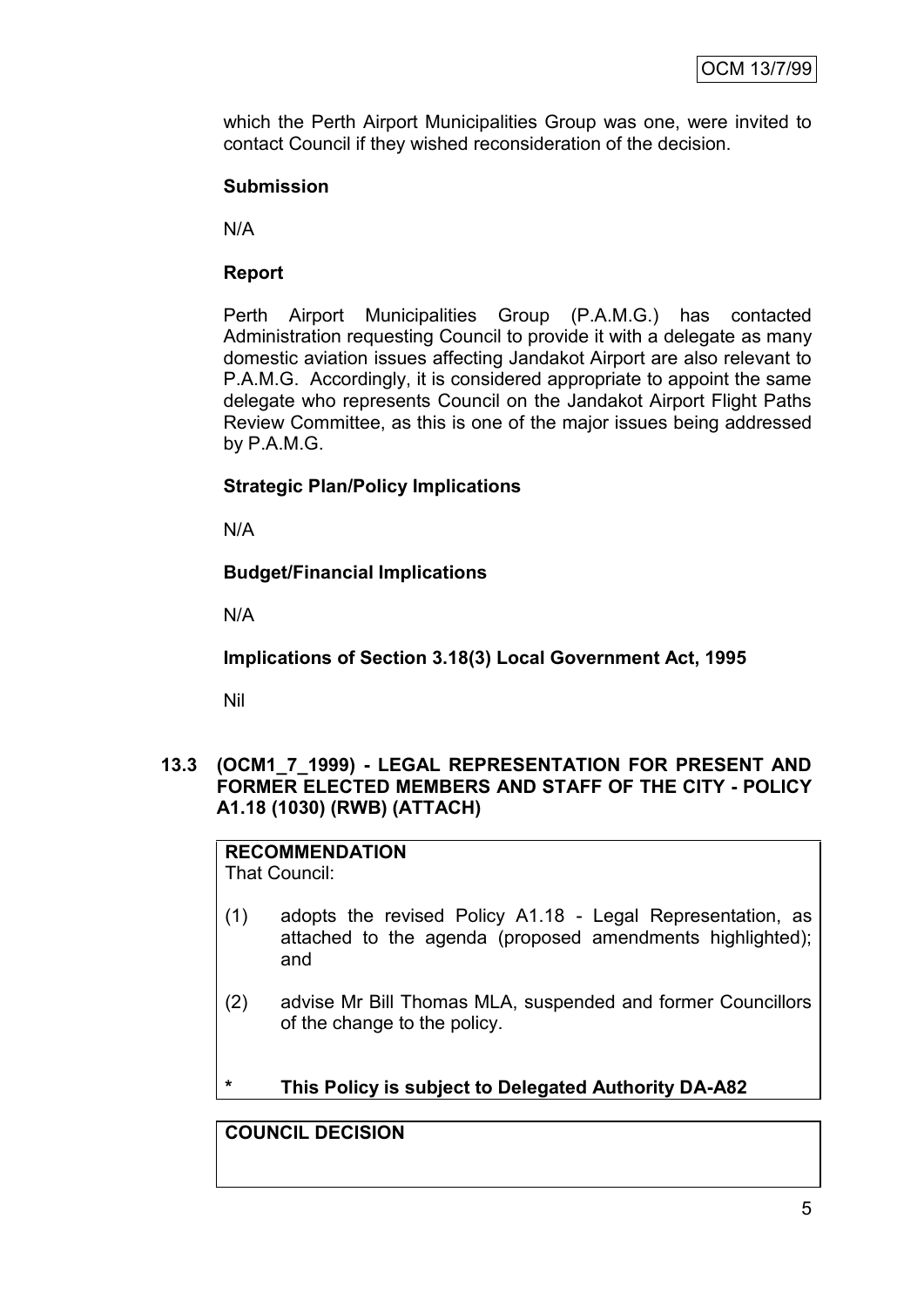# **Background**

Council, at its meeting of the 8th June 1999, adopted Policy A1.18 relating to Legal Representation for Part 8 - Division 2 Inquiries.

#### **Submission**

By letter dated the 18th June 1999, Mr Bill Thomas MLA queried the aspects of Council's Policy on legal representation following the issue being raised by a constituent.

Mr Thomas respectfully suggested that Members and employees should be able to nominate their own legal representation as a matter of right, rather than be required to use Council's solicitors as presented in the Policy.

Mr Thomas also presented the view that, given the conflicting interests of the parties, the discretion given to the CEO to agree or otherwise for the use of legal representation other than Council's solicitors may be inappropriate.

#### **Report**

The issues raised by Mr Thomas have validity and it is considered appropriate that the Policy be amended to allow for requests for legal representation other than by Council's solicitors to be considered by Council on a direct basis if requested, rather than the CEO.

The proposed amendments provide for the direct application to Council or the CEO.

The amendment to "Purpose b)" is to correct a typographical error.

A copy of the Policy adopted on the 8th June 1999 is attached together with the amended Policy.

# **Strategic Plan/Policy Implications**

An amendment to Policy A1.18 is proposed.

# **Budget/Financial Implications**

The draft budget provides for \$100,000 for the cost of the Inquiry including legal expenses.

# **Implications of Section 3.18(3) Local Government Act, 1995**

Nil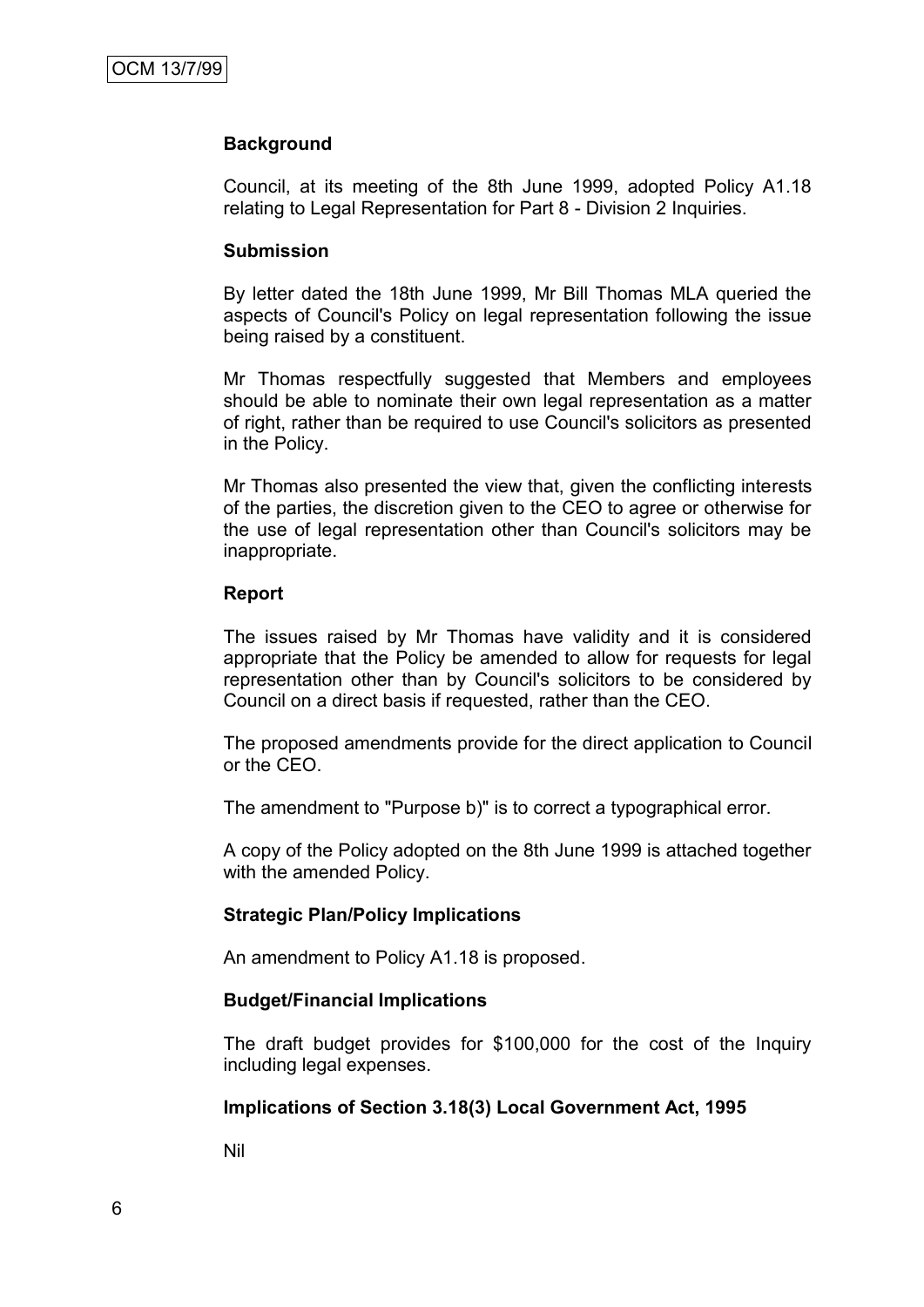**13.4 (OCM1\_7\_1999) - LEGAL EXPENSES - MR J. OSTOJICH - EXECUTIVE DIRECTOR DEPARTMENT OF LOCAL GOVERNMENT PART 8 - DIVISION 1 LOCAL GOVERNMENT ACT 1995 INQUIRY (1335) (RWB)**

#### **RECOMMENDATION** That Council:

- (1) receive the request from Mr J. Ostojich dated the 16th June 1999, for Council to reimburse legal expenses incurred as a result of the Executive Director for Local Government's Inquiry into the City of Cockburn;
- (2) confirm to Mr Ostojich that Council's Policy A1.18 Legal Representation, only relates to Part 8 - Division 2 Inquiries; and
- (3) advise Mr Ostojich that Council is not prepared to provide financial assistance for legal costs incurred for Part 8 - Division 1 Inquiries.

# **COUNCIL DECISION**

# **Background**

A report on matters concerning the City of Cockburn dated the 29th March 1999 from Martin and Vicary, was provided to the Executive Director - Department of Local Government. The report resulted from an Inquiry into the City under Section 8.13 Part 8 - Division 1.

The Report, together with decisions of Council not canvassed in the report, resulted in Councillors being suspended.

A Section 8.16 Part 8 - Division 2 Inquiry ('Douglas Inquiry') has since been required by the Minister for Local Government.

Council, at its meeting of the 8th June 1999, adopted a Policy on Legal Representation which specifically relates to Part 8 - Division 2 Inquiries.

# **Submission**

By letter dated the 16th June 1999, Mr Ostojich requests Council to meet the costs of legal expenses incurred in relation to the Martin and Vicary Inquiry.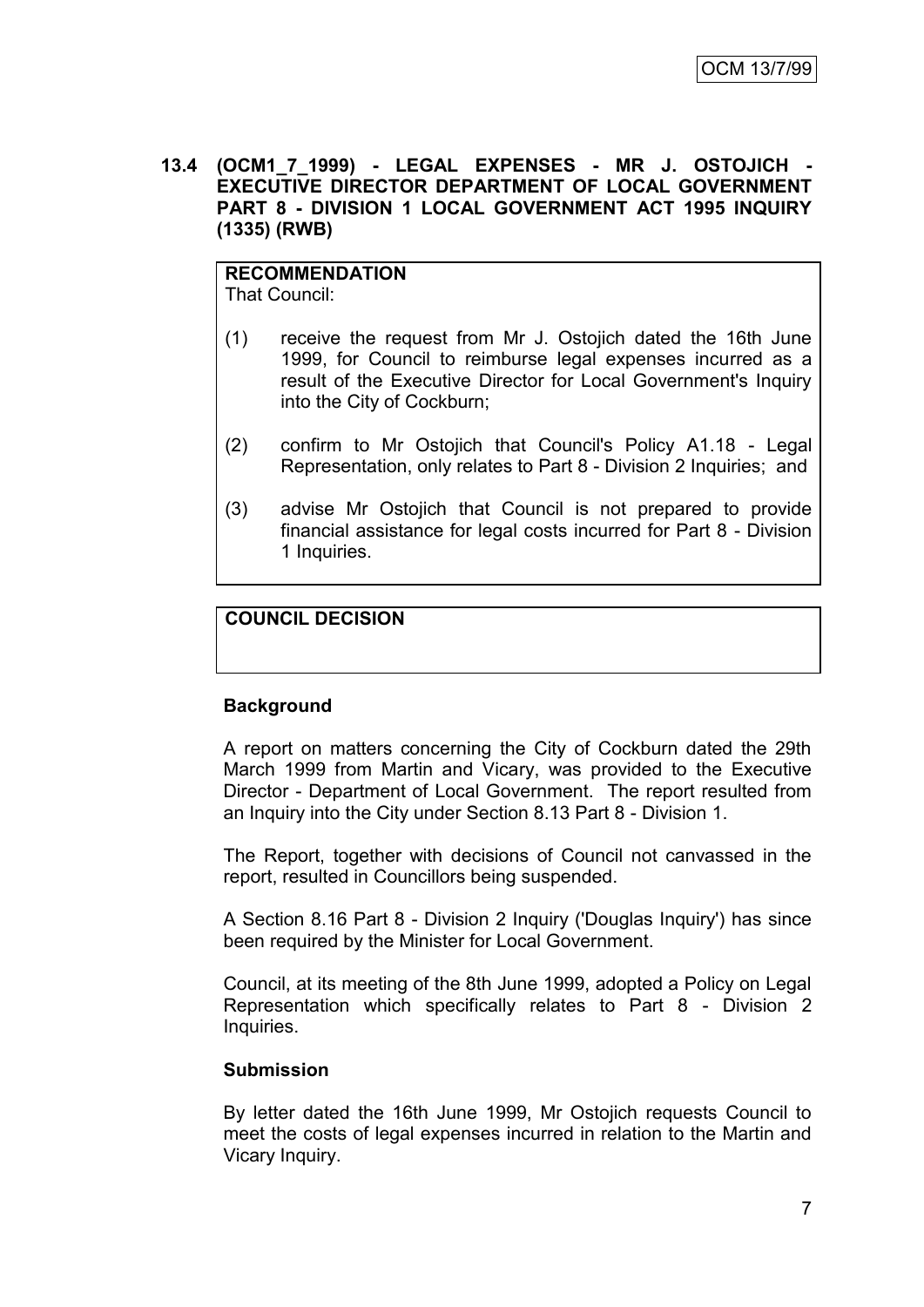Mr Ostojich also wrote to Council on the 22nd April 1999 requesting that Council meet the cost of legal representation for costs which will be incurred *"in the lead up to, during and following the conclusion of the inquiry*". The inquiry referred to is the 'Douglas Inquiry'.

Mr Ostojich pointed out that the Inquiry will cover the period of time he was a Councillor of the City and would therefore, be *"examining the discharge of my public duty*".

Mr Ostojich was advised that a policy was being prepared for Council's consideration and once that had been adopted, the request would be considered.

The 16th June 1999 letter from Mr Ostojich, points out that his letter of the 22nd April 1999 related to legal expenses which may be incurred for the 'Douglas Inquiry'. Mr Ostojich acknowledges that his request for legal services does not comply with "*particular areas*" of the policy, but considers that "*the central principals that guided my actions would warrant the Council meeting the costs of the legal expenses*" incurred to date.

The legal expenses being sought are \$2,405.

#### **Report**

Council, at its meeting of the 8th June 1999, adopted a policy relating to legal representation.

The policy is specific in that it relates to Part 8 - Division 2 Inquiries. At the time of adopting the policy, Council was firm in its view that any assistance towards the cost of legal representation would be restricted to Division 2 Inquiries and would not be extended to Division 1 Inquiries.

#### **Strategic Plan/Policy Implications**

Council's Policy A1.18 adopted by Council on the 8th June 1999 relating to Legal Representation applies.

#### **Budget/Financial Implications**

The draft budget provides for \$100,000 for the cost of the Inquiry and legal expenses.

#### **Implications of Section 3.18(3) Local Government Act, 1995**

Nil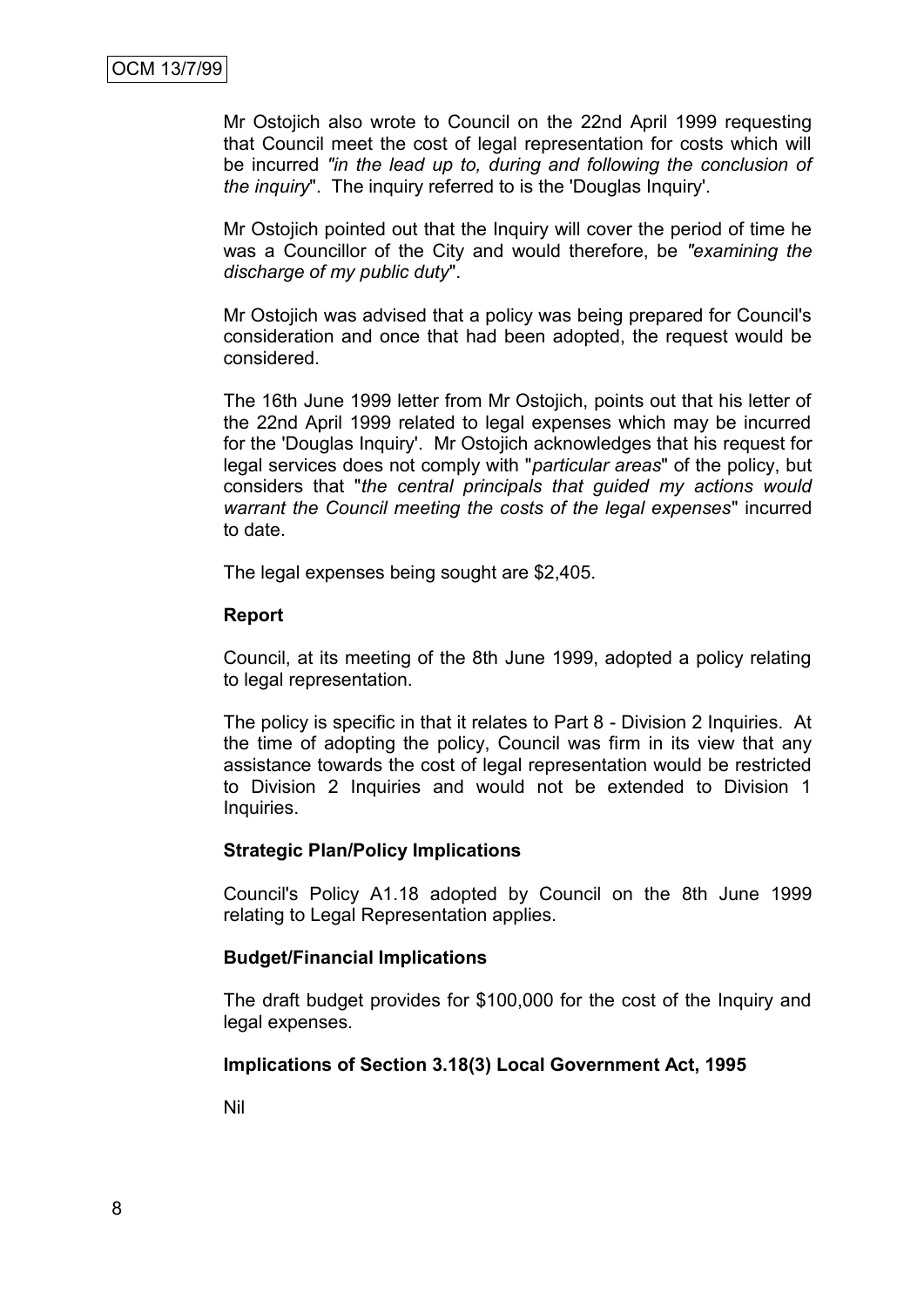**13.5 (OCM1\_7\_1999) - LEGAL EXPENSES - MOSSENSONS BARRISTERS & SOLICITORS FOR MR M. PECOTIC - EXECUTIVE DIRECTOR, DEPARTMENT OF LOCAL GOVERNMENT PART 8 - DIVISION 1 LOCAL GOVERNMENT ACT 1995 INQUIRY (1335) (RWB)**

# **RECOMMENDATION**

That Council:

- (1) receive the request dated 25th June 1999 from Mossensons for Mr M. Pecotic, for Council to reimburse legal expenses incurred as a result of the Executive Director for Local Government's Inquiry into the City of Cockburn; and
- (2) advise Mossensons that Council is not prepared to provide financial assistance for legal costs incurred for Part 8 - Division 1 Inquiries.

# **COUNCIL DECISION**

# **Background**

A report on matters concerning the City of Cockburn dated the 29th March 1999 from Martin and Vicary, was provided to the Executive Director - Department of Local Government. The report resulted from an Inquiry into the City under Section 8.13 Part 8 - Division 1.

The Report, together with decisions of Council not canvassed in the report, resulted in Councillors being suspended.

A Section 8.16 Part 8 - Division 2 Inquiry ('Douglas Inquiry') has since been required by the Minister for Local Government.

Council, at its meeting of the 8th June 1999, adopted a Policy on Legal Representation which specifically relates to Part 8 - Division 2 Inquiries.

# **Submission**

By letter dated 25th June 1999 Mossensons, under instruction from Mr M. Pecotic, requested Council to meet the cost of legal expenses incurred in relation to the Martin and Vicary Inquiry.

The letter advises that legal fees amounting to \$3,367.80 have been incurred for the following work: -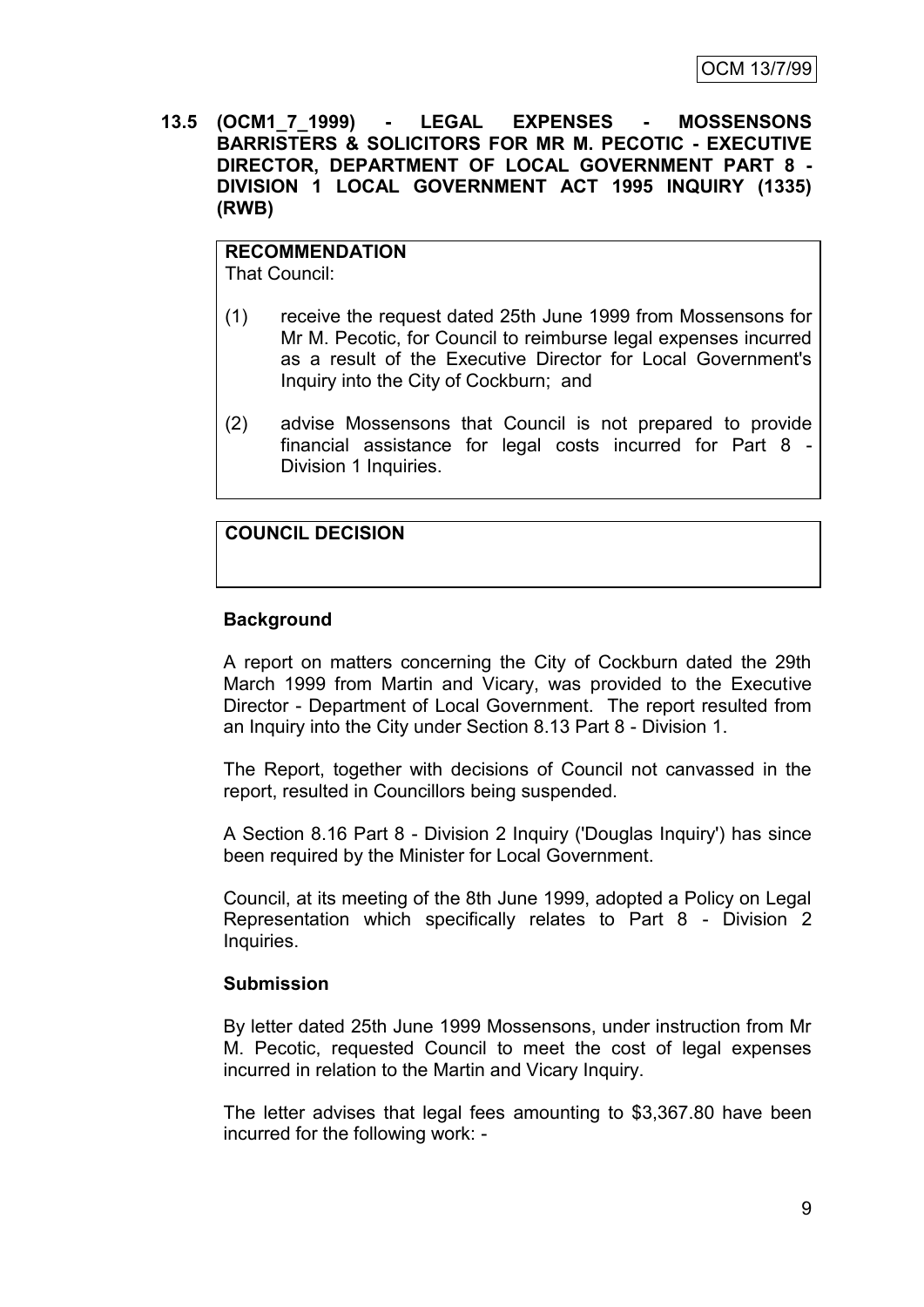- 1. preparation of submissions on behalf of their client while their client was overseas;
- 2. communications with Mr Martin with respect to the submissions and queries Mr Martin had in relation to their client's submissions;
- 3. perusal of the Martin/Vicary report while their client was overseas;
- 4. reporting to their client in relation to the findings of the report, etc;
- 5. obtaining Counsel's advice in relation to the report.

Mossensons state that in their view, "*legal representation was required with respect to our client concerning the Martin/Vicary report due to the fact that our client was overseas at the time he was required to make submissions to the Inquiry, when the preliminary findings were made*".

Mossensons further state that they believe it to be unfair and unjust for their client to be liable for costs he incurred with respect to legal fees concerning activities which directly relate to his Council duties.

#### **Report**

Council, at its meeting of the 8th June 1999, adopted a policy relating to legal representation.

The policy is specific in that it relates to Part 8 - Division 2 Inquiries. At the time of adopting the policy, Council was firm in its view that any assistance towards the cost of legal representation would be restricted to Division 2 Inquiries and would not be extended to Division 1 Inquiries.

# **Strategic Plan/Policy Implications**

Council's Policy A1.18 adopted by Council on the 8th June 1999 relating to Legal Representation applies.

# **Budget/Financial Implications**

The draft budget provides for \$100,000 for the cost of the Inquiry and legal expenses.

# **Implications of Section 3.18(3) Local Government Act, 1995**

Nil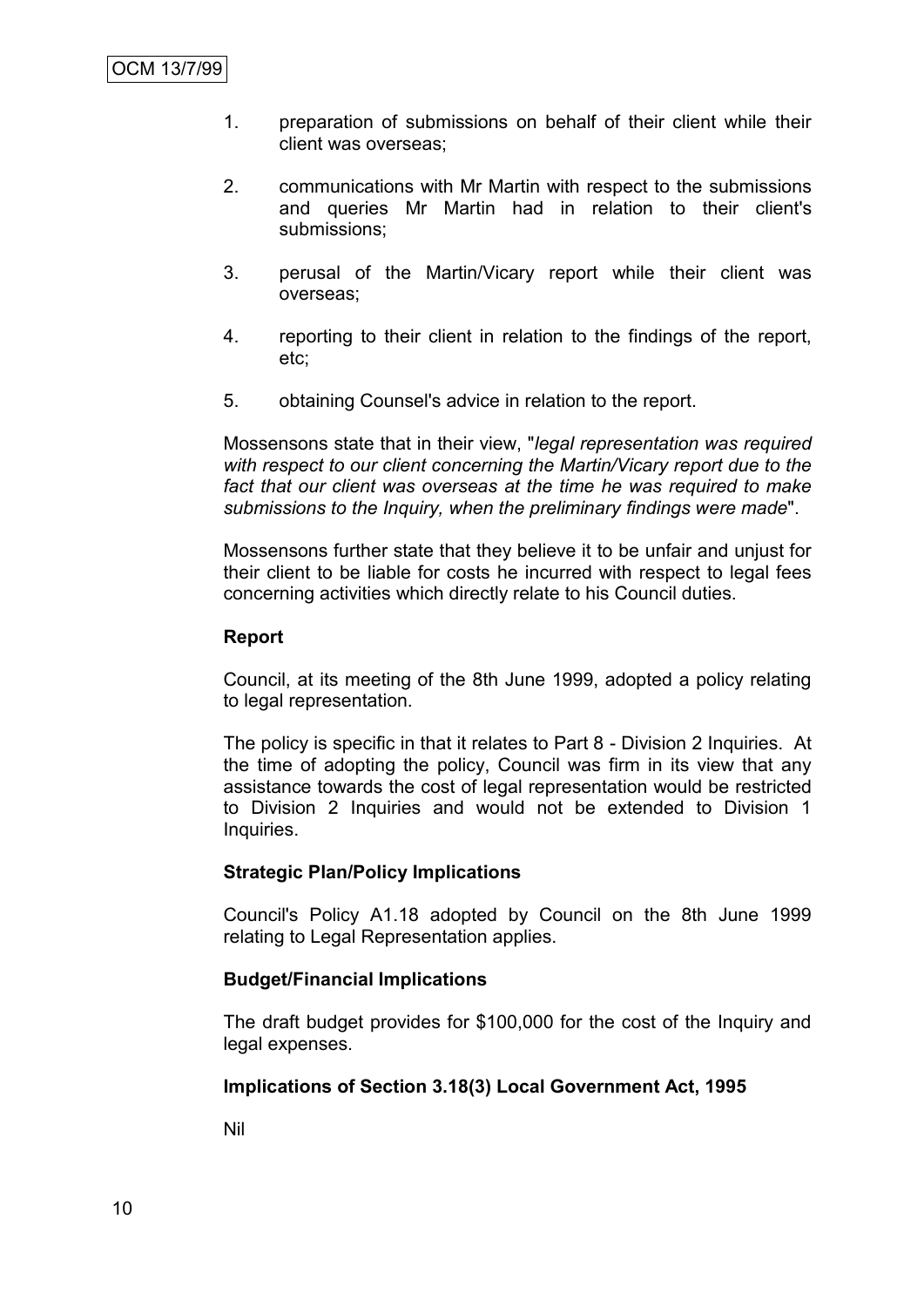# **13.6 (OCM1\_7\_1999) - LEGAL REPRESENTATION - MOSSENSONS BARRISTERS AND SOLICITORS FOR MR M. PECOTIC - 'DOUGLAS INQUIRY' INTO THE CITY OF COCKBURN (1335) (RWB)**

#### **RECOMMENDATION** That :

- 
- (1) Council receive the letter dated 18th June 1999 from Mossensons;
- (2) subject to written confirmation from Mr Pecotic that he has engaged Mossensons to represent him at the 'Douglas Inquiry', Council: -
	- 2.1 advise Mossensons that it will be inappropriate for Council's solicitors to represent Mr Pecotic and therefore, Council will recognise the appointment of Mossensons by Mr Pecotic for the provision of legal representation for the 'Douglas Inquiry', subject to the provisions contained in Council's Policy A1.18 and specific decisions of Council relating to Mr Pecotic's request for financial assistance;
	- 2.2 advise Mossensons that Council will reimburse Mr Pecotic legal expenses up to \$3,000 as per Policy A1.18 on the condition that the Policy is signed by Mr Pecotic pursuant to Clause 20;
	- 2.3 advise Mossensons that in accordance with Clause 10 of the Policy Council will be prepared to contribute a further sum not exceeding \$3000 by way of reimbursement of legal expenses on production of an itemised statement of costs following the outcome of the Inquiry subject to Policy A1.18 which provides for the payment to be made if a person has not acted illegally dishonestly against the interests of the City or otherwise in bad faith; and
	- 2.4 advise Mossensons that as the Inquiry may consider various issues a detailed statement separating (apportioning) the cost across the issues will be required;
	- 2.5 advise Mossensons that Council is not prepared to contribute towards Queen's Counsel costs.

# **COUNCIL DECISION**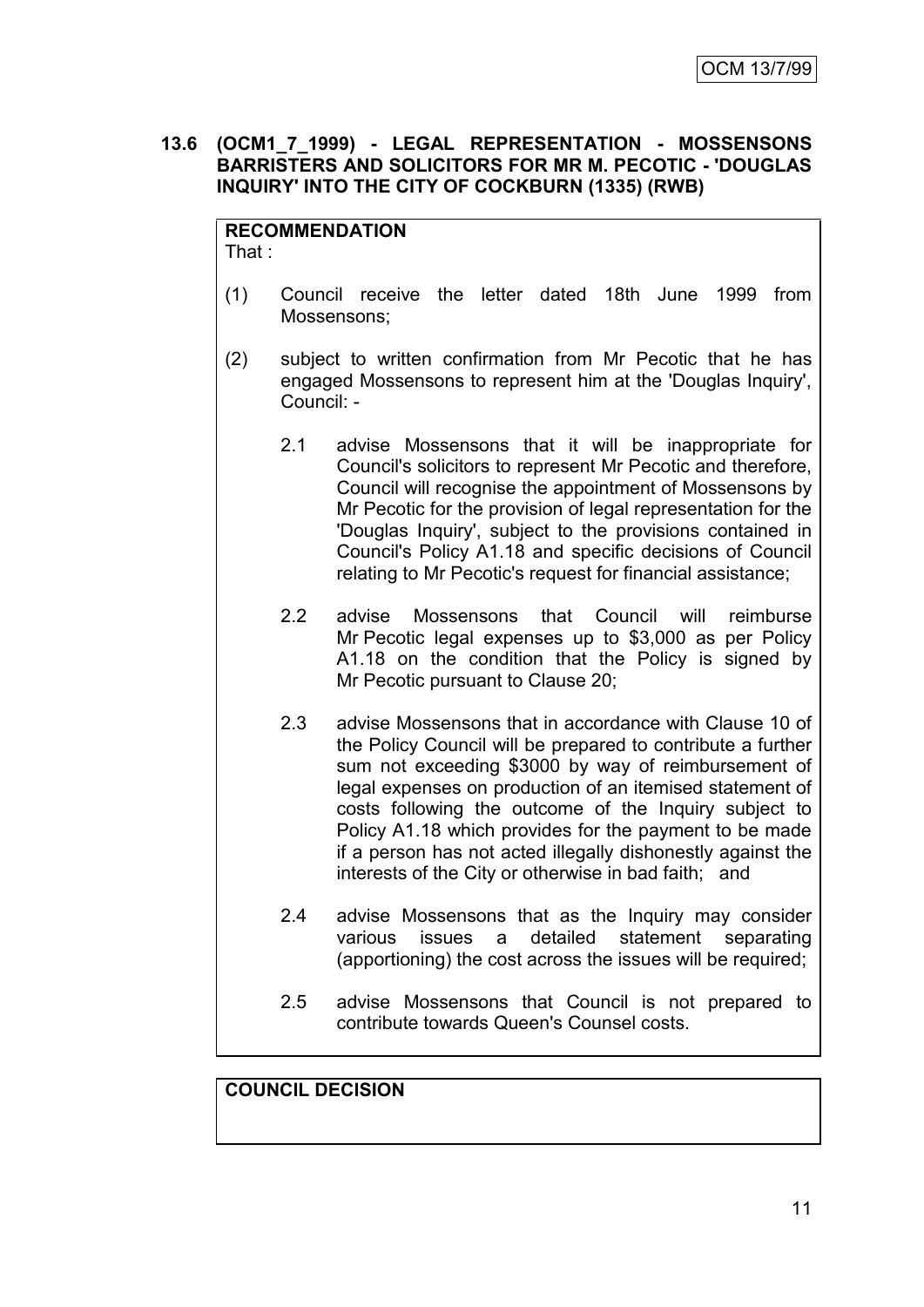# **Background**

The Minister for Local Government has determined that an inquiry into the City of Cockburn will be held under Section 8.16 Part 8 - Division 2 of the Local Government Act 1995. An Inquiry known as the 'Douglas Inquiry' is presently underway.

Council has adopted Policy A1.18 relating to legal representation for Part 8 - Division 2 Inquiries.

The 'Douglas Inquiry' follows a Section 8.13 Part 8 - Division 1 Inquiry instigated by the Executive Director - Department of Local Government. The Inquiry findings (Martin & Vicary Report) together with decisions of Council not canvassed in the report, resulted in Councillors being suspended.

The Inquiry made several findings against Mr Pecotic.

# **Submission**

By letter dated 18th June 1999, Council was advised as follows by Mossensons Barristers and Solicitors: -

"*We confirm our oral advice to the effect that Mr Pecotic wishes this firm to represent him at the "Douglas Inquiry".*

*We believe it would by quite inappropriate for the solicitors acting for the City of Cockburn ("the City") to represent Mr Pecotic, for the following reasons:*

- *1. If he is granted funding, Mr Pecotic wishes to put certain submissions before the Inquiry relating to the conduct of Members and certain aspects of the City's administration and operations. It would place his solicitors in a position of intolerable conflict of interest is they were to be at the same time acting for some or all of the people to whom his submissions relate. Mr Pecotic would also be placing himself in an untenable position.*
- *2. There will not necessarily be an identity of interests in relation to factual issues before the inquiry. The scope for conflicts of interests is wide.*
- *3. Mr Pecotic believes he should be permitted to engage solicitors and counsel of his choice, provided that his choices are reasonable and justifiable.*

*Mr Pecotic has instructed this office to act as instructing solicitors to Mr. Roger Davis of Francis But Chamber as counsel, to represent him at the Inquiry. From initial discussions with counsel and Mr Pecotic, we*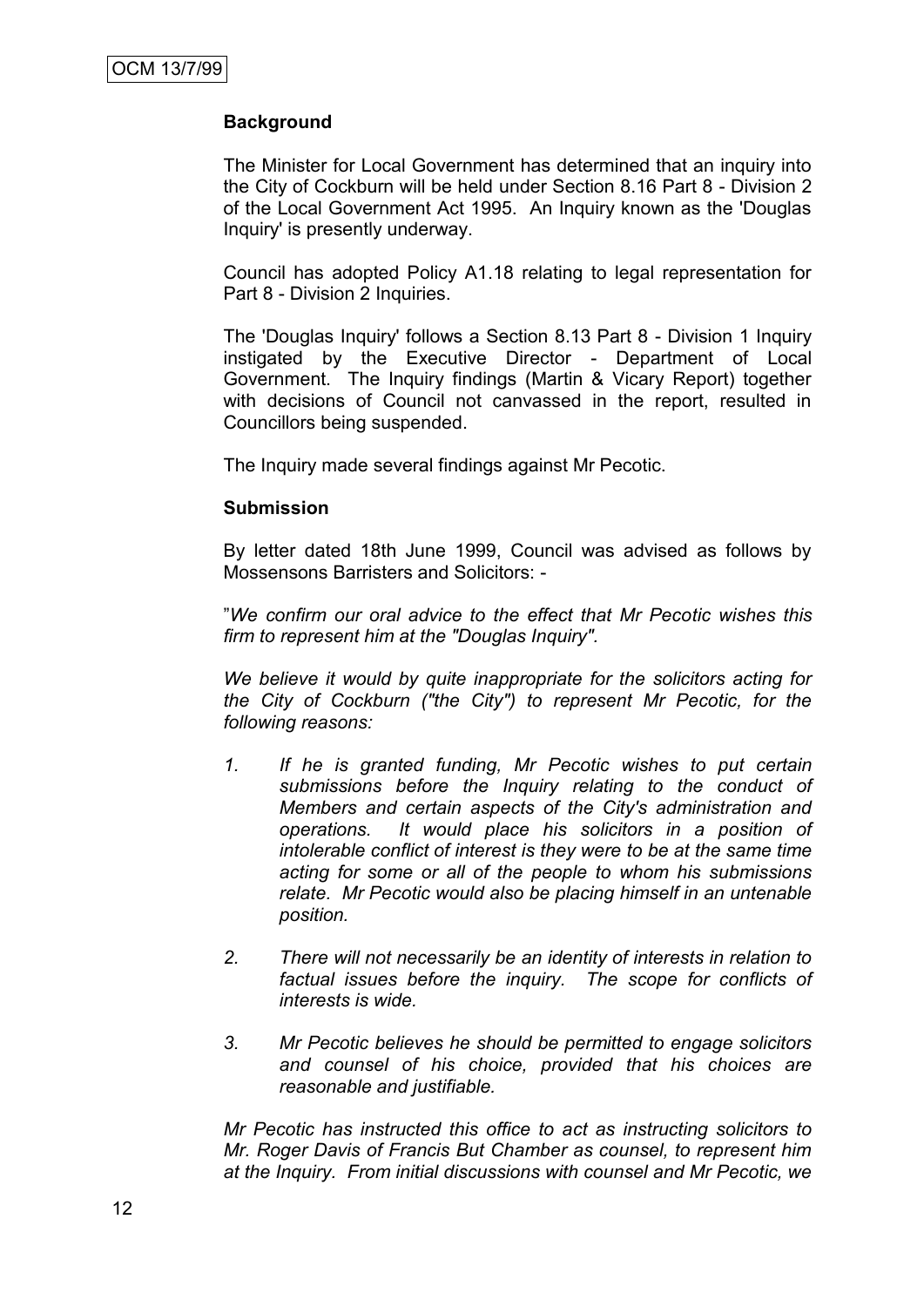*believe that to achieve an adequate and appropriate level of the legal representation, our client will need funding in the order of \$20,000.00 for counsel and \$15,000.00 for this firm. Those estimates would cover the following:*

- *1. Representation by Counsel at the Inquiry:*
	- *1.1. while Mr Pecotic is being interviewed or giving evidence;*
	- *1.2. where necessary, to protect Mr Pecotic's interests while other individuals, give evidence, which concerns him;*
	- *1.3. where it is dealing with matters and submissions Mr Pecotic has raised with Counsel assisting beforehand.*
- *2. On the part of this firm, preparatory work by way of collation of documents, proofing of Mr Pecotic and other potential witnesses, investigation and preparation of submissions.*

*Given the time constraints for the conduct of the Inquiry, if Mr Pecotic is to contribute usefully to the investigation and if his interests are to be properly protected, it is most important that this firm and counsel commence preparing his submissions as soon as possible. We understand that the Counsel assisting the Inquiry will begin collating information and his investigation of the terms of reference in July 1999 and that hearings will commence in August 1999. That leaves very little time for Mr Pecotic and his advisors to prepare for an approach by Counsel Assisting for an interview with a view to giving a statement.*

*Mr Pecotic has instructed us that he does not have the financial resources necessary to himself fund any level of legal representation for the Inquiry. In our respectful submission, it would be contrary to the requirements of natural justice for Mr Pecotic to be unrepresented. He is clearly a central character in the matters to be investigated and he has submissions that should be clearly and carefully put before the Investigator. As you know, it was the approach made by Mr Pecotic to the Minister which resulted in the inquiry by Messrs Martin and Vicary which, in turn, gave rise to the Douglas Inquiry. Mr Pecotic's good name has been put in issue in the Martin-Vicary report and justice requires that he have the resources required to see the matter through.*

*We therefore seek from you and the City Council the following:*

- *1. Approval for Mr Pecotic to be represented by this firm and Mr Davis.*
- *2. A grant of the initial \$3,000.00.*
- *3. Authorisation, subject to Council approval, for a grant in the order of our estimate above.*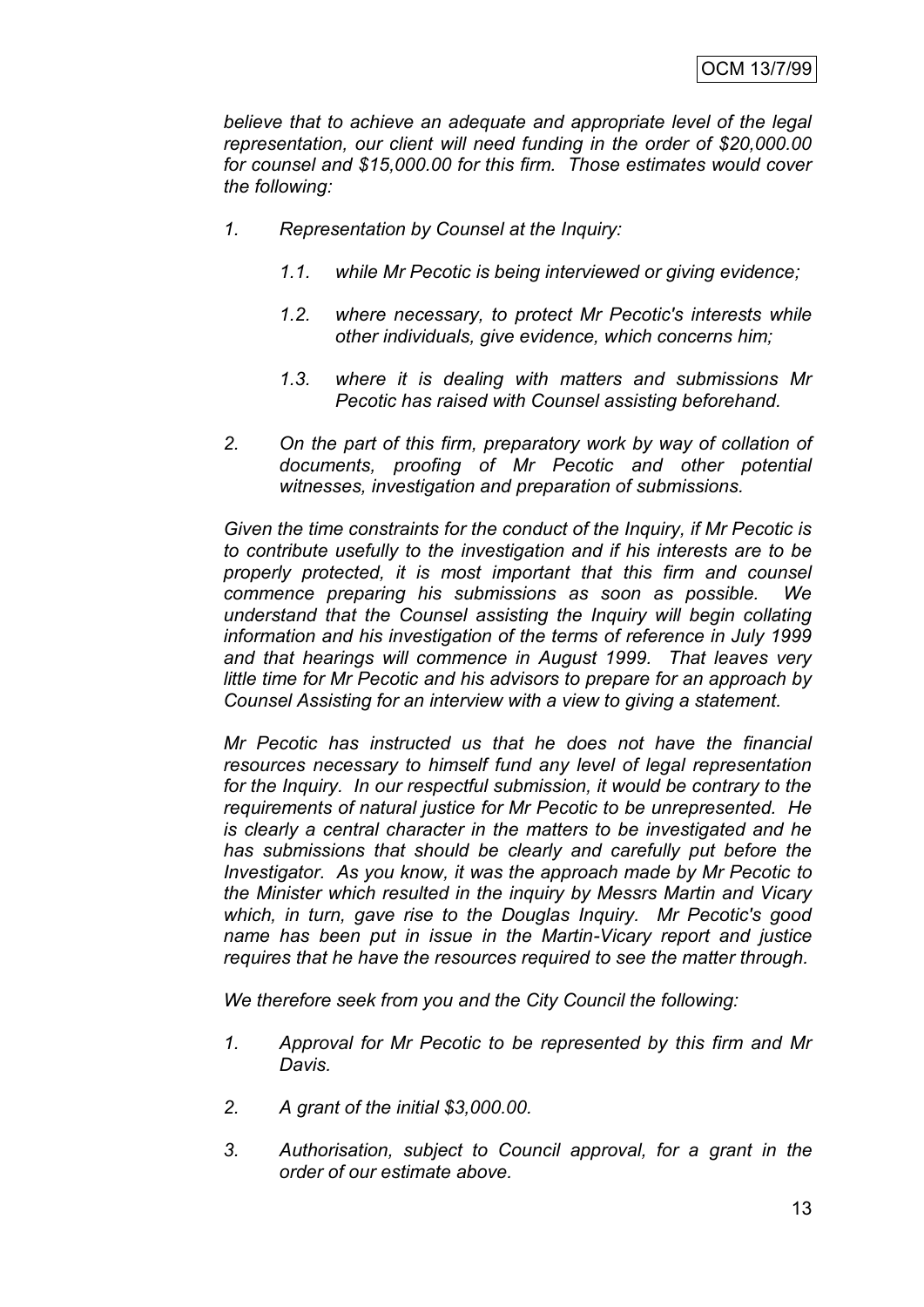*We would be most grateful if you could treat this request as urgent."*

#### **Report**

Council's Policy A1.18 allows the CEO to agree for a member or employee to obtain legal services other than Council's solicitors where it is considered inappropriate for Council's solicitors to provide such service.

The policy also allows for the matter to be referred to Council and given that the request from Mossensons requires Council's consideration as it is above the financial limit provided for in the Policy, it is appropriate that Council consider the request in its entirety rather than piecemeal.

Council's Policy provides that the provision of financial support exceeding \$3,000 may be considered by Council if full details of the additional expenses and the reason for it are provided.

The submission from Mossensons sets out the reasons why Mr Pecotic believes he requires financial assistance above the \$3,000 limit.

It is important to note that Mr Pecotic has instructed that he does not have the financial resources necessary to provide the funding himself for any level of legal representation for the Inquiry.

For the sake of consistency with any other request for support, it is proposed that Council deal with the request in two parts. Firstly, recognising the terms of the Policy which provides for a maximum payout of \$3,000 recoverable, should an adverse finding be made. Secondly, an additional sum Council may be prepared to pay, but only at the conclusion of the Inquiry on the basis of no adverse finding.

An approach along these lines would limit Council's exposure to pursue recovery, should reimbursement have been made during the course of the Inquiry.

As the Inquiry will consider a number of matters, it may be found that on some issues a person has acted appropriately and on others not acted appropriately. Therefore, an itemised account apportioned to the various issues will be required, if it is Council's intention to reimburse the legal costs associated with non-adverse findings.

This is in accordance with Clause 18 of the Policy which deals with the revocation of authorities. This Clause states in part:

"(a) if in the Inquiry or otherwise, it is found that a person has acted illegally, dishonestly, against the interests of the City or otherwise in bad faith in connection with the matter for which the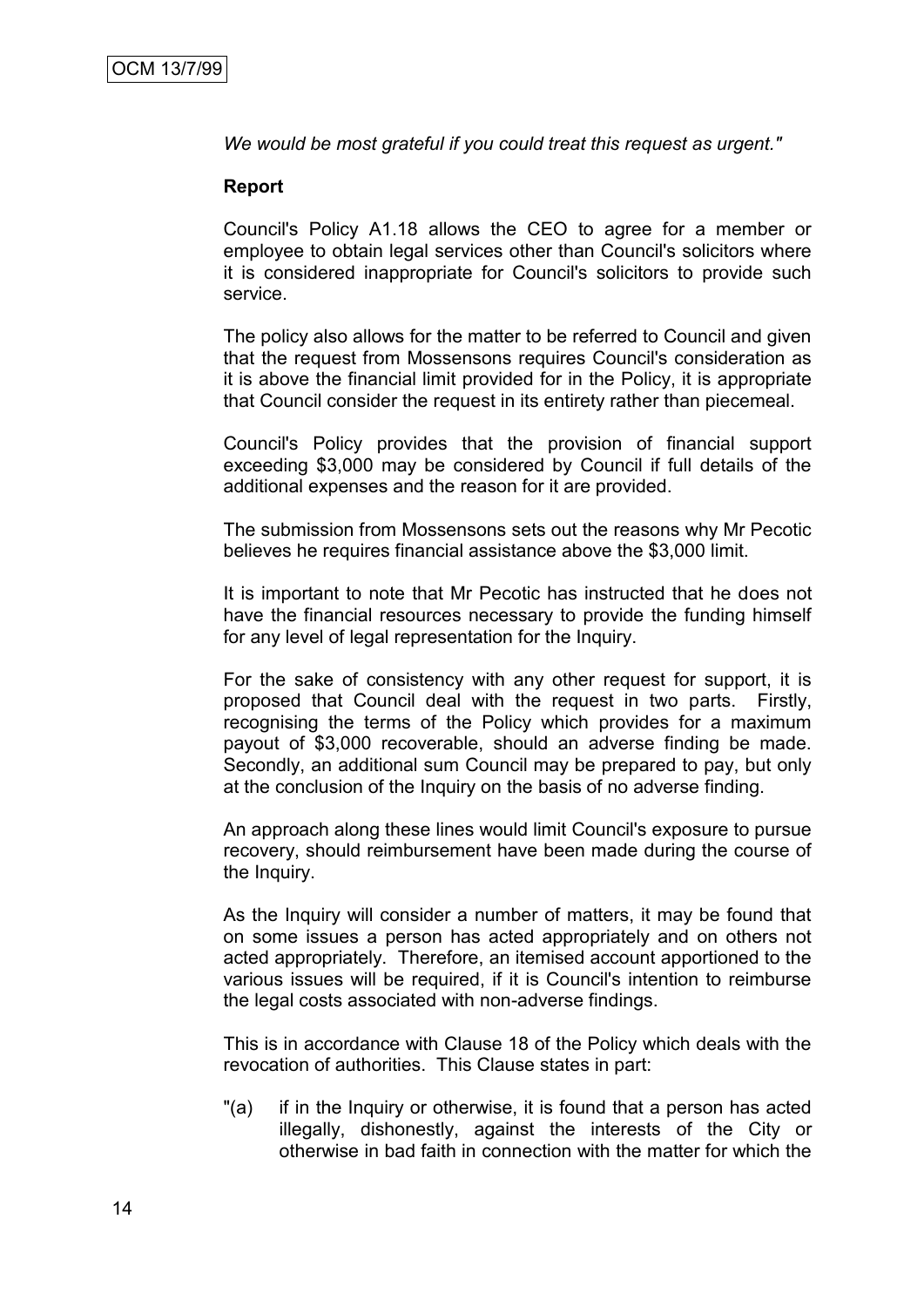person was granted financial support or given contingent authority."

The words "in connection with the matter" is interpreted to mean there may be various findings.

The recommended total reimbursement of legal expneses of \$6,000 should enable Council's exposure for potential legal costs, to be maintained within the \$100,000 provided for, in the Draft Budget without allowance for the potential cost of the Inquiry.

It would not be appropriate for Council's solicitors to represent Mr Pecotic as conflict of interest would certainly evolve.

Mossensons have advised that they represent Mr Pecotic, however this should be confirmed by Mr Pecotic.

Besides Mossensons, Mr Pecotic has engaged Mr Roger Davis of Francis But Chamber as Counsel.

Council will need to consider its preparedness to contribute towards Queen's Counsel costs.

#### **Strategic Plan/Policy Implications**

Council's Policy A1.18 adopted by Council on the 8th June 1999 relating to Legal Representation applies.

#### **Budget/Financial Implications**

The draft budget provides for \$100,000 for the cost of the Inquiry and legal expenses.

# **Implications of Section 3.18(3) Local Government Act, 1995**

Nil

**13.7 (OCM1\_7\_1999) - LEGAL REPRESENTATION - HAMMOND WORTHINGTON FOR MR. J. GRLJUSICH - EXECUTIVE DIRECTOR, DEPARTMENT OF LOCAL GOVERNMENT, PART 8, DIVISION 1 LOCAL GOVERNMENT ACT, 1995 - INQUIRY AND "DOUGLAS INQUIRY" INTO THE CITY OF COCKBURN (1335) (RWB)**

# **RECOMMENDATION**

That Council:

- (1) receive the letter dated 2 July 1999 from Hammond Worthington - Lawyers;
- (2) advise Hammond Worthington that Council is not prepared to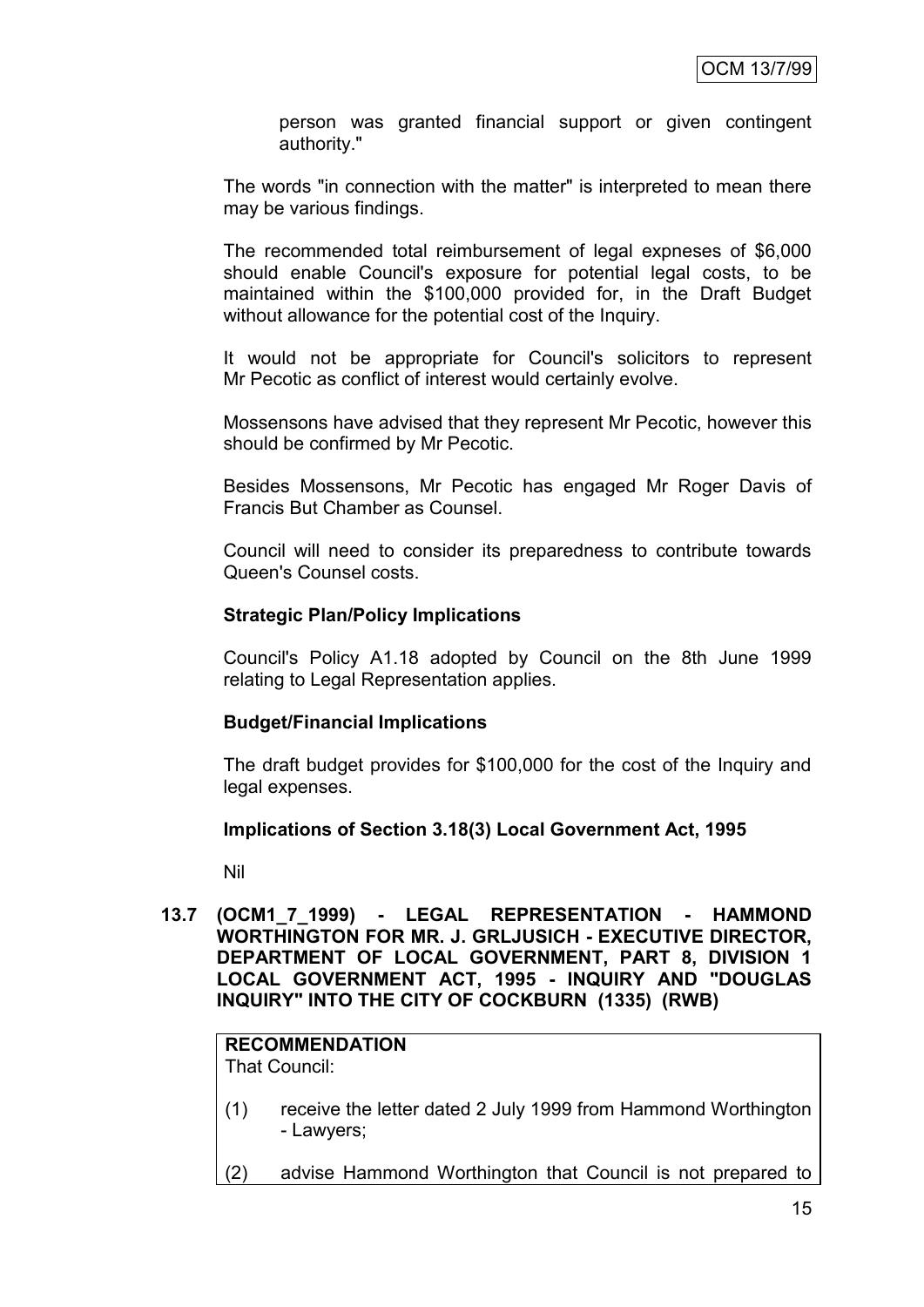provide financial assistance for legal costs incurred for Part 8 Division 1 Inquiry; and

- (3) subject to written confirmation from Mr. J. Grljusich that he has engaged Hammond Worthington to represent him at the "Douglas Inquiry" Council:
	- 1. advise Hammond Worthington that it will be inappropriate for Council's Solicitor to represent Mr. Grljusich and therefore, Council will recognise the appointment of Hammond Worthington by Mr. Grljusich for the purposes of legal representation for the "Douglas Inquiry" subject to the provisions contained in Council's Policy A1.18 and specific decisions of Council relating to Mr. Grljusich's request for financial assistance.
	- 2. advise Hammond Worthington that Council will reimburse Mr. Grljusich legal expenses up to \$3,000 as per Policy A1.18 on the condition that the Policy is signed by Mr. Grljusich pursuant to Clause 20
	- 3. advise Hammond Worthington that in accordance with Clause 10 of the Policy Council will be prepared to contribute a further sum not exceeding \$3,000 by way of reimbursement of legal expenses on production of an itemised statement of costs following the outcome of the Inquiry subject to Policy A1.18 which provides for the payment to be made if a person has not acted illegally and dishonestly against the interests of the City or otherwise in bad faith; and
	- 4. advise Hammond Worthington that as the Inquiry may consider various issues a detailed statement separating (apportioning) the cost across the issues will be required;
	- 5. advise Hammond Worthington that Council is not prepared to contribute towards Queen's Counsel costs, should it be their intention to retain Queen's Counsel.

# **COUNCIL DECISION**

# **Background**

The Minister for Local Government has determined that an Inquiry into the City of Cockburn will be held under Section 8.16 Part 8 - Division 2 of the Local Government Act 1995. An Inquiry known as the "Douglas Inquiry" is presently underway.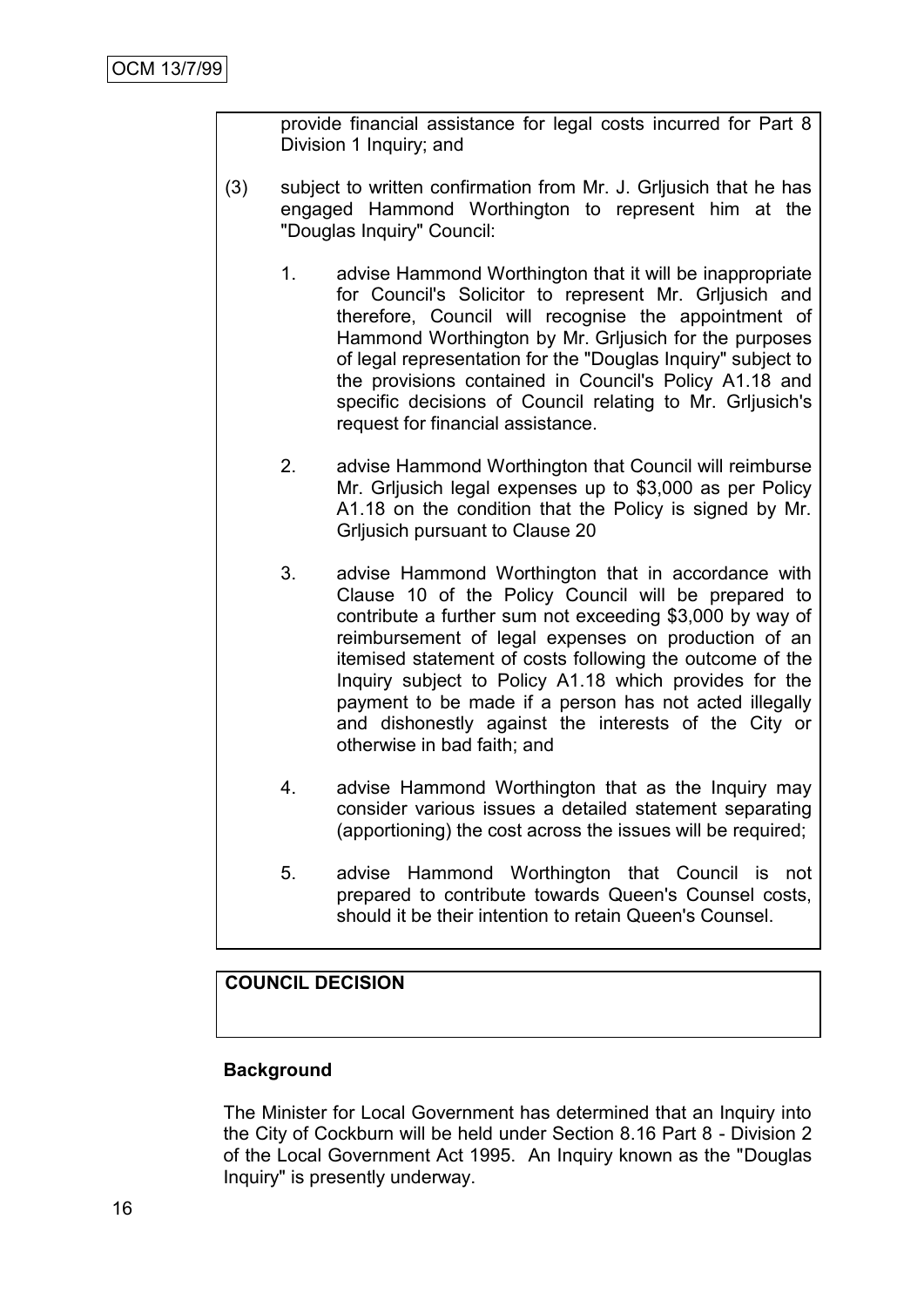Council has adopted Policy A1.18 relating to legal representation for Part - Division 2 Inquiries.

The "Douglas Inquiry" follows a Section 8.13 Part 8 - Division 1 Inquiry instigated by the Executive Director - Department of Local Government. The Inquiry findings (Martin and Vicary Report) together with decisions of Council not canvassed in the report, resulted in Councillors being suspended.

The Inquiry made several findings against Mr. Grljusich.

#### **Submission**

By letter dated 2 July 1999 Council was advised as follows by Hammond Worthington - Lawyers:

"*We advise that we act for Mr. John Grljusich.*

*We have to had a copy of your letter to Mr. Grljusich of 11 June 1999 regarding legal representation. We also refer to Mr. Grljusich's letter to you of 28 April 1999.*

*We note that Council adopted a policy regarding legal representation at its meeting on 8 June 1999. We have a copy of that Policy.*

# *The Martin/Vicary Inquiry*

*Mr. Grljusich's letter to you of 25 April 1999 requested assistance for legal expenses incurred in the course of an Inquiry by Mr. Gary Martin and Mr. Laurie Vicary.*

*We understand your letter of 11 June 1999 to suggest that Mr. Grljusich is not entitled to claim his legal expenses in respect of that inquiry as it is not provided for in the Legal Representation Policy A1.18 ("the Policy").*

# *Legal Expenses*

*Mr. Grljusich's request for expenses was made to Council before the Policy was ratified, by which restrictions were imposed on the payment of legal expenses. In any event, the Policy purports to limit payment of legal expenses to those incurred relating to inquiries pursuant to Part 8 of the Local Government Act.*

*We suggest that it is, and was, within Council's discretion to approve the payment of legal expenses to Mr. Grljusich for legal representation at an inquiry initiated by the Department of Local Government.*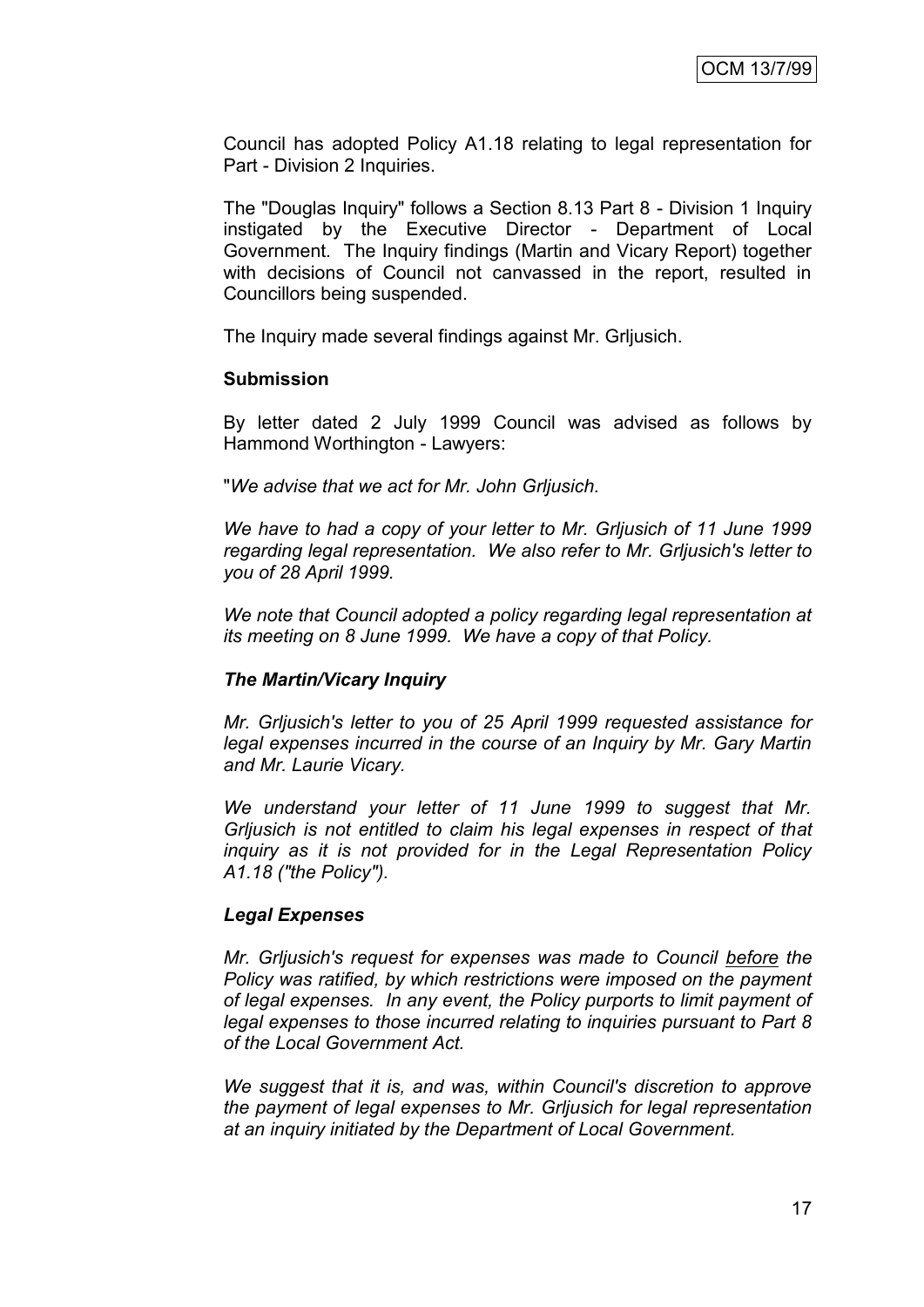*It is not open to the Council to deny Mr. Grljusich's request on the basis that there is no provision in a subsequently adopted Policy for such expenses to be paid. The Policy does not operate retrospectively in our view.*

*Accordingly we repeat our request for compensation set out in our client's letter to Mr. Donaldson of 28 April 1999.*

#### *Inquiry - Part 8 - Local Government Act*

*You will be aware that Mr. Neil Douglas has been appointed by the Minister for Local Government to conduct an inquiry pursuant to Part 8 of the Local Government Act 1995.*

#### *Council Policy - Legal Representation - Part 8 Inquiries*

*The City of Cockburn's Policy, A1.18 - Legal Representation, provides that in certain circumstances the City of Cockburn will provide financial support for legal services for Members and employees in connection with a Part 8 inquiry. Item 14 of the Policy provides that financial support for legal services will only be provided where the relevant expenses are incurred pursuant to a Part 8 inquiry. The present "Douglas Inquiry" is such an inquiry.*

*Item 13 of the Policy requires application to be made to the Chief Executive Officer in advance.*

*Item 10 of the Policy limits the amount of financial support to \$3,000 except at the discretion of Council and subject to full details of the additional expense being provided.*

#### *Formal Request For Payment of Legal Representation*

*Pursuant to Item 13, of the Policy we hereby formally request that you approve financial support for legal services for the Part 8 Inquiry to assist Mr. Grljusich in being represented before the inquiry. We also indicate that we will be in a position to substantiate any claim for expenses in excess of \$3,000.00 by the provision of itemised accounts.*

*We are unable at the outset of the Inquiry to quantify the total amount required for legal fees, as this will depend directly on what the Inquiry requires of our client.*

*We note Item 3 of the Policy which states that:*

*"without the express written authority of the CEO of the Council to the contrary the legal services should be provided by the City's solicitors"*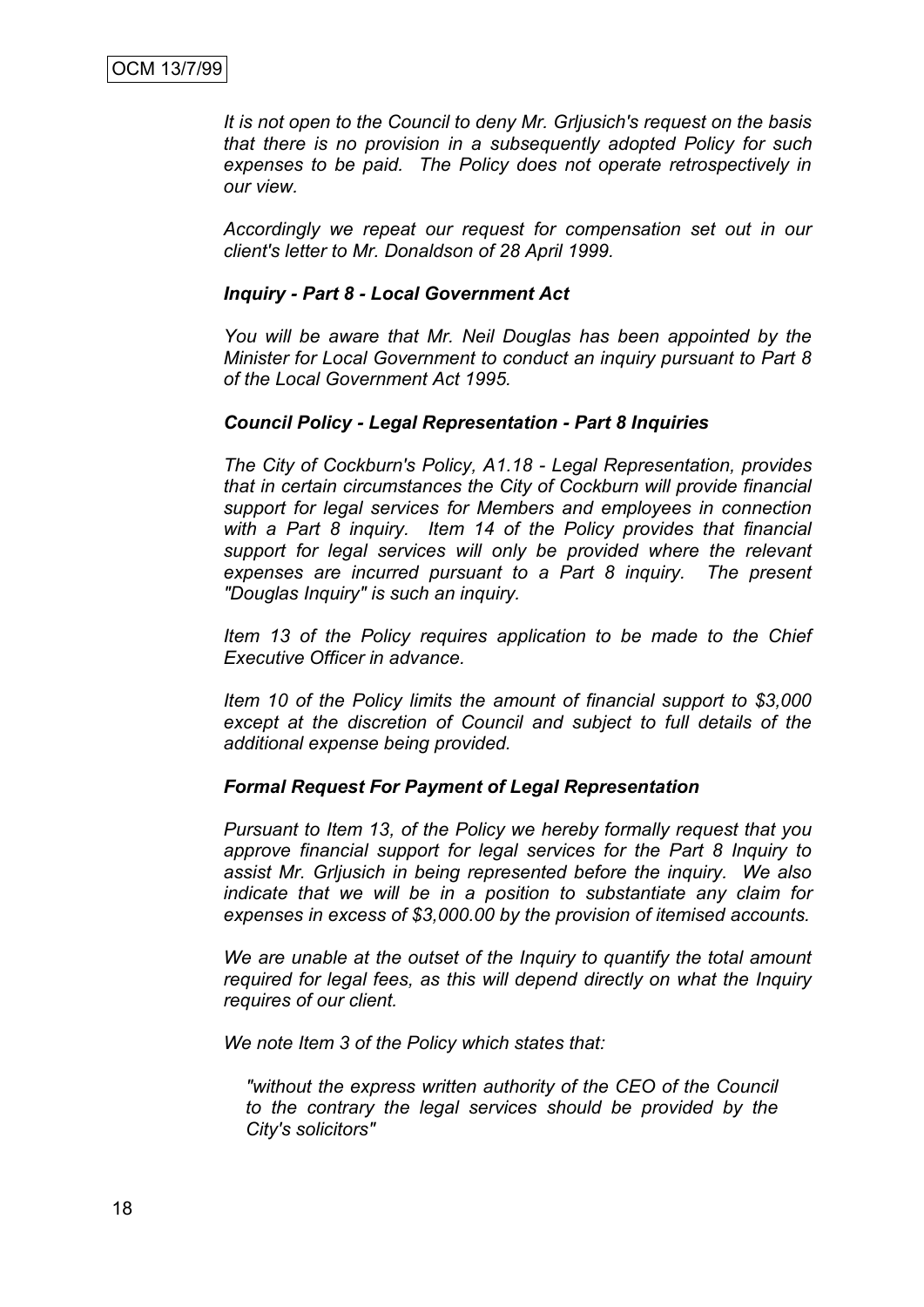*However we also note that Item 6 of the Policy provides that the CEO may authorise a Member or employee to obtain legal services elsewhere.*

*We now request the CEO's authority to allow Mr. Grljusich to obtain legal service from this firm.*

*The reasons for this are that:*

- *1. we have extensive background knowledge on the matters raised by the Inquiry. Any new solicitors will need significant time to read the background material. This will increase costs needlessly.*
- *2. Council's legal representatives may be placed in a position of having a conflict of interest pursuant to Rule 7 of the Professional Conduct Rules of the Law Society of Western Australia, making it undesirable, if not impossible, for them to act for Mr. Grljusich.*

*Pursuant to Item 15 of the Policy we request that you treat this letter as a formal application to you for financial assistance for legal representation for Mr. Grljusich in the matter of the Part 8 inquiry into the City of Cockburn. The legal services which will be required include advice and representation at the Inquiry.*

*We are seeking advice from Mr. Douglas as to the duration of the Inquiry and what will be required at each of the 3 phases of the inquiry. Once we have that information we will happy to provide you with further details of the representation required.*

*There is an element of urgency justifying the provision of interim support, in that Mr. Grljusich has already incurred considerable financial expense in preparing for the inquiry to date. Mr. Douglas has notified us of the commencement of the inquiry on 15 June 1999, and we note that the inquiry panel is required to report on or before 31 October 1999."*

# **Report**

Council's Policy A1.18 allows the CEO to agree for a member or employee to obtain legal services other than Council's solicitors where it is considered inappropriate for Council's solicitors to provide such service.

The policy also allows for the matter to be referred to Council and given that the request from Hammond Worthington requires Council's consideration as it is above the financial limit provided for in the Policy, it is appropriate that Council consider the request in its entirety rather than piecemeal.

The request from Hammond Worthington Lawyers is in three parts.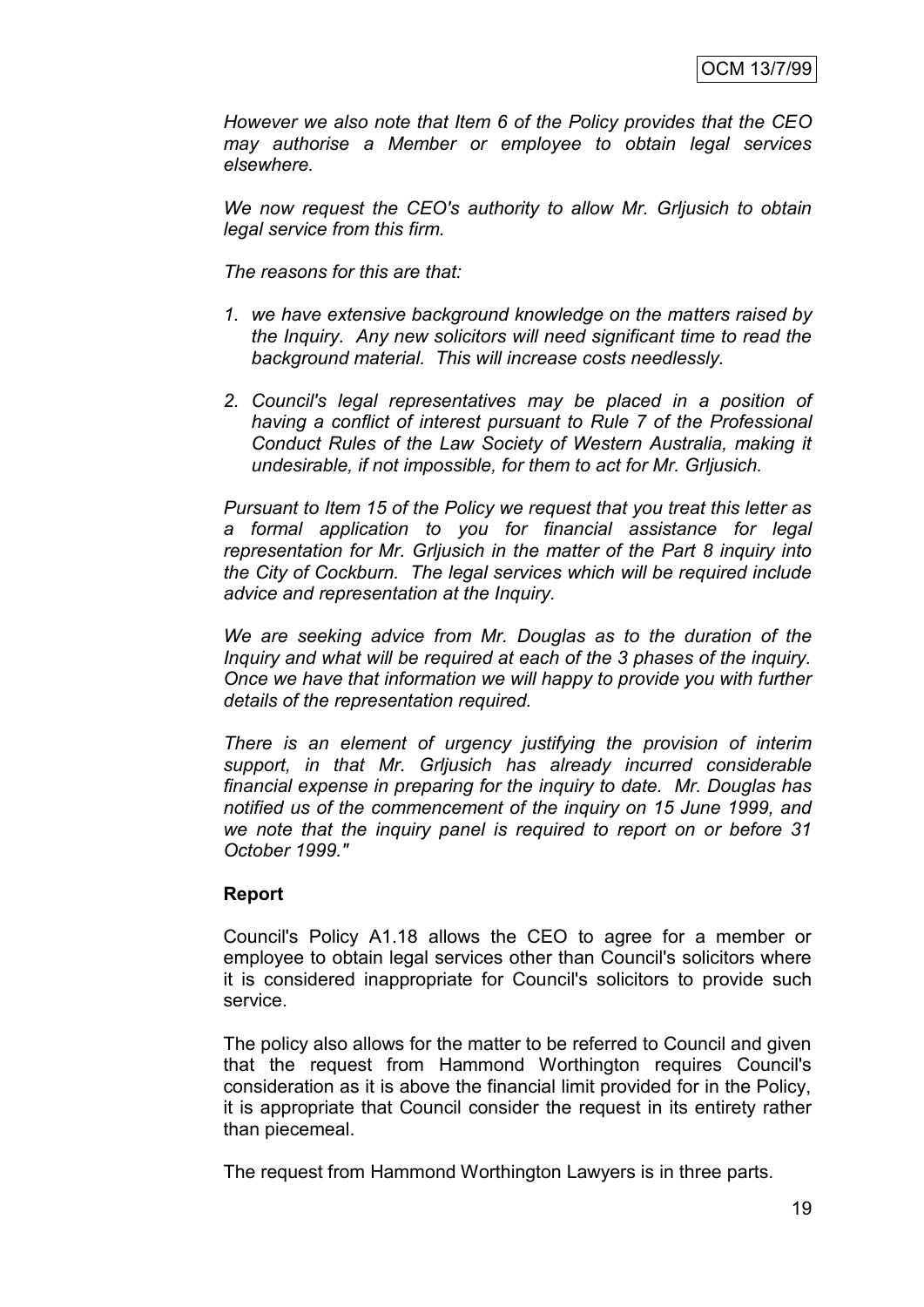1. Legal Expenses - Part 8 Division 1 Martin and Vicary Inquiry.

On 25 April 1999 Mr. Grljusich requested assistance for legal expenses incurred for the Martin and Vicary Inquiry. The legal expenses amounted to \$6,906.08.

On 8 June 1999, Council adopted Policy A1.18 relating to legal representation. Mr. Grljusich was subsequently advised of the policy which does not provide for payments to be made for Part 8 Division 1 Inquiry.

Hammond Worthington pointed out that the report was made prior to Council adopting the Policy, and it is within Council's discretion to approve of the payment of the legal expense incurred. The view is expressed that the request should not be deemed refused on the basis that it does not form part of Policy A1.18

The view expressed by Hammond Worthington is correct in that the Policy does not state that Council will not contribute towards Part 8 Decision 1 - Inquiries. However, at the time of adopting the Policy, Council was firm in its view that any assistance towards the cost of legal representation would be restricted to Division 2 - Inquiries and would not be extended to Division 1 - Inquiries.

2. Legal Representation other than Council's Solicitors

The request for Mr. Grljusich to use other than Council's Solicitors for legal representation is provided for in Policy A1.18.

It will be inappropriate for Council's Solicitors to represent Mr. Grljusich as conflict of interest would certainly evolve.

Hammond Worthington have advised that they represent Mr. Grljusich, however this should be confirmed by Mr. Grljusich.

3. Part 8 Division 2 - "Douglas Inquiry" - Legal Expenses

Council's policy provides that the provision of financial support exceeding \$3,000 may be considered by Council, if full details of the additional expenses and the reason for it are provided.

Hammond Worthington indicate that they will be in a position to substantiate any claim for expenses in excess of \$3,000 by the provision of itemised accounts, but are unable to quantify the total amount required for legal expenses.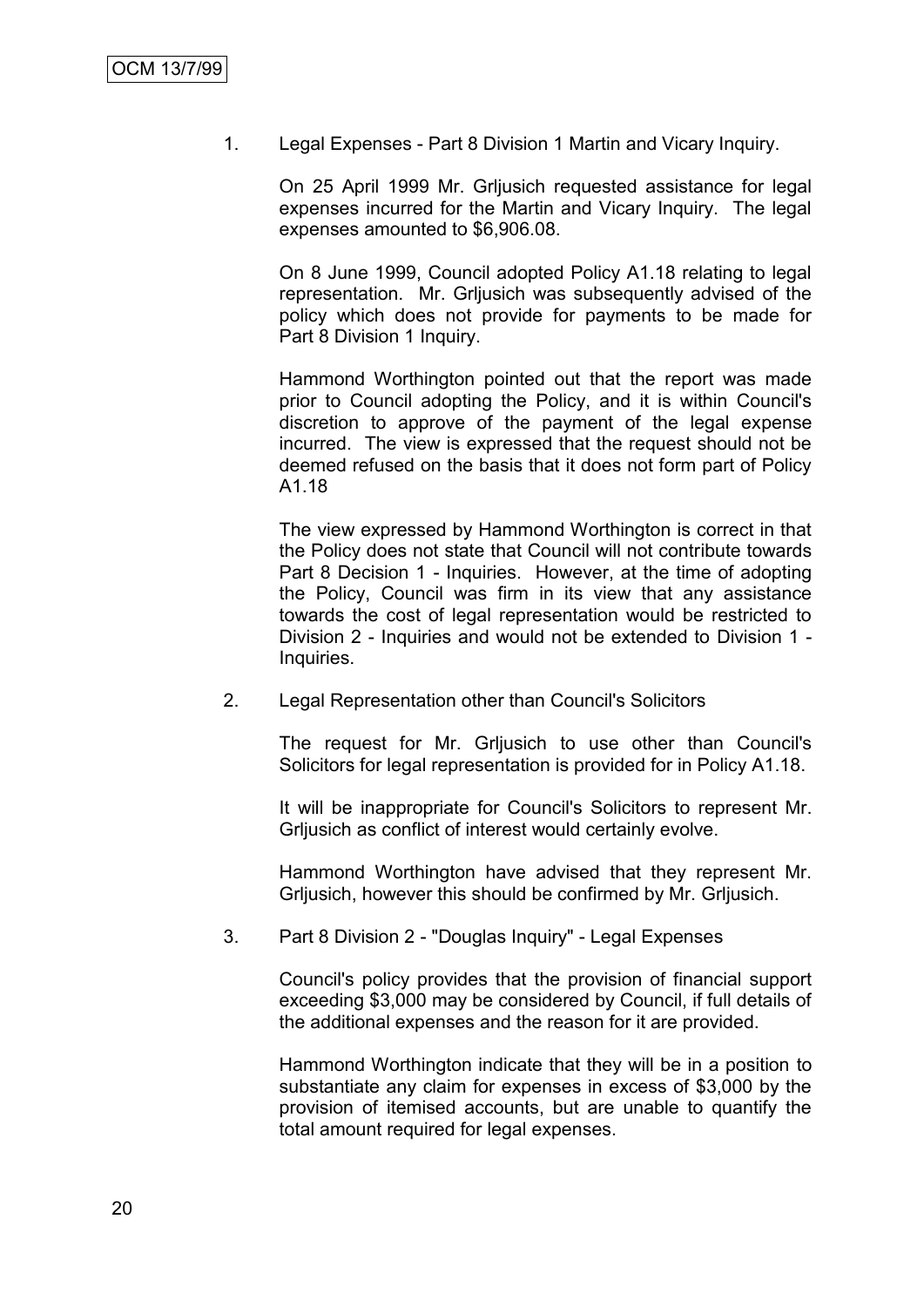For the sake of consistency with any other request for support, it is proposed that Council deal with the request in two parts. Firstly, recognising the terms of the Policy which provides for a maximum payout of \$3,000 recoverable, should an adverse finding be made. Secondly, an additional sum Council may be prepared to pay, but only at the conclusion of the Inquiry on the basis of no adverse finding.

An approach along these lines would limit Council's exposure to pursue recovery, should reimbursement have been made during the course of the Inquiry and an adverse finding be made.

As the Inquiry will consider a number of matters, it may be found that on some issues a person has acted appropriately and on others not acted appropriately. Therefore, an itemised account apportioned to the various issues will be required, if it is Council's intention to reimburse the legal costs associated with non-adverse findings.

This is in accordance with Clause 18 of the Policy which deals with the revocation of authorities. This Clause states in part:

"(a) if in the Inquiry or otherwise, it is found that a person has acted illegally, dishonestly, against the interests of the City or otherwise in bad faith in connection with the matter for which the person was granted financial support or given contingent authority."

The words "in connection with the matter" is interpreted to mean there may be various findings.

The recommended total reimbursement of legal expenses of \$6,000 should enable Council's exposure for potential legal costs, to be maintained within the \$100,000 provided for, in the Draft Budget without allowance for the potential cost of the Inquiry.

It would not be appropriate for Council's Solicitors to represent Mr Grljusich as conflict of interest would certainly evolve.

Hammond Worthington have advised that they represent Mr Grljusich, however this should be confirmed by Mr Grljusich.

Hammond Worthington have not made mention of the need to appoint Queen's Counsel, however it would be prudent for Council to determine its position on same.

# **Strategic Plan/Policy Implications**

Council's Policy A1.18 adopted by Council on 8 June 1999 relating to Legal Representation applies.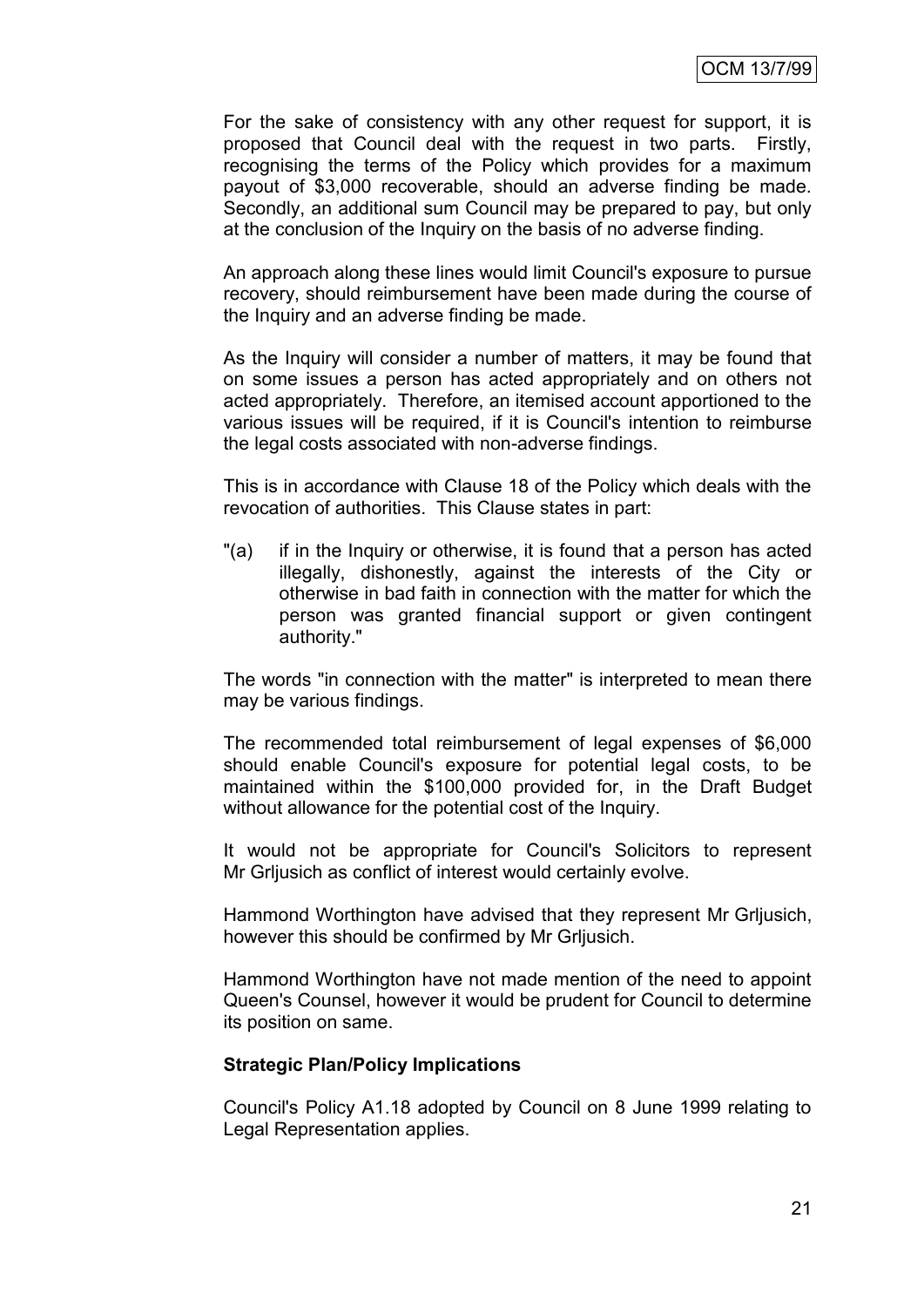# **Budget/Financial Implications**

The draft budget provides for \$100,000 for the cost of the Inquiry and legal expenses.

# **Implications of Section 3.18(3) Local Government Act, 1995**

Nil

# **14. PLANNING AND DEVELOPMENT DIVISION ISSUES**

# **14.1 (OCM1\_7\_1999) - DRAFT REVIEW OF THE BASIC RAW MATERIALS STATEMENT OF PLANNING POLICY (9124) (SMH) (ATTACH)**

**RECOMMENDATION** That Council:

- (1) receive the report;
- (2) adopt the report as its submission to the Western Australian Planning Commission, on the draft review of the Basic Raw Materials Statement of Planning Policy 1999.

# **COUNCIL DECISION**

#### **Background**

The Commission published the "Basic Raw Materials Policy Statement for the Perth Metropolitan Region (1992)". The review updates the important resource areas in the Metropolitan Area and extends the coverage of the policy to include adjoining non-metropolitan local government areas.

The new policy is proposed to be prepared as a Statement of Planning Policy under Section 5AA of the Act.

Submissions are to be lodged with the Commission by 23 July 1999.

#### **Submission**

The draft policy is referred to as "Statement of Planning Policy No. 10 - Basic Raw Materials" and received by the Council on 18 May.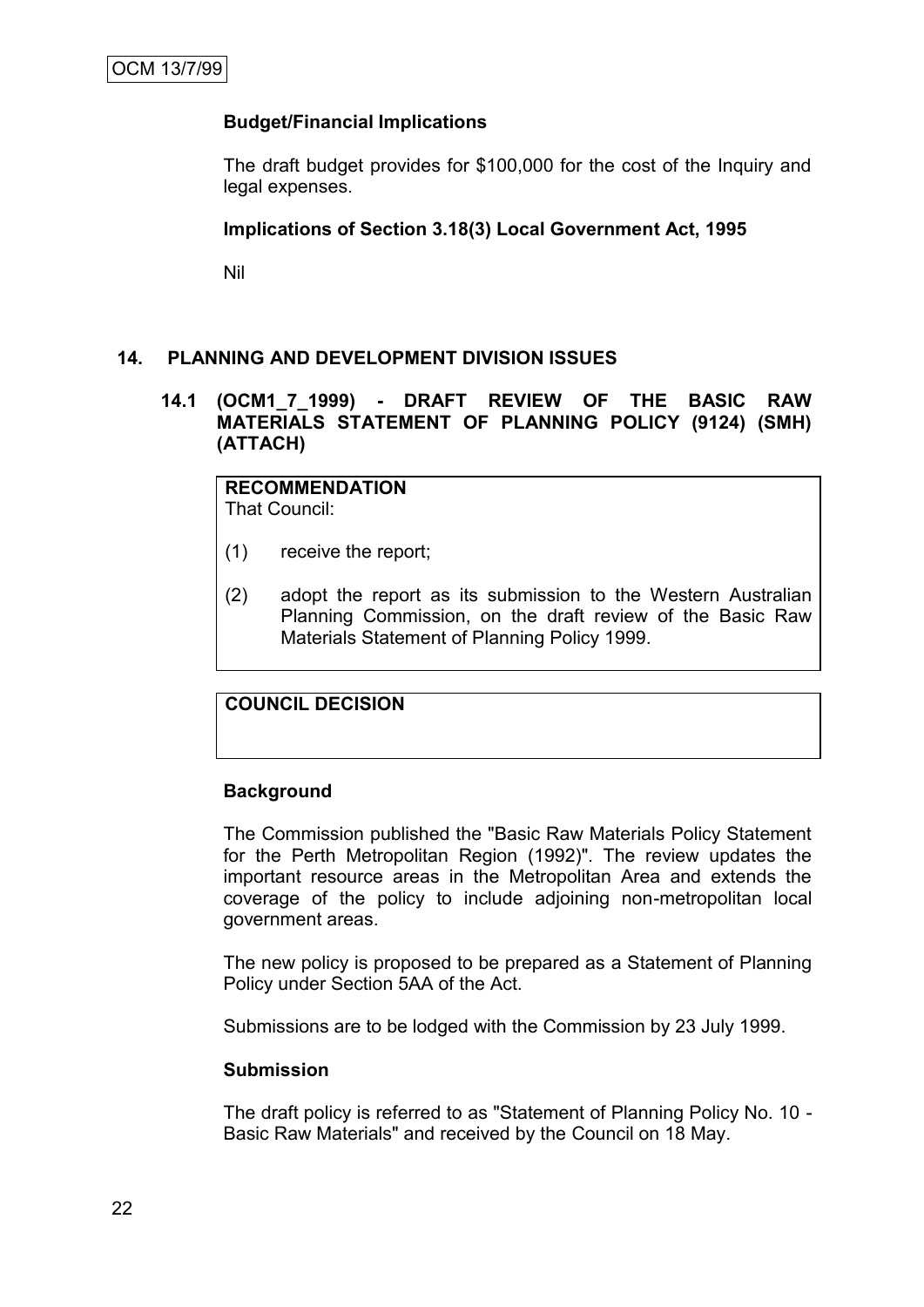The draft contains 6 Parts and is limited to only 7 pages. Attached to this was an inventory of current extractive industry operations within the policy area as at 1985, together with a comprehensive set of Maps, referred to as working plans.

The City of Cockburn is affected in relation to sand extraction south and east of the Jandakot Airport and for limestone quarrying along the ridge north and east of the Wattleup townsite. Refer to the attached plan.

The areas identified are generally in locations that are being or have been identified as quarry sites.

# **Report**

Quarrying is an important issue for the City of Cockburn.

The following comments are made in relation to the proposed Policy:-

 **pp 1** "*… to protect basic raw material resources within nonurban zones of the metropolitan region and in local governments abutting the metropolitan region."*

> Non urban zones includes all zones other than urban. Is the term "urban" relevant to the non-metropolitan local government areas? It is not clear if this statement is in conflict with the reference on page 2, under 4. - Application of the Policy - "*These include all local governments with land zoned rural in the Metropolitan Region Scheme (MRS) and the …"* and again on page 3, under 6.1 - Local Planning Scheme Provisions - "*… must not prohibit extractive industries in the Rural (or similar) zone."* This needs to be made consistent and perhaps page 1 could be reworded to "*… resources within the rural zone of the metropolitan region and the rural or similar zone in local governments…"*

 **pp 2** *"These include all local governments with land zoned Rural in the Metropolitan Region Scheme (MRS) …"*

> Is the criteria for being in or out of the Policy for local governments in the Metropolitan Area that they have some MRS rural zoned land within their respective districts?

> Or is this meant to imply that the Policy applies to rural zoned land in the MRS in accordance with the heading 4 - Application of the Policy?

> Although the study area "excluded" predominantly the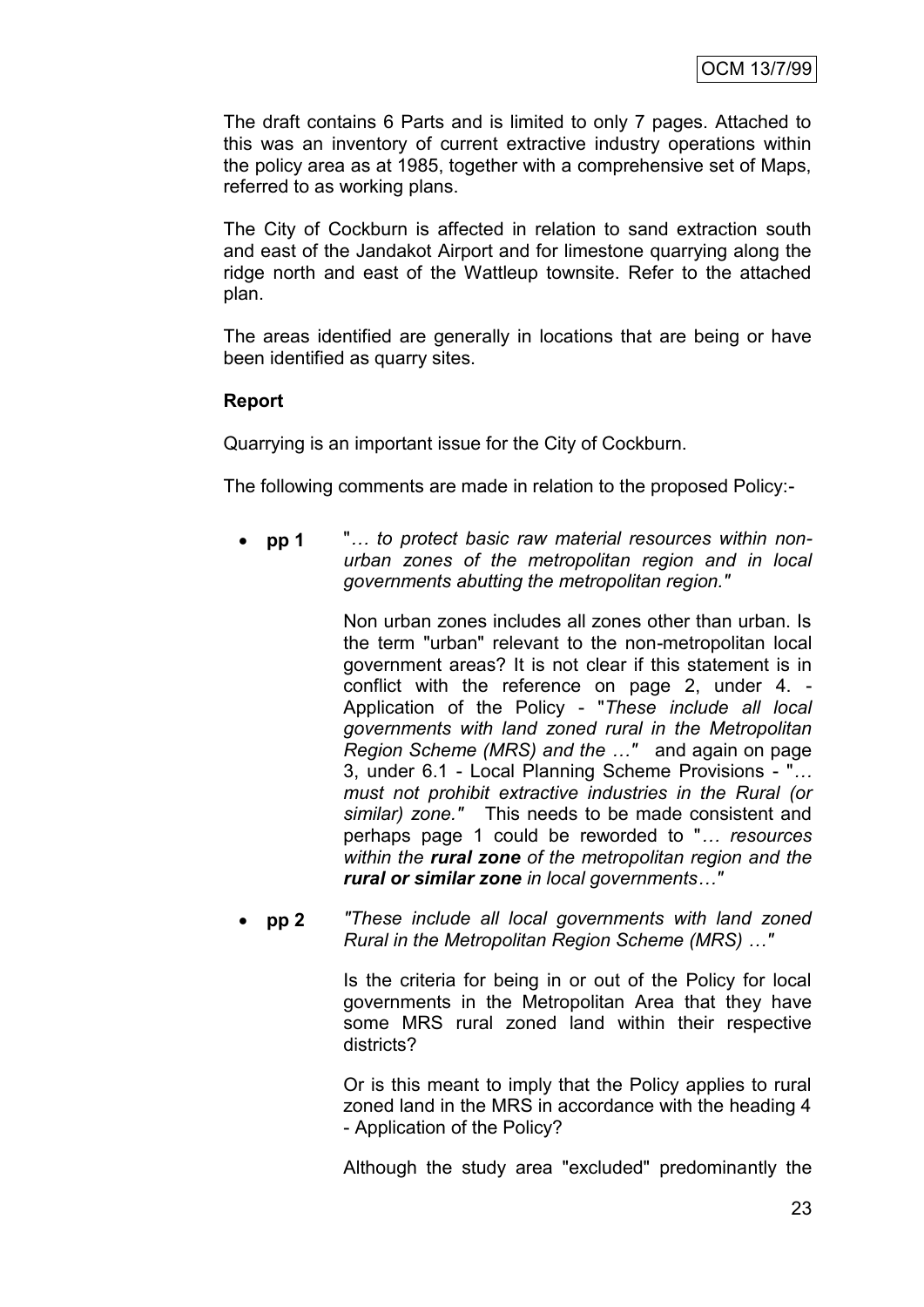developed inner metropolitan Councils, it does not follow that part of the "rural" municipalities should be excluded for the purposes of the Policy.

It seems irrational to exclude a very small part of Cockburn from the area, even though this area may not be a basic raw material resource area, because there are greater areas of the district which are also not suitable and yet included.

For the sake of the exercise it would seem based on Figure 1 and the working plans that the Policy apply to the whole of the metropolitan district of:-

- Shire of Wanneroo
- Shire of Swan
- City of Gosnells
- City of Cockburn

and to take out of the Policy area:-

- City of Joondalup
- City of Canning

This makes far more sense from an administrative point of view and makes no difference to the application of the Policy.

**pp 2** "*5. Objectives"*

The future needs of the metropolitan region for basic raw materials have not been demonstrated in this report.

Perhaps the first objective should be divided into two, namely:-

- "  *Identify the location and extent of known basic raw material resources;*
	- *protect key extraction areas, priority resource areas and extraction areas from being developed for incompatible land uses which could limit future exploitation;"*
- **pp 2** *"Key extraction areas are major regional resource areas providing long term supply of basic raw materials"* and *"Priority resource areas are regionally significant resources which should be protected for basic raw materials extraction…"*

The difference between "Key extraction areas" and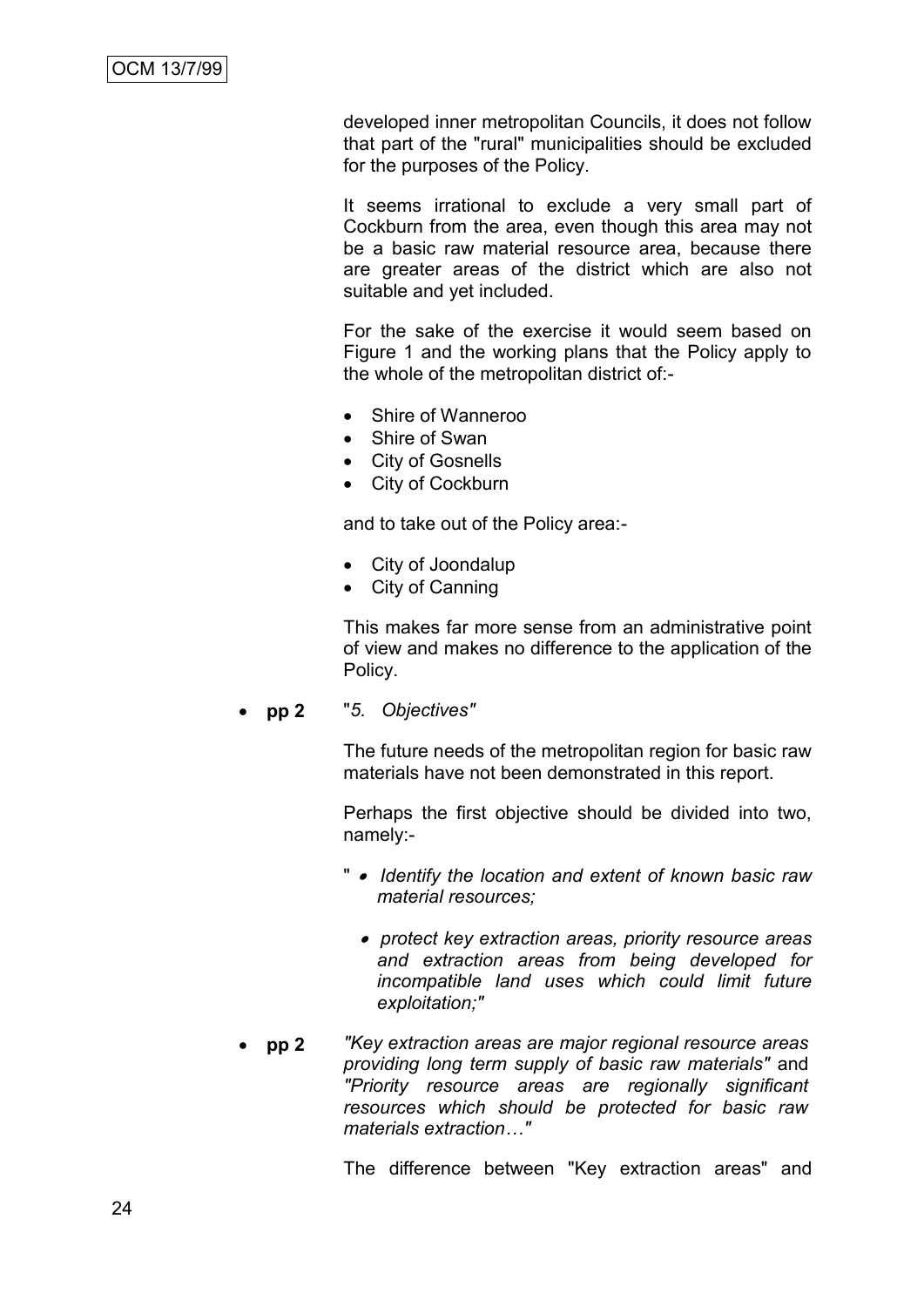"Priority resource areas" is not clear.

 **pp 3** "*Extraction Areas are existing extractive industries operating with approvals under the Mining Act 1978, and the Local Government Act 1996, region scheme or a local planning scheme which should be protected in the short-term but will ultimately be replaced by urban or other uses."*

> Presumably all extractive areas, including key and priority areas, will ultimately be replaced with other uses.

> There is also a need to distinguish between long-term and short-term.

> In the case of an extractive industry, can it be terminated by a proposed change in use or does the change in use have to follow the expiration of the extractive site? This is why short-term protection needs to be clarified.

**pp 3** *"6.1 Local Planning Scheme Provisions."*

Presumably, prohibition of "extractive industries" in the Rural (or similar) zone, applies to all such land within and outside a "Special Control Area".

What is a similar zone?

Under the Model Scheme Text there are the Zoning Table categories of 'P', 'D' and 'A'. Why is 'A' omitted from the Council range of controls over this type of use? An 'A' use is one that requires compulsory advertising of the proposal prior to the Council exercising its discretion to approve or refuse a proposal.

But it becomes more complicated because under Bulletin 25, "extractive industries" proposed within the rural zone in the MRS must be referred to the WAPC under Clause 32. This applies because of the regional importance of raw materials.

Moreover, in the case of the Rural - Water Protection Zone, which is controlled by the Jandakot Groundwater Protection Policy (SPP No. 6), extractive industries are an 'AA' use with restrictions imposed by the WRC and DOME. Although rural in nature, the Clause 32 provisions do not apply to this zone. In the case of Cockburn, almost all of the sand extraction areas south of Jandakot Airport are over the mound, and therefore do not fall in the rural zone nor are they subject to call-in.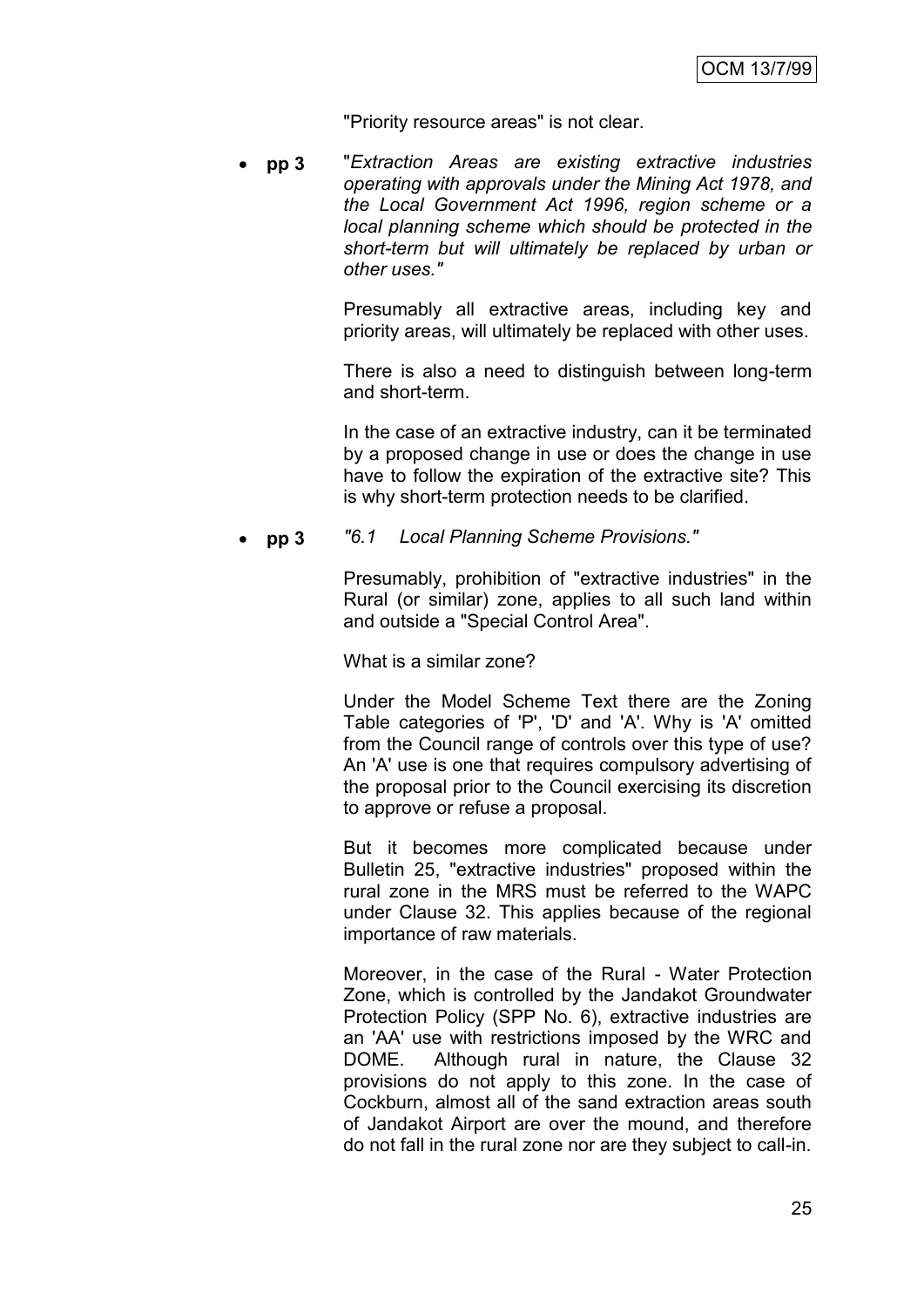Prior to the finalisation of the Local Planning Scheme provisions, reference needs to be made to the hearing in the Mining Wardens Court between the City of Cockburn and Boral Resources in relation to sand extraction in Reserve 1820 on Warton Road, Jandakot.

This is an interesting case, which revolves around an application for a mining licence in a regional "Parks and Recreation" reserve which is also part of the Jandakot Botanic Park. This case identified a number of issues in respect to the difference between raw materials and minerals, the zoning of land, the reservation of land under the MRS and whether or not it is classified under the Land Administration Act.

Depending upon the situation, some land may only require approvals under the Land Administration Act following consultation with the Minister for Lands and may not require any approvals from either the WAPC or the local government.

This aspect of the approval process needs elaboration.

For example a proposal to extract minerals may not require a planning application to be made, however, a similar application to quarry for raw materials may require planning approval.

Reference here should be made to industry - mining as well as industry - extractive, so the difference is understood. If industry - mining is to be a scheme use class, will this be only a 'P' use in a Special Control Area where under the MST such areas can be applied to or across any zone, not just rural (or similar).

Given that the purpose of the Policy, albeit the Special Control Area, is to protect key and priority areas by making industry - extractive a 'P' use may not be sufficient, in that it may be competing with other 'P' uses within the area. Perhaps this direction should also apply so all other possible uses within the Special Control Area are 'D', 'A' or 'X', otherwise the protection of raw materials for the future may not be achieved.

#### **pp 3** "*6.2 Relevant Considerations in Determining Applications"*

This relates only to industry - extractive. It assumes that an approval is required from either the WAPC or the Council when in fact in the Metropolitan Area, such uses in the rural zone are subject to a Clause 32 call-in.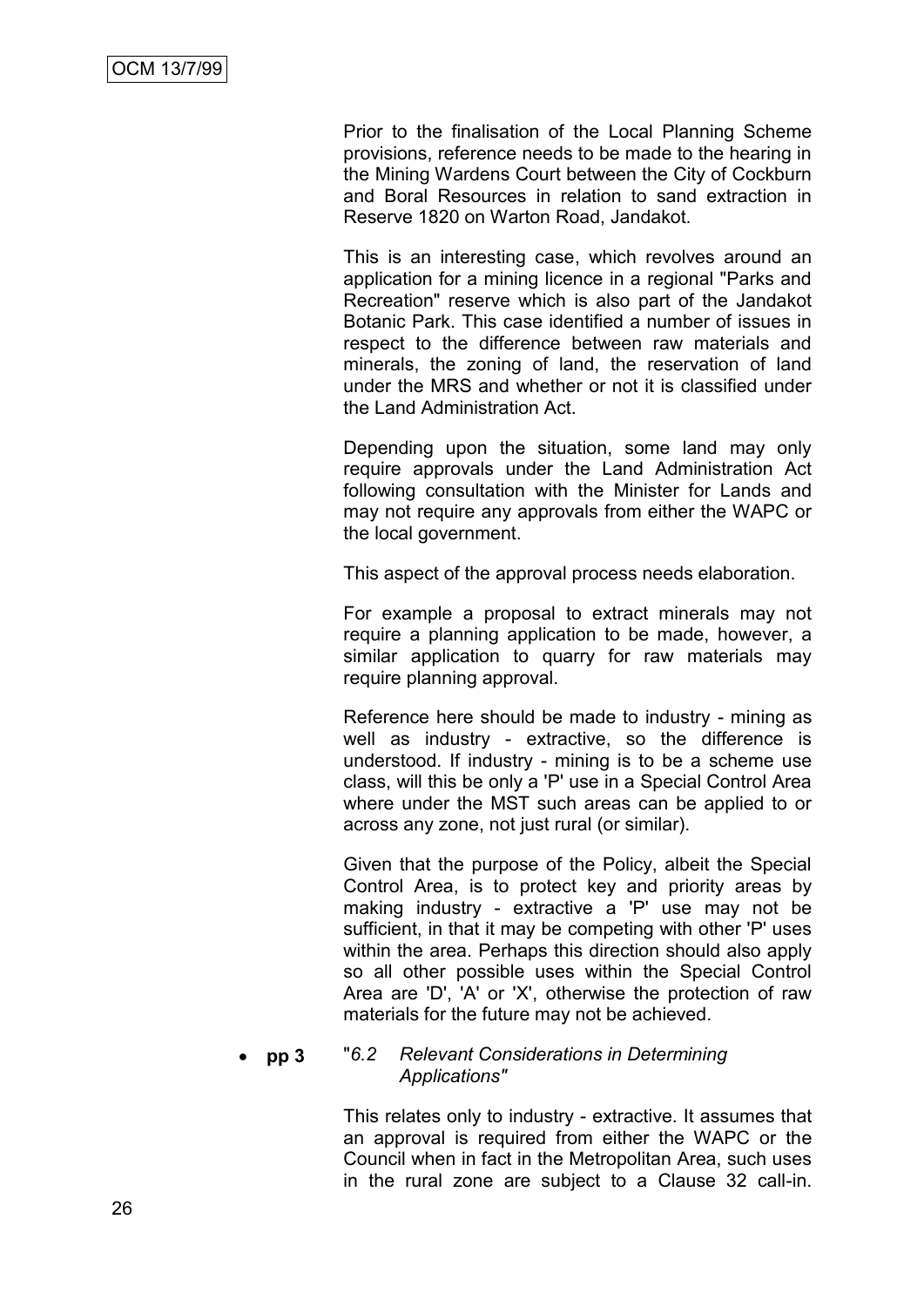Therefore it is understood two approvals are required, one under the local scheme and one under the MRS. Even so the provisions of Clause 32 are not clear.

In relation to the matters that an approving authority **must** consider, presumably in addition to those matters under Clause 10.2 of the MST, it will be necessary for the authority to publicly demonstrate that full and frank consideration has been given to each of the 25 matters specified under the 7 areas of consideration listed under 6.2.

Some of these matters will require extensive investigation and evaluation.

 **pp 4** "*Before determining an application for a sensitive land use (for example, residential, rural-residential or a land use with a substantial residential or rural-residential component) within or in the vicinity of a basic raw materials interest area, the Commission or local government must consider, as appropriate."*

> For the purposes of the Policy the term "sensitive land use" should be defined under Appendix 1.

> The residential example given is understood, however rural-residential is more difficult, and given that the Policy essentially applies to the rural zone, this should be clear. Is it special residential (2000 $m^2$  lots), ruralliving (10,000 $m^2$  lots) or Special rural/Hobby Farms  $(20,000<sup>2</sup> lots)?$

The Model Scheme Text only defines rural pursuit.

Moreover, what is a basic raw materials "interest" area?

How do you measure the 500 metres of the basic raw materials interest area? Is it from the work site, the boundary of the current approval/ licence, the edges to the key extraction, priority resource or extraction area? This makes a significant difference.

In the case of a key extraction area and priority resource area, the primary purpose is to protect these areas from incompatible uses in the long term in the region's interest, whereas an extraction area is only protected in the short-term and is to be developed for its ultimate use. Therefore the point from which the 500 metres is measured is important in terms of the intended outcome.

In addition, the Policy can't say "…*the Commission or*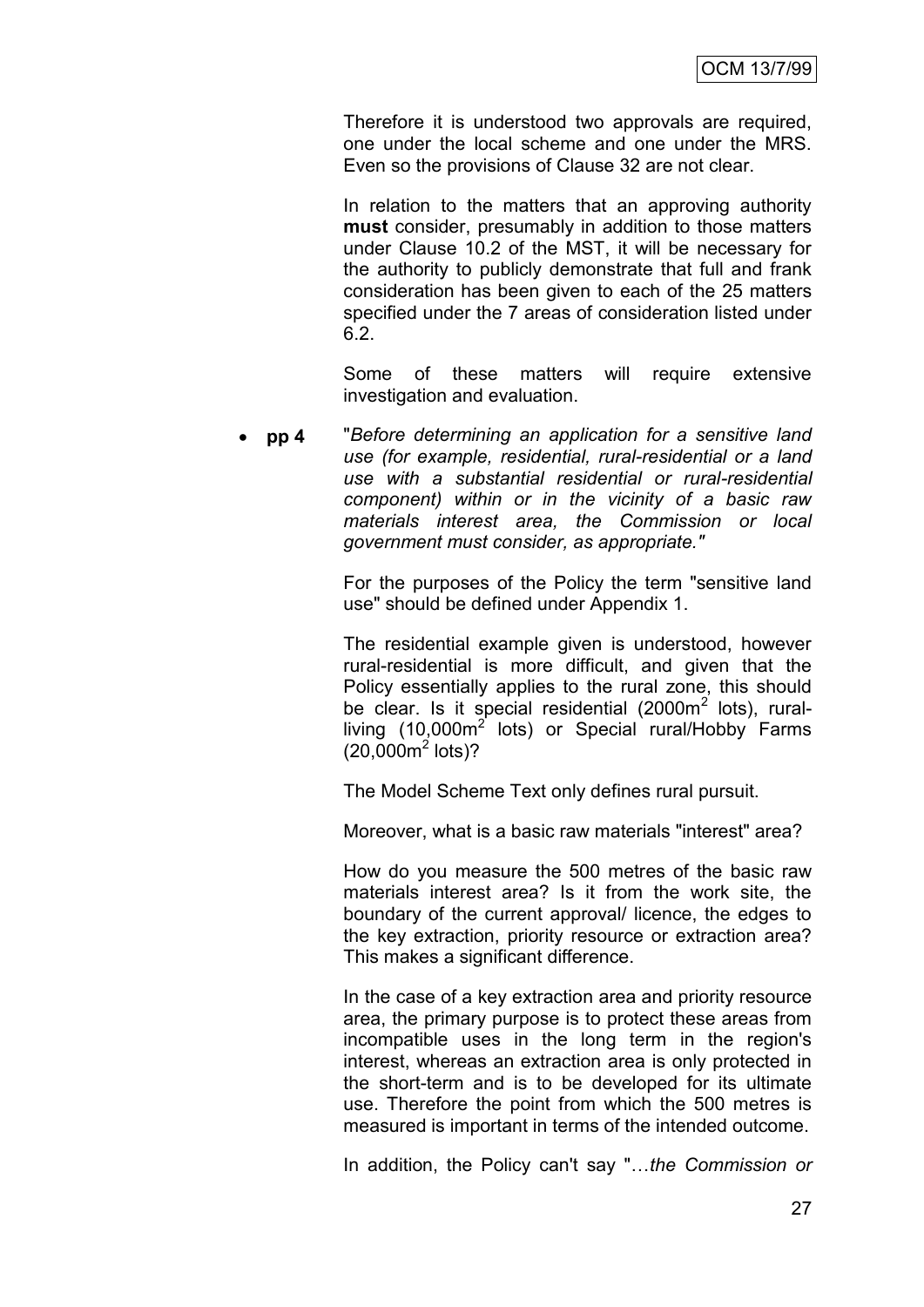*local government must consider, as appropriate:",*  because it is either a directive or a discretionary decision it can't be both.

The determination of **significance** of the resource area is relative to what? Scarcity, price, demand, location or other consideration? Why is it necessary to decide this in terms of key extraction, priority resource or extraction area, given that this has been pre-determined in the Policy by way of the publication of the Resource Protection Working Plans. This implies that the Working Plan categorisation may be subject to challenge on an application by application basis and that the responsible authority may determine this. This is not understood.

The last paragraph under 6.2 is confusing, to the extent that the purpose of the Policy is to "protect" extractive industries from the encroachment of sensitive land uses, not "there should be a presumption against" as this deemphasises the need for the policy provisions.

In addition, who or which party is to be responsible for implementing the measures to "ameliorate" the adverse impacts? Presumably it is the responsibility of the encroacher.

This can be applied in the case of existing extractive industries, but not so easily for future ones. It is highly likely, that where an incompatible use becomes established within or even beyond the 500 metres of a future quarry, then it will be the responsibility of the quarrier to deal with any potential conflicts under the 7 areas first mentioned under 6.2.

Section 6.2 probably needs further consideration.

**pp 4** "*6.3 Requirements for Management Plan"*

Such plans **are to be** not "should be" provided with an application for planning consent. At least it should be a standard condition.

Management plans are essential for the operation, monitoring and rehabilitation of quarry sites and need to be performance based tied to the provision of bonds and bank guarantees.

Based on the past performance and level of accountability of some quarry operators within the City of Cockburn there leaves a lot to be desired, and therefore management plans and bonds should be a mandatory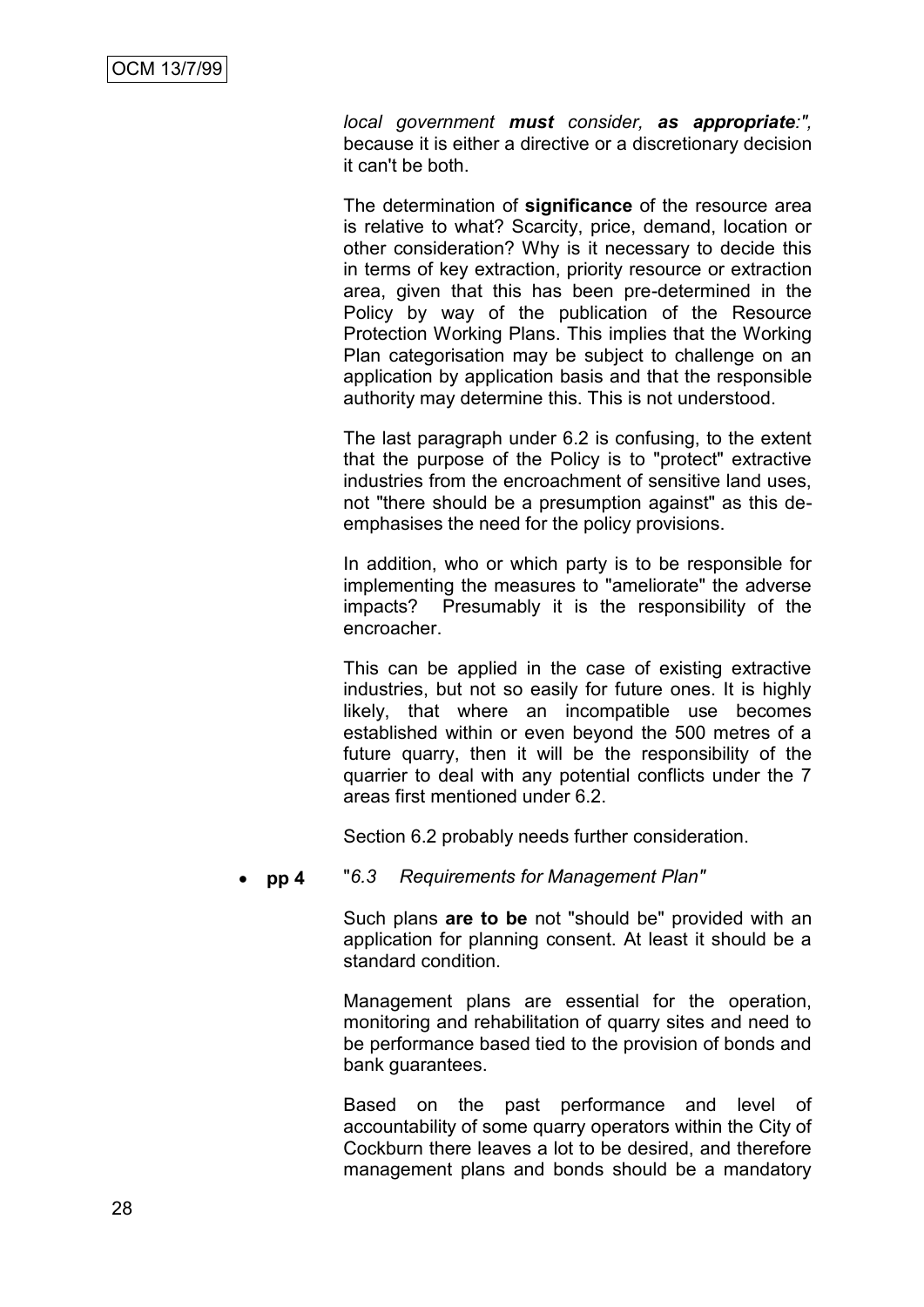requirement.

**pp 4** "*6.4 Sequential Land Use"*

Sequential land use planning should be **required** not "encouraged" as this is fundamental to the depth of excavation, the final levels, contouring shape and the type and extent of rehabilitation.

This should form part of a Council's Local Planning Strategy under Part 2 of the MST.

**There should be no ability for any application to be made to explore or mine minerals or basic raw materials in any public reserve set aside for parks and recreation or conservation, or any reserve classified 'A' under the Land Administration Act.**

Mining should be specifically excluded from these "specially protected areas" reserved for public use and enjoyment, the conservation of flora and fauna, landscape value and the integrity of natural areas such as wetlands and coastlines.

It would make sense to evaluate the potential of land for minerals and basic raw materials prior to it being designated a reserve.

The same principle as applies to Section 7AA of the TP & D Act, with scheme amendments, should apply to the creation of public reserves so that the "public" has certainty about its continued use and security of a reserve for its purpose into the future.

Based on the experience of the City of Cockburn for mining applications that have been made in the Jandakot Botanic Park and in the Beeliar Regional Park System, it is totally opposed to there being the scope for this to occur and has sought to have the Mining Act amended to protect National Parks, Regional and District Parks from mining claims.

Because of the recreational and environmental importance of parklands and reserves to the community the Council has expended significant sums of money opposing the issue of licences in these areas, money that would not need to have been spent if no application had been made in the first place.

Mining is an incompatible use in most public reserves. It is therefore difficult to understand how the Commission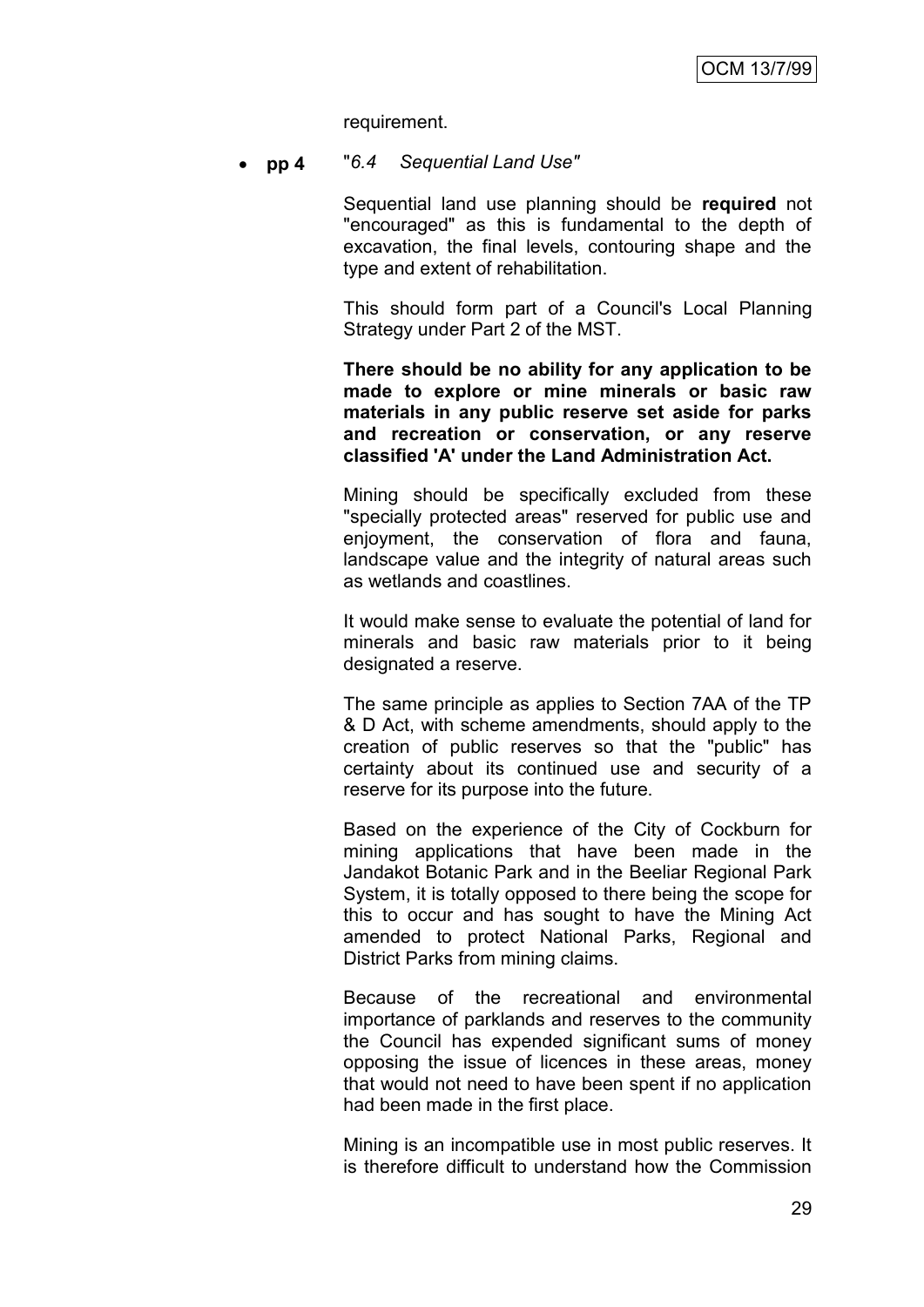could favourably consider (approve) "limited" extraction operations within a reserve without jeopardising its public purpose.

**pp 5** "*6.5 Other Relevant Approvals"*

This advice should be clearer. It should stipulate which approvals are required and which referrals must be made. There should be no doubt.

As it stands who is to know about any application, who is to receive it and who needs to see it and under what legislation, who provides advice, who provides a licence and who provides an approval?

In addition, is it the applicant who is responsible to gain all the necessary approvals and licences or is it up to the responsible authority receiving the application?

The list of relevant policies and guidelines is incomplete and in any event is of no value, given that each referral/ approving authority will be responsible for imposing or complying with its own policies and guidelines.

Moreover, who will be responsible for ensuring that the approval conditions are included on any approval issued and who will enforce them?

This is an important section of the Policy and needs to be expanded on to make clear the roles, responsibilities and the process to be followed for both zones and reserves.

**pp 5** *"6.6 Planning Conditions"*

Even though the 4 groups of conditions outlined are general, other more specific conditions that should be included are:-

dust management plan

could form part of a management plan

- rehabilitation plan
- bonds and bank guarantees
- pre-works site assessment to evaluate flora and fauna and the action, if any, to protect certain flora and to relocate any native fauna.
- final contour plan/ levels and profiles
- access and egress to the excavation site and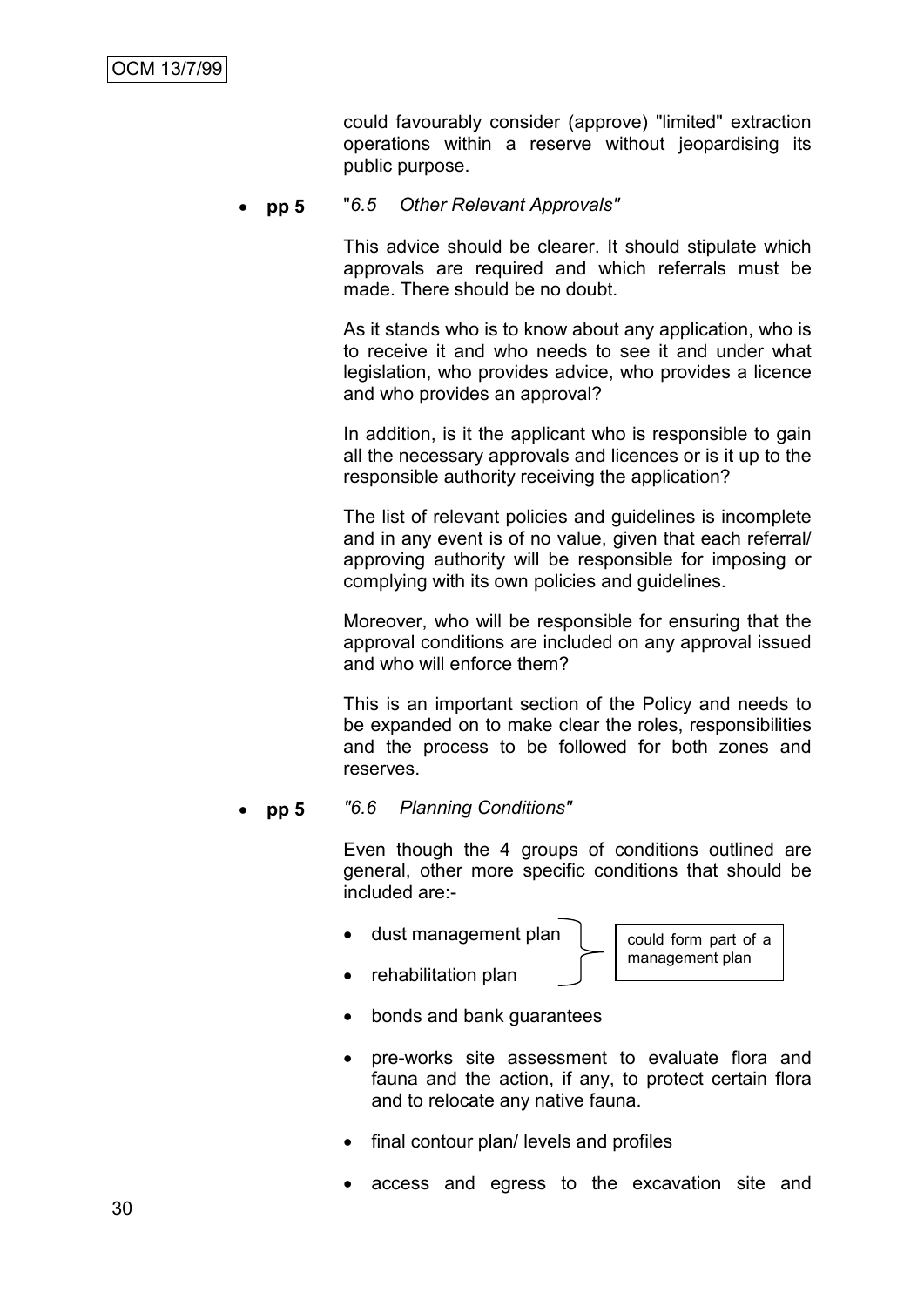restrictions on the roads to be used to transport materials to and from the site.

- contribution to the upgrading of local roads to accommodate quarry truck movements and towards the expansion of any additional public infrastructure that may be required as a direct result of the operation of the mine or in support of the workforce generated by the mine.
- road maintenance levy on roads used by quarry trucks and equipment.
- **pp 6** "*Appendix 1 - Definitions"*

The definitions:-

- Basic raw materials is not defined in the MST.
- Commission is not defined in the same words as in the MST.
- Discretionary or 'D' use is not defined in the same words as in the MST Clause 4.3.2.
- Extractive Industry should be Industry Extractive as per the MST.
- Permitted use or 'P' is not defined in the same words as in the MST Clause 4.3.2.

Other definitions that should be included are:-

- Key extraction area from pp 2 to Appendix 1.
- Priority resource area from pp 2 to Appendix 1.
- Extractive area from pp 3 to Appendix 1.
- Industry mining should be defined as per the MST.
- Minerals should be defined as per the MST.
- Special Control Area should be defined by reference to Part 6 of the MST. (It should be noted that Special Control Areas are in "addition" to the underlying zone. It is not a substitute for the provisions of the Scheme and therefore the proposal under 6.1 for 'P' use for quarry in a Special Control Area may not be possible if the rural zone shows extractive industry as 'D' or 'A' for example).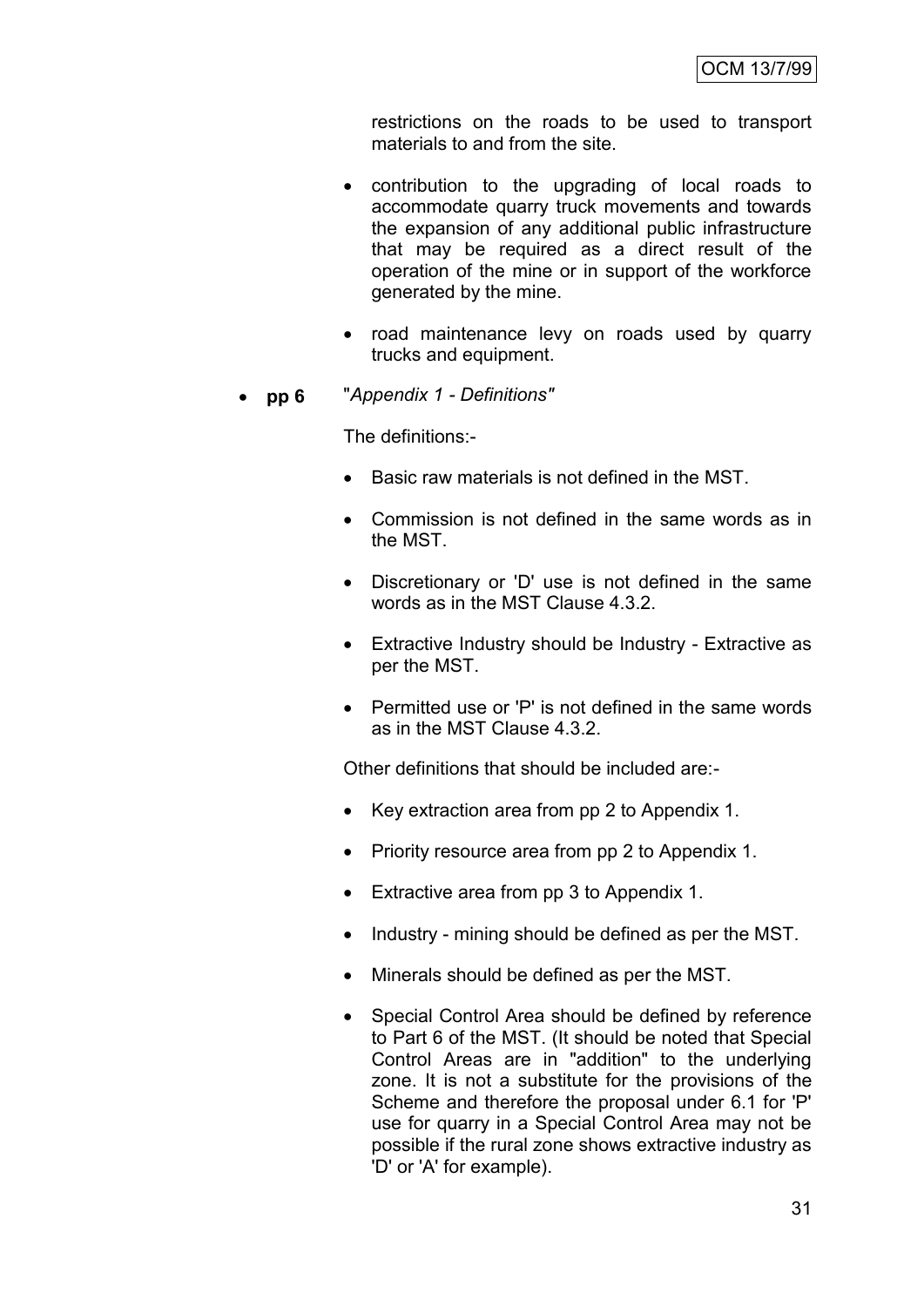- Rural residential should be defined.
- Sensitive land use should be defined.
- **pp 7** *"Appendix 2 - Basic Raw Materials Special Control Area"*

Under 2.2, "adverse" land use should be substituted with "incompatible" land use.

Under 3.1, the onus on the proponent of a new (should be proposed use) use to demonstrate that the use will be compatible should also be stated under 6.2 on page 4.

The heading *"3. Application Requirement"* does not contain advice under 3.1, 3.2 or 3.3, relevant to making an application.

The matters under *"4. Relevant Considerations"* is incomplete and in its current form not useful given that the Policy itself covers referral and other planning matters, under 6.2, 6.3, 6.4 and 6.5

- **pp 8** In the last dot point under 4, there is an incorrect presumption that the urban zone is for residential land, but demand for urban land could also apply to service and light industrial uses.
- **pp 8** "*5. Referral of Applications"*

Reference to "rezoning" should be substituted with "scheme amendment" to not only be correct terminology but also to provide for textual changes that could affect land uses within a priority resource area.

Why is this clause limited to "priority resource areas" and not relate to key extraction and extraction areas as provided for under 3?

The advice under 5. needs further explanation because scheme amendments must first be referred to the EPA under Section 7AA of the Act, not the Commission, under Bulletin 28, Councils can advertise amendments without reference to the Commission and development applications in the rural zone of the MRS are a Clause 32 call-in.

Also the heading relates to the "referral" of applications and yet only the WAPC is identified.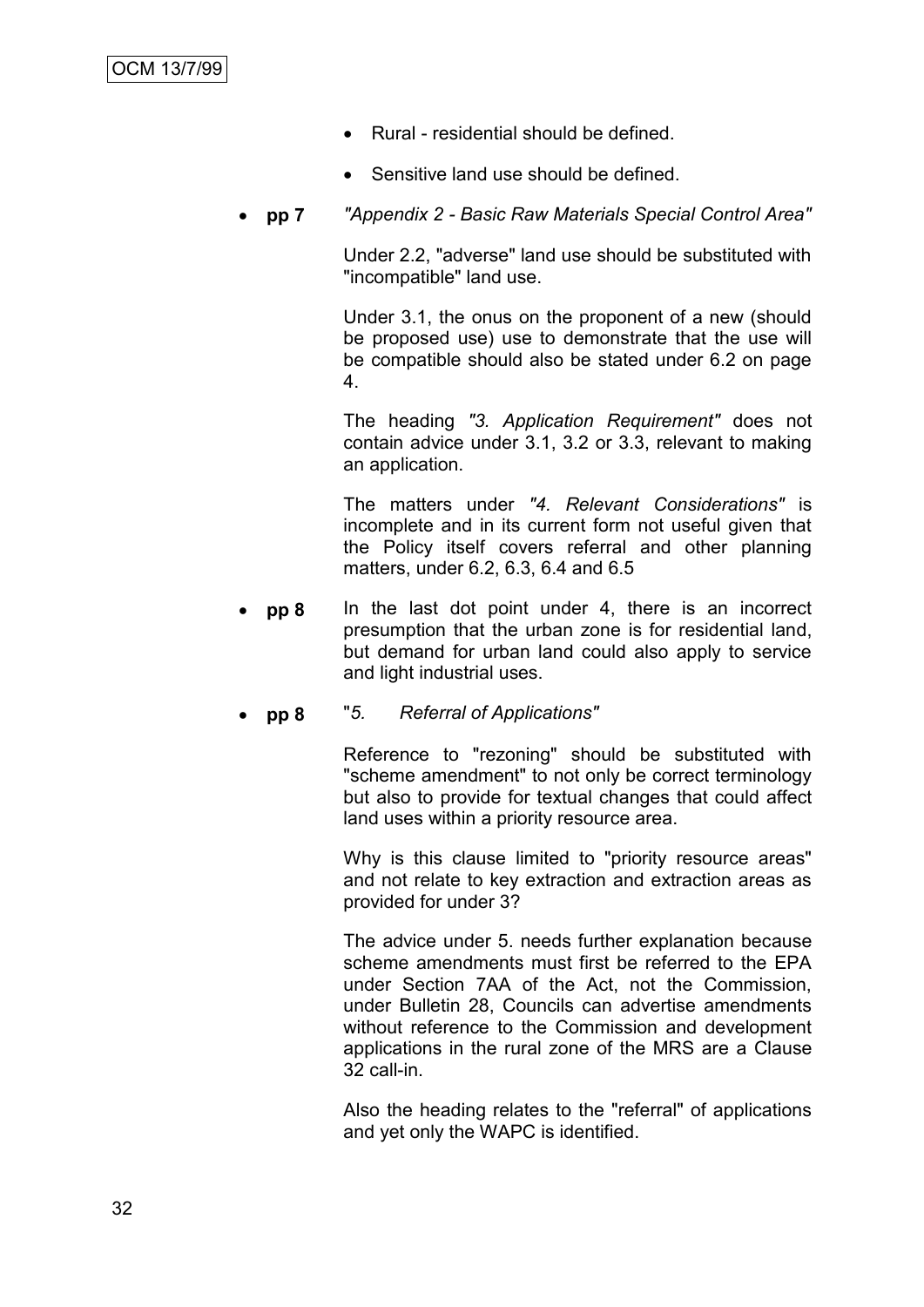In respect to the *"Inventory of Current Extractive Industry Operations as at 31 December 1995 Perth Metropolitan and Outer Regions"* there are corrections required to the City of Cockburn (23) in relation to current licences as at 31 December 1995, namely:-

- 2 Boral Resources **to** Soils Ain't Soils?
- 4 Lot 130 Mason Rd **to** Lot 130 Jandakot Rd
- 5 Lot 146 Mason Rd **to** Lot 146 Jandakot Rd
- 6 Lot 4 Forrest Road **to** Lot 4 Armadale Rd
- 7 Lot 182 is not known
- 9 Lot 80 **to** Lot 77
- 10 Pt Lot 10 Miguel Rd **to** Pt Lot 10 Cocos Drive
- 16 BGC **to** RCG
- 16 Lot 20 Rockingham Road **plus** Lot 9
- 24 Kayak Pty Ltd is not known
- 24 Lot 52 Miguel Rd **to** Lot 6 Miguel Rd
- 25 Homeswest **to** Peat Resources
- 25 **Add** Lot 136 Armadale/ Fraser Road?
- 26 Location required (R1820)?
- 27 Location required?

The Resource Protection Working Plans of Perth Metropolitan Region and Outer Areas - 1999 - should delete the reference to "(Excluded from Study Area)" and instead say (Excluded from Policy Area).

All of the Cities of Canning and Joondalup should be excluded from the Study Area.

All of the districts of Wanneroo, Swan, Gosnells and Cockburn should be included in the Policy Area.

Within the City of Cockburn, the:-

- Urbanstone Work Processing Plant is not shown (Rocla 23/9)
- Boral (Calsil) Work Processing Plant is not shown (Boral 23/6)
- Henderson Landfill Site is filling completed quarries and for many years has not been a Priority Resource Area (limestone) (WA Limestone 23/17).

The Special Control Area Model should be re-written to align with Part 6 of the MST.

Reference should also be made to the MST Guidelines where "Minerals and Basic Raw Materials" are briefly discussed.

The important matter of rehabilitation needs to be discussed further, particularly in the rural zone. Based on recent Ministerial appeals, involving the Council, it is evident that in the rural zone, acceptable rehabilitation of the site could be stabilisation and grass to suit a rural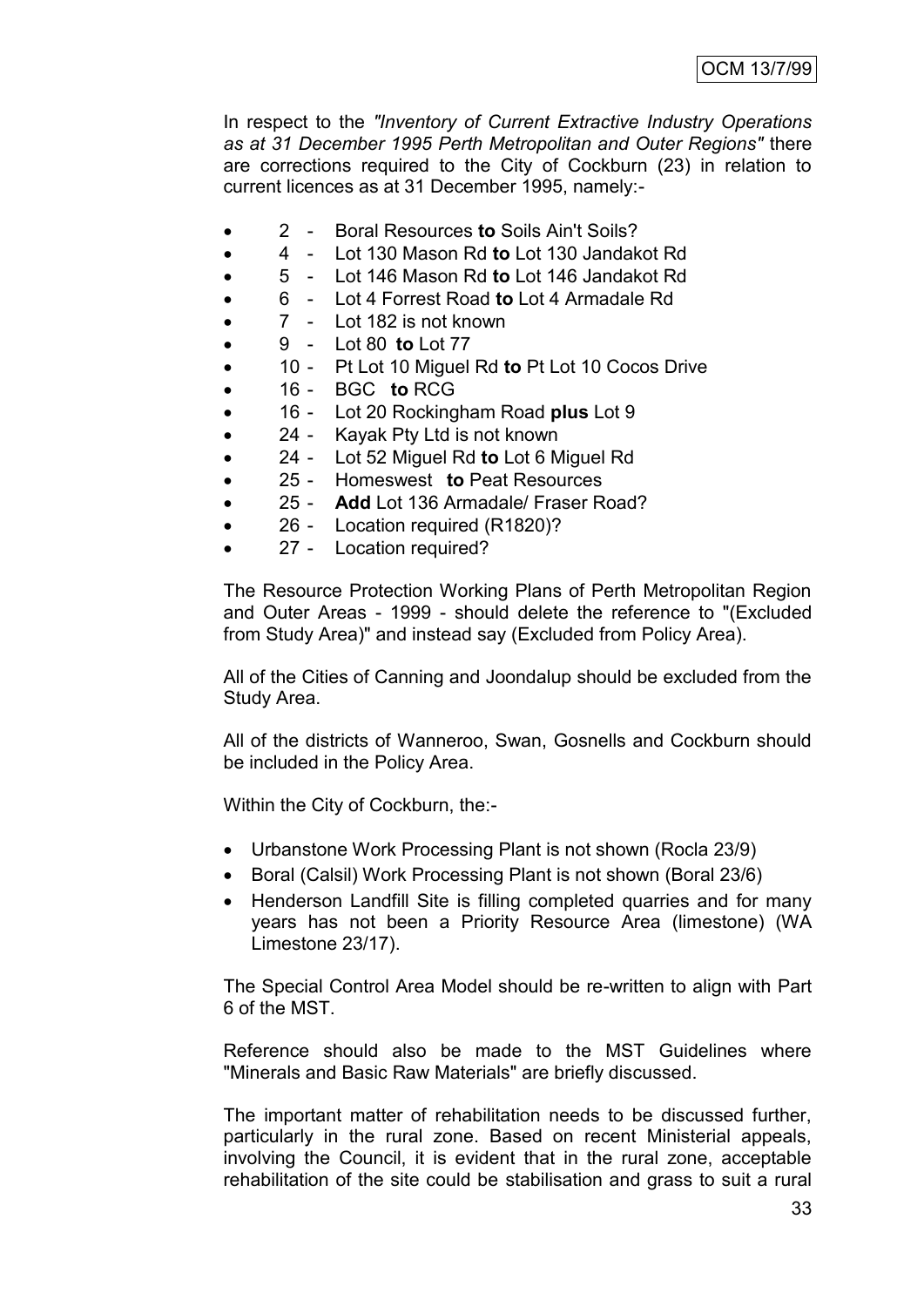pursuit. From a Council point of view this is unacceptable, and requires completed quarry sites to be revegetated with indigenous plant species for the locality at a given density per hectare.

This is appropriate in areas where the land was originally virgin bushland prior to quarrying or where the end use could be rural-living.

This is an issue that needs discussion in an endeavour to assist local governments achieve satisfactory site rehabilitation.

The Policy should also be supported by a research or study document, which sets out the study methodology, findings and recommendations so that the demand for materials, their significance, exhaustion rates and the selection of the key extraction, priority resource and extraction areas can be understood.

Also any differences between the 1992 Basic Raw Materials Policy Statement for the Perth Metropolitan Region and the Draft review should be identified and explained.

#### **Strategic Plan/Policy Implications**

PD21 Extractive Industries.

#### **Budget/Financial Implications**

N/A

**Implications of Section 3.18(3) Local Government Act, 1995**

Nil.

**14.2 (OCM1\_7\_1999) - SAND EXTRACTION - PT LOT 135 AND LOT 1 ARMADALE ROAD, BANJUP - OWNER: PT 135: CSR READYMIX CONCRETE, LOT 2: RURAL TRADERS - APPLICANT: PT 135: CSR READYMIX QUARRIES, LOT 1: RURAL TRADERS (5513296) (CC) (EAST) (ATTACH)**

**RECOMMENDATION** That Council:

- (1) refuse the proposal to excavate sand from the Armadale Road Important Regional Roads reservation and the 40 metre buffer on Lot 1 & Pt Lot 135 Armadale Road Banjup, for the following reasons:
	- 1. The proposal would result in a loss of visual amenity by the removal of natural vegetation and ridgelines and increase potential for views to the pit area which would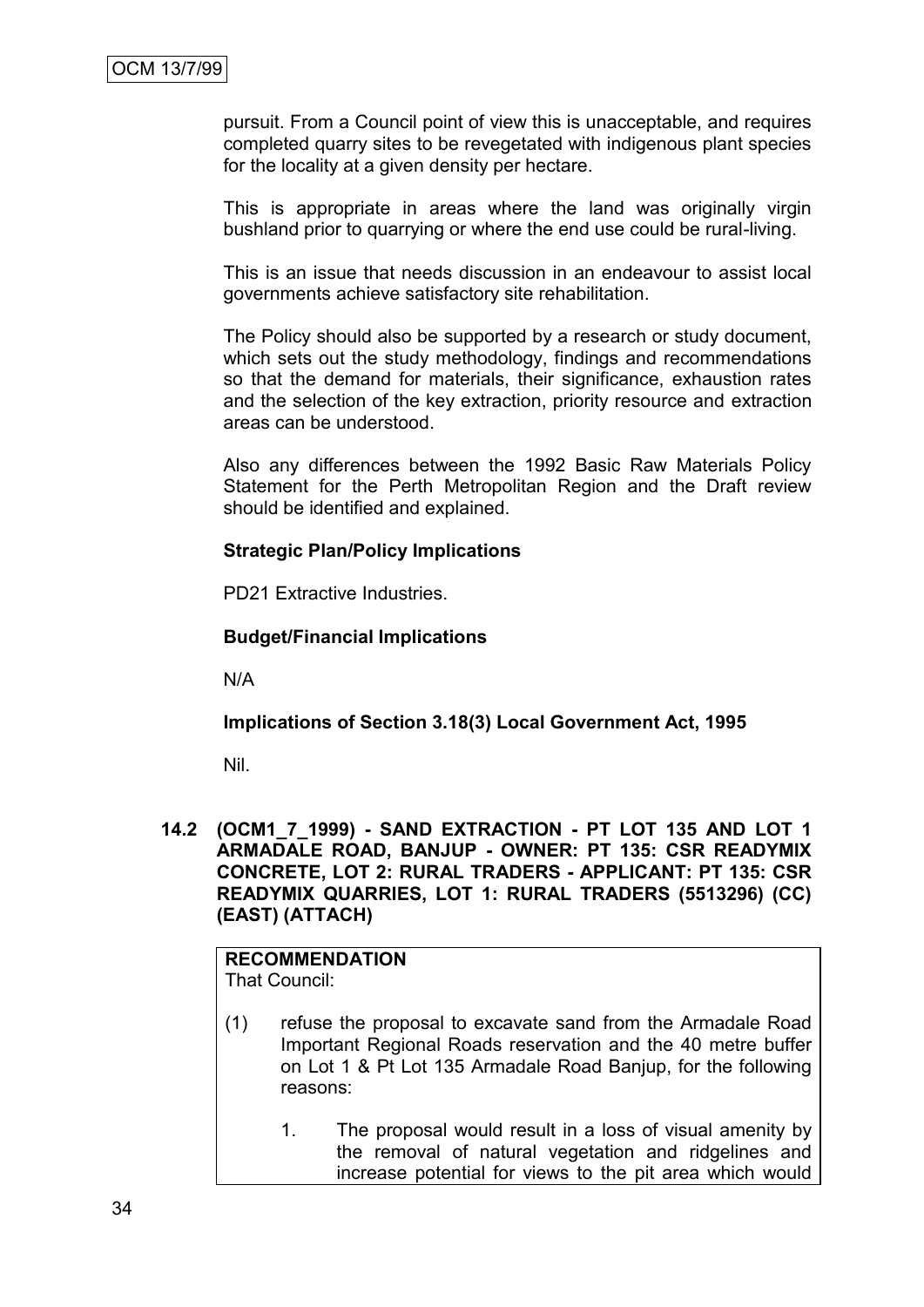impact negatively on the rural character of the locality;

- 2. The proposal would set an undesirable precedent for other owner/occupiers of sand excavation sites to seek approval to similar proposals;
- (3) issue a MRS Form 2 Notice of Refusal;
- (4) advise the referral authorities of the Council"s decision; and
- (5) advise the Western Australian Planning Commission of the Council"s decision, and that the Commission"s determination of the application is required on the grounds that the advise of Main Roads WA regarding excavation in the Important Regional Roads Reservation is unacceptable to Council.

# **COUNCIL DECISION**

# **Background**

| ZONING:          | MRS:                           |       | <b>Regional Roads</b> | Rural Water Protection & Important        |  |
|------------------|--------------------------------|-------|-----------------------|-------------------------------------------|--|
|                  |                                |       |                       |                                           |  |
|                  | DZS:                           | Rural |                       |                                           |  |
| <b>LAND USE:</b> |                                |       |                       | <b>Rural and Important Regional Roads</b> |  |
| LOT SIZE:        | 38 ha                          |       |                       |                                           |  |
| AREA:            | 2 ha                           |       |                       |                                           |  |
| USE CLASS:       | SA use "Extractive Industries" |       |                       |                                           |  |

The Commissioners at Council Meeting of 25 May 1998 resolved that, in respect to CSR application to excavate in the 40-metre buffer zone and the IIR reservation for the widening of Armadale Road, the following:

- (1) the matter be deferred;
- (2) the applicant be requested to provide:
	- 1. photo imagery showing the before and after buffer development scenarios and;
	- 2. a Revegetation Plan for the buffer area to be retained;
- (3) a site visit by the Commissioners be arranged; and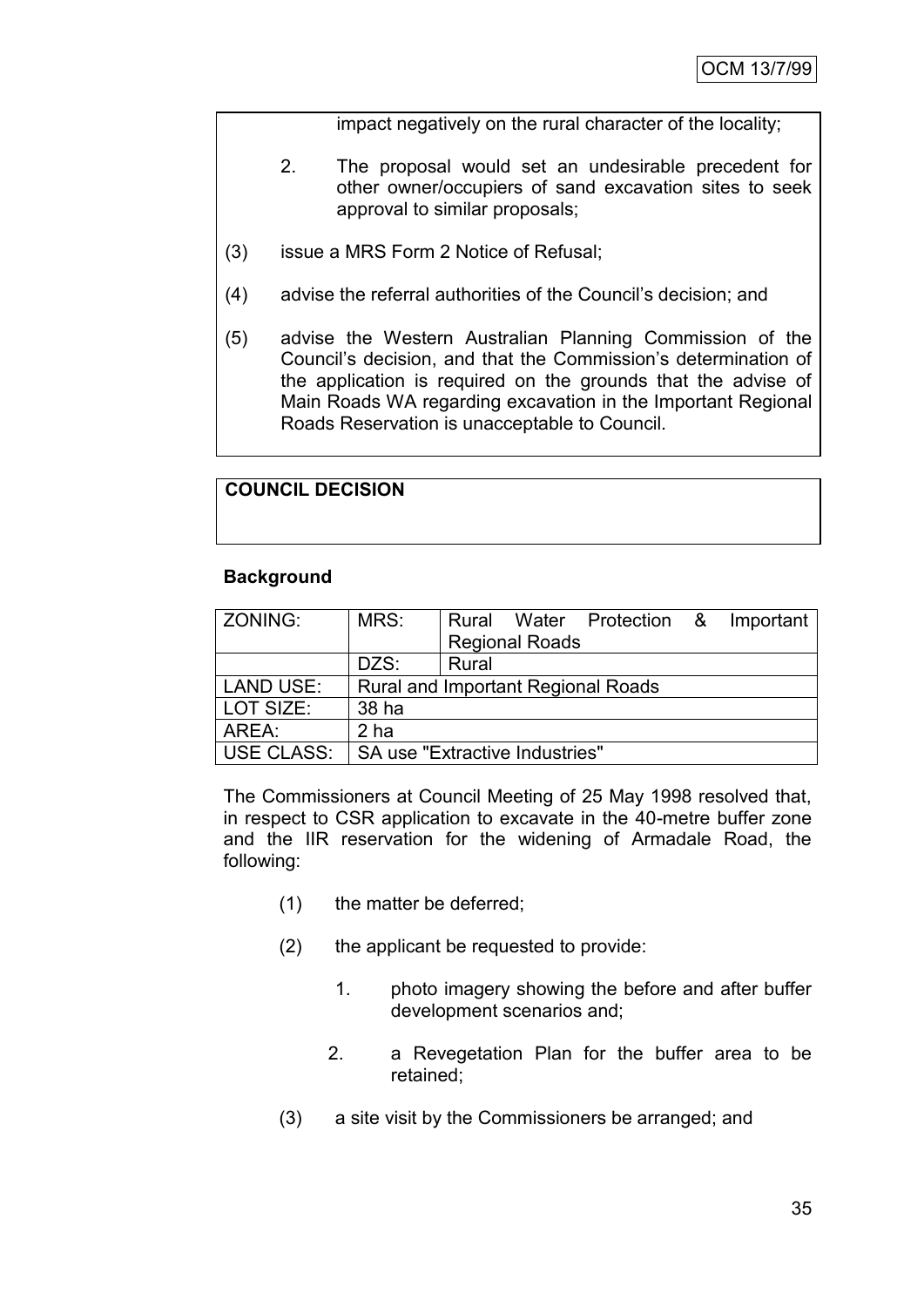(4) The matter be represented to Council for further consideration following receipt of the additional information.

#### **Report**

A letter of consent has been received by the adjacent landowner (Rural Traders) consenting to the inclusion of their land (Lot 1 Armadale Road) in the application. See Agenda Attachments for Location Plan.

CSR has submitted photo imagery, which is tabled for the Commissioner"s perusal, and a Staging and Revegetation Plan which is included in the Agenda Attachments.

The following matters are raised in respect to the after excavation/revegetation image:

- The angle of the image (looking east from the north side of Armadale Road) is considered an inadequate and unsuitable angle to assess the likely final excavation rehabilitation outcome.
- The height of the vegetation depicted is comparable to that of mature trees and is therefore not considered a realistic short to medium term depiction of the final excavation and revegetation outcome. Further, the image is not a realistic interpretation of the long-term situation, as Armadale Road will be widened to dual carriageway and the closest bund and vegetation removed.

CSR proposes the following in respect to excavation and revegetation:

- 1999: Front bund to be created from clay soils and planted, including watering maintenance.
- 2000-2002: Excavation to occur inside Pt Lot 135 toward Armadale Road using topography to screen pit area but dependant on vegetation establishment. Grass and native seed mix proposed to be used to stabilise future road reserve.
- 2002-2003: Second clay soil bund to be constructed upon excavation completion with planting in winter months and water maintenance.

There are no objections in principle to the method of excavation, staging and revegetation proposed, although the use of mature seedlings in addition to seed is favoured. The retention of the existing situation over the excavation revegetation proposal is preferred for reasons outlined below.

The following is a summary of consideration for and against approval to the proposal: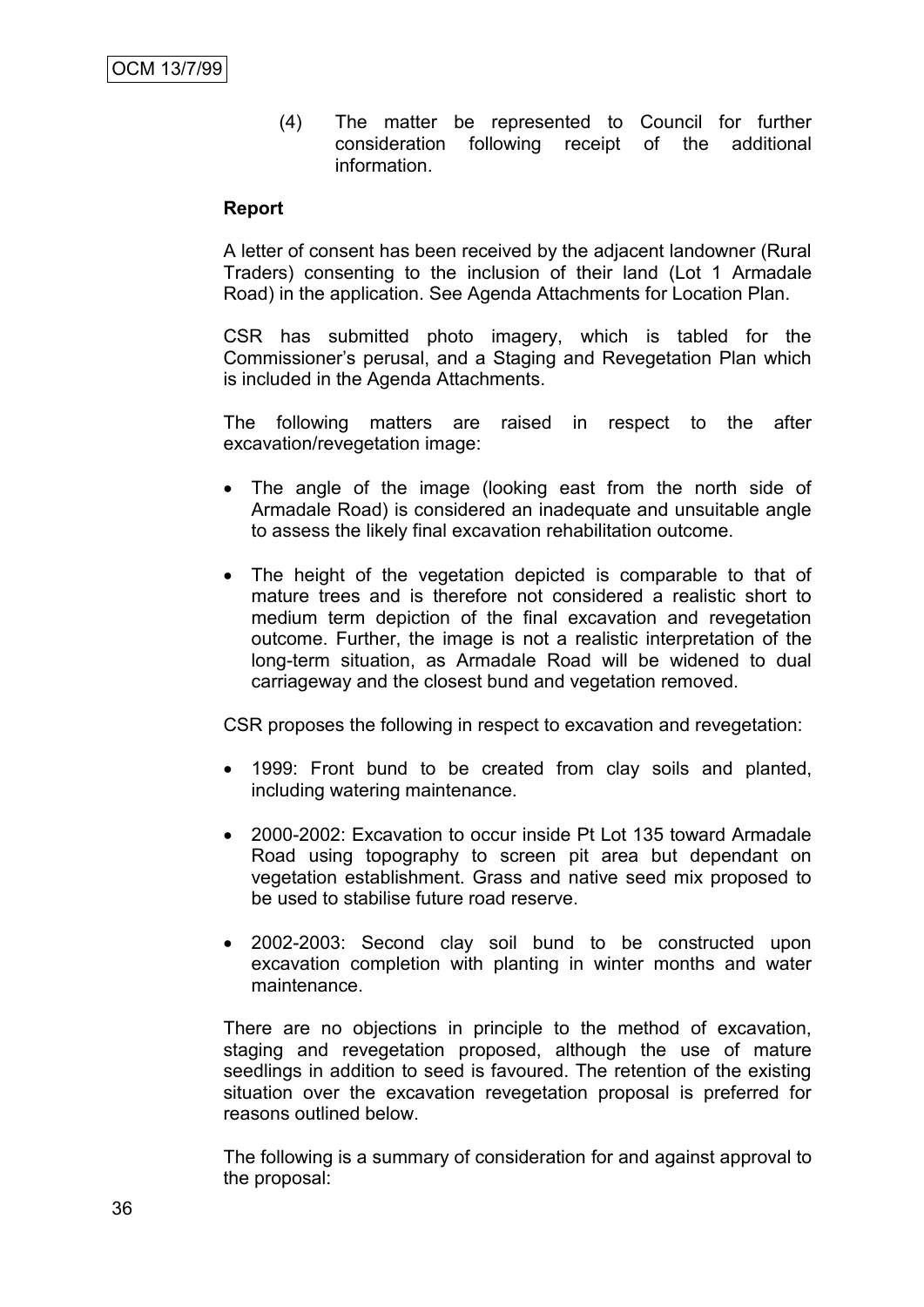# **For**

- Excavation of the reserve will allow for a more economical reserve width and cost saving to Main Roads WA for land acquisition.
- No objections have been received by adjoining landowners.
- Ability to limit off site impacts such as negative views to the pit and dust via planning conditions for bunds, planting and dust management.
- Excavation would create a level landform conducive to special rural development.
- By laws and Proposed Amendment 186 allow for excavation of buffer zones subject to Council approval.

# **Against**

- Excavation is contrary to current development approval, and conditions were not appealed.
- There is a general presumption against excavation of buffers in Council Policy PD 21 "Extractive Industries" and Proposed Amendment 186 'Extractive Industries'. Approval to excavate buffers is Council's prerogative, not the Applicant's right.
- Minimal buffer may have detrimental effect on rural amenity of the locality, especially in comparison to adjacent side of Armadale Road were land is well vegetated and of rural character. Small screen plants usually ineffective in the short term.
- Negative vista for Armadale Road users and as an important gateway to the City of Cockburn. A negative impact on the community at large would result.
- Development occurring well in advance of road construction. The application is therefore premature, especially considering there is still much resource in current approval areas.
- End use of the site not yet determined, and no approval issued for special rural development.

There is concern about the impact the proposal will have on amenity of locality and seeks to protect the community interest. It is considered that even if the commitments made in the excavation/revegetation plan were carried out, the short to medium term result would be less visually attractive than the existing situation.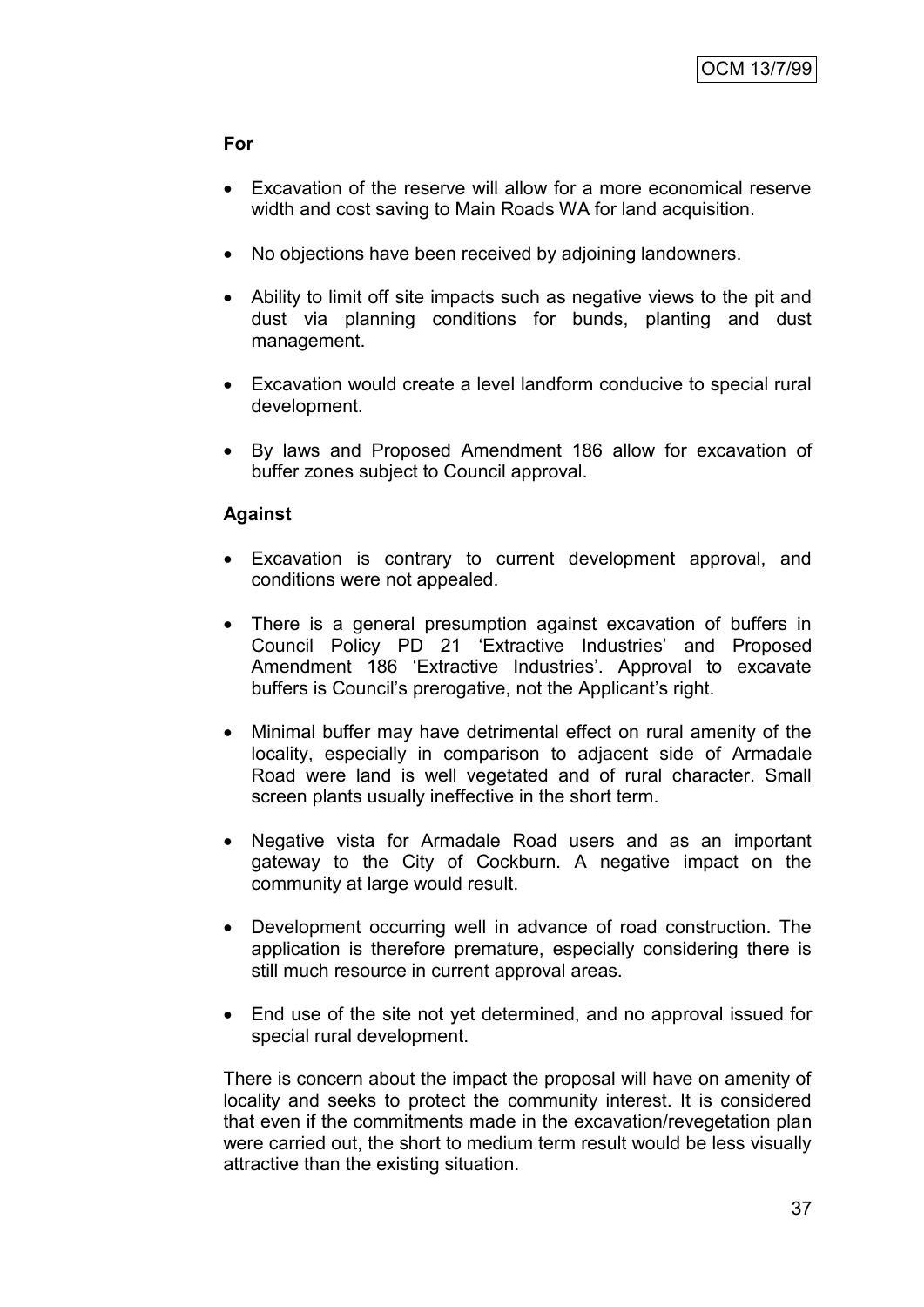A recommendation of Council to refuse the proposal would result in the application being referred to the Western Australian Planning Commission for a determination. This is a requirement of the Commission"s Notice of Delegation 1997 which requires referral of applications where the advice of Main Roads WA is unacceptable to Council. Main Roads WA raised no objections to the proposal.

# **Strategic Planning Policy Implications**

PD 21 Extractive Industries

#### **Budget/Financial Implications**

N/A

# **Implications of Section 3.18(3) Local Government Act, 1995**

Nil

# **14.3 (OCM1\_7\_1999) - LOCAL PLANNING STRATEGY - DRAFT TOWN PLANNING SCHEME NO. 3 (9485) (SMH)**

#### **RECOMMENDATION** That Council:

- (1) receive the report;
- (2) acknowledge the informal advice received from the Ministry for Planning on the Council's Local Planning Strategy received on 24 June 1999;
- (3) write to the Ministry for Planning, requesting that the two copies of the Local Planning Strategy submitted on the 27 May 1999, be returned to the Council for revision in order to make the Strategy acceptable to the Ministry;
- (4) direct the Director Planning and Development to revise the Local Planning Strategy, having regard for the informal advice received from the Ministry for Planning on 24 June 1999, and that the review be based on the proposed format attached to the Ministry's advice;
- (5) re-consider the revised Local Planning Strategy following completion, prior to the Strategy being re-submitted to the Ministry for Planning for re-consideration;
- (6) request the Ministry for Planning to continue to assess draft Town Planning Scheme No. 3 while the Local Planning Strategy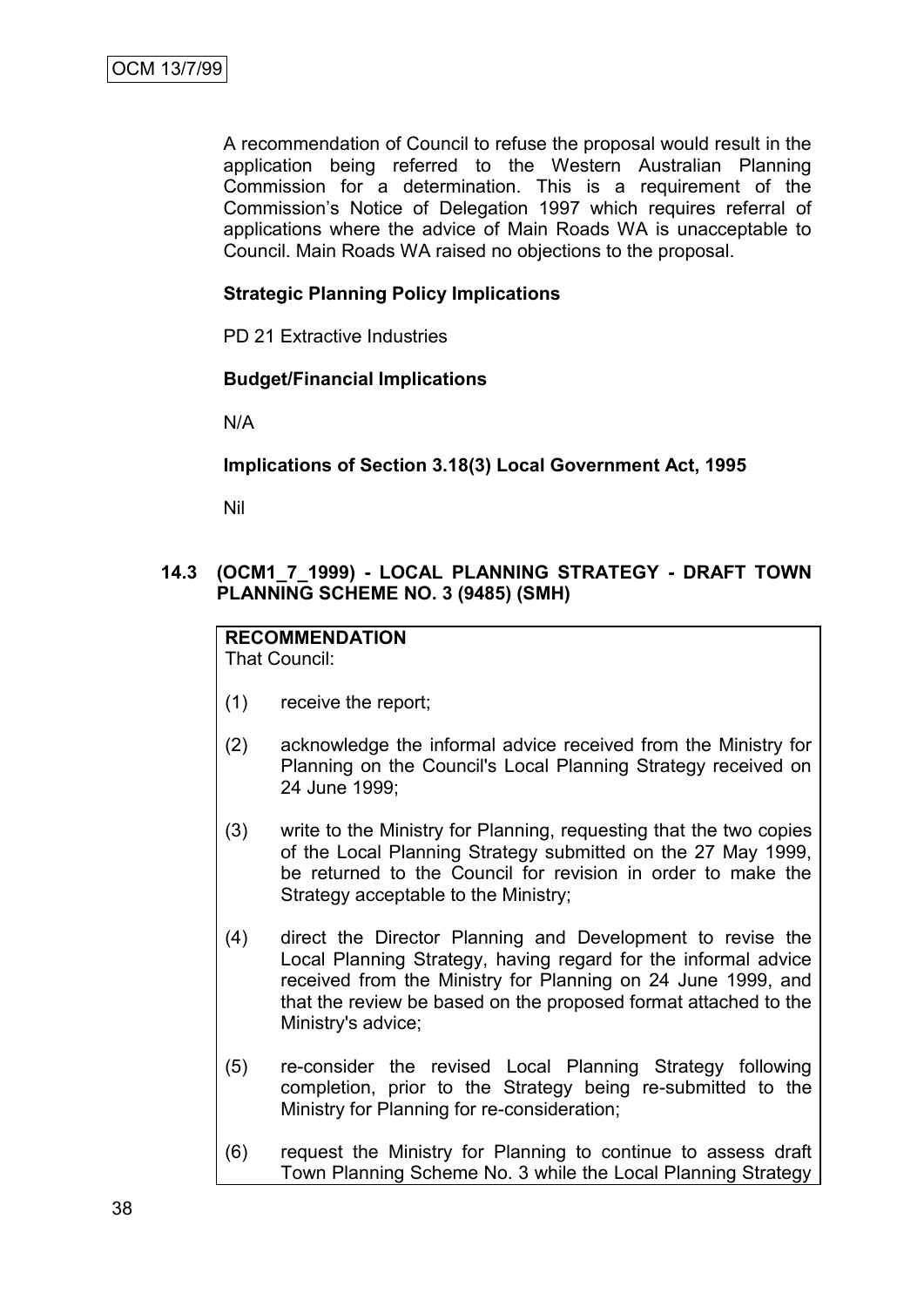is being revised to minimise any delay in proceeding to public advertising;

(7) retain the originally adopted Local Planning Strategy as an inhouse reference document and be re-titled "Planning and Development Position Paper" May 1999.

# **COUNCIL DECISION**

#### **Background**

On the 25 May 1999, the Council adopted the draft Town Planning Scheme No. 3 Text and Maps and also the supporting document, the Local Planning Strategy.

The Local Planning Strategy was prepared for the sake of completeness, in the desire to comply with the requirements of the draft Model Scheme Text prepared by the WAPC.

The Council, in order to examine and review its existing Town Planning Scheme No. 2, prepared both an Examination Report and a Scheme Report as currently required under the Regulations.

The Local Planning Strategy is proposed to supersede the need for the Scheme Report.

The Local Planning Strategy was prepared primarily as a "benchmark" of information about the Council's position in respect to the planning and development of the district, major issues and community concerns and its vision for the future.

The Local Planning Strategy also questioned the need for Metropolitan Councils and provincial Councils affected by Regional Plans to prepare a Local Planning Strategy because of the imposition of the Metropolitan Region Scheme, the State Planning Strategy, Policies and guidelines which leaves very little room for local governments to prepare an independent vision for its community. More importantly, local schemes are required to be consistent with the Metropolitan Region Scheme to be acceptable to the State.

A superficial examination of the planning controls and processes in the City of Cockburn found that around 83% of the district is planned or controlled by others such as the Federal Government and State Departments such as the WRC, EPA, MRWA and the WAPC.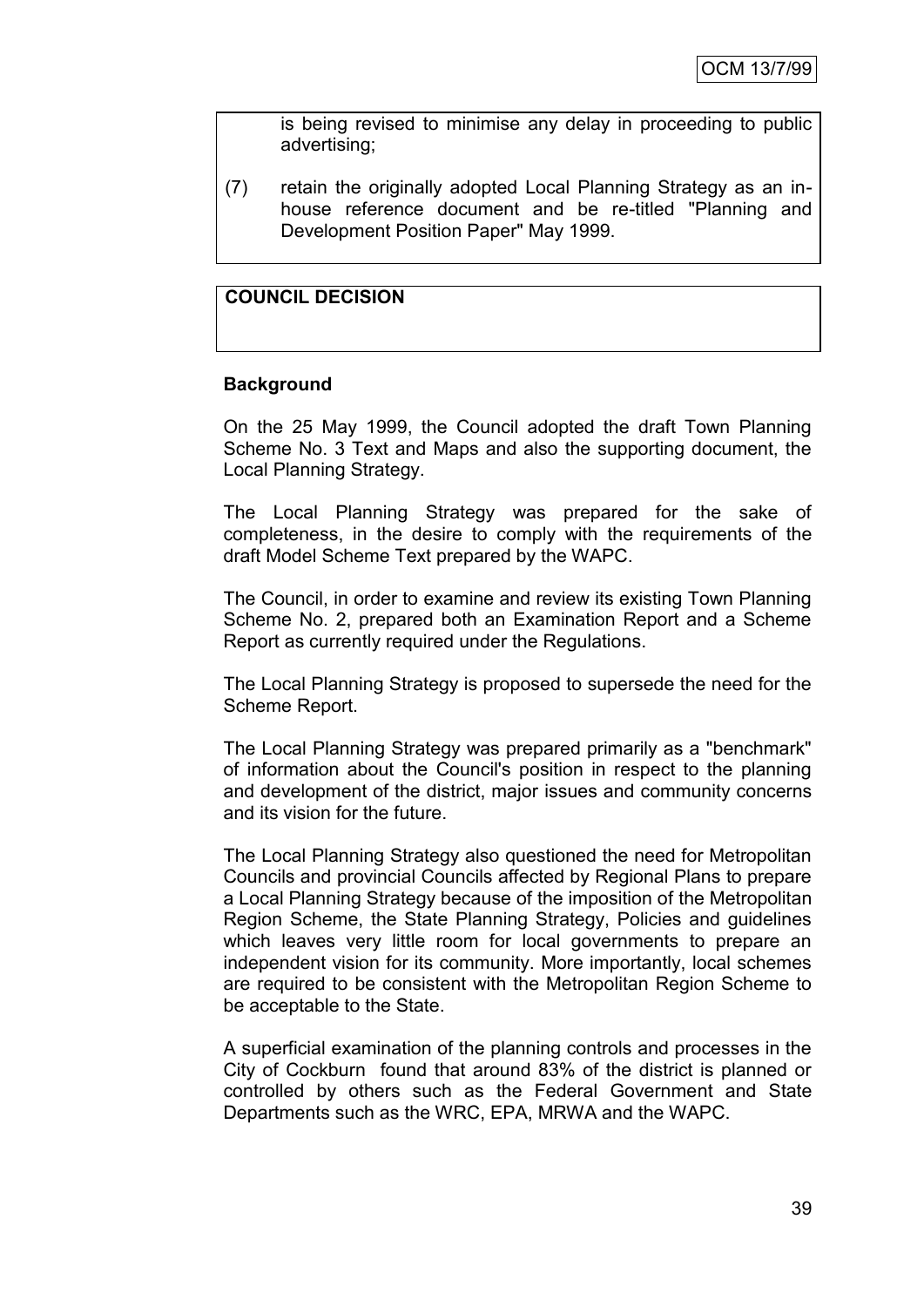# **Submission**

The Ministry for Planning provided the following informal advice, in the form of a memorandum of notes with the general reaction summarised as follows:-

"*The LPS submitted by the Council is inadequate and inappropriate as a LPS envisaged by the MST and as set out in the Guidelines.*

*The main shortcoming is that much of content of the LPS is not*  relevant (to the purpose of the LPS) whereas relevant planning *policies, strategies and actions have not been included.*

*Fundamentally:-*

- *1) The LPS has been used to critically analyse the planning system as it operates in WA particularly with regard to the degree of intervention at the State level rather than for its intended purpose of explaining the strategy, policies and proposals of the Council.*
- *2) There are stated or implied criticisms of State and regional policies and the MRS, and the division of planning powers between State and local government, which appear to represent the views of the writer rather than a balanced account taking into account other views.*
- *3) State and regional policies appear to have been deliberately misinterpreted in some areas to prove an underlying theme that the State is too involved in local planning and there is little value in a LPS because the State dictates local planning.*
- *4) The LPS contains some useful descriptive and strategic planning content but it tends to be fragmented and dispersed throughout the document.*
- *5) The LPS does not address some of the key strategic planning issues, for example, the character and quality of urban development or the location and pattern of commercial centres.*
- *6) The LPS does not set out the key strategies and actions to be taken to achieve the Council's objectives with regard, for example, to key issues such as urban growth, local and regional employment, development of commercial centres, leisure and recreation opportunities, protection of environmental assets etc."*

The Ministry also provided examples of how aims, strategies and actions should be included to reflect the provisions of Part 2 of the State Planning Strategy.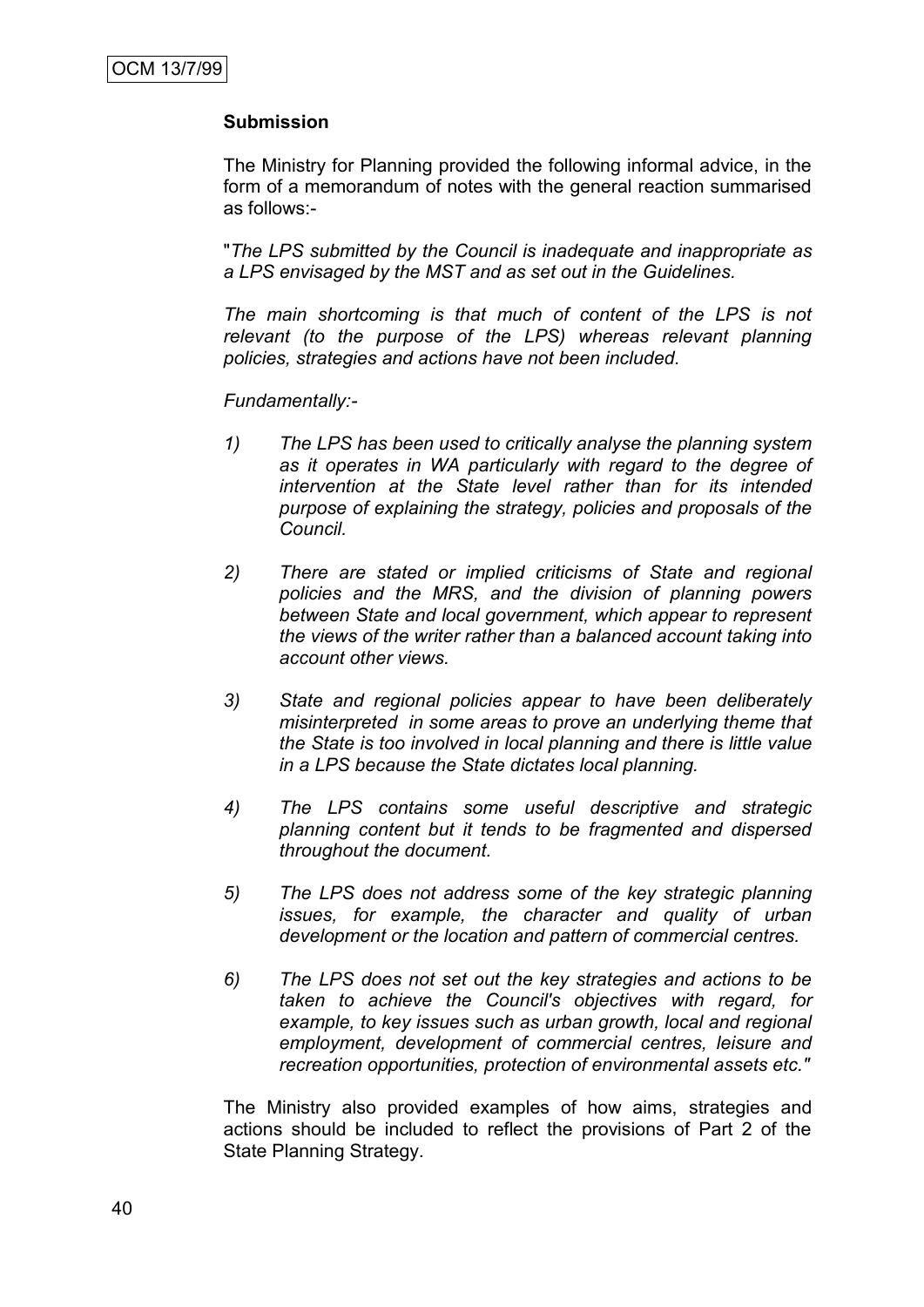- " Example 1
	- *aim: supporting housing choice and variety, in neighbourhoods with a community identity and high levels of amenity*
	- *strategies: encourage diversity in subdivision and housing in terms of lot size and housing form*
	- *actions: support increased diversity in lot size and design within residential estates by applying different Residential zones where appropriate*
	- Example 2
		- *aim: assisting provision of a transport network which serves the needs of the community by providing a range of alternatives, including public transport, cycling and walking in an integrated, safe, efficient, equitable and environmentally-friendly way*
		- *strategy; provide for a safe and efficient network of local and arterial roads facilitating access and the distribution of traffic through the area*
		- *recognise and plan for the following major road connections to form the future sub-arterial road network…"*

In conclusion the Ministry states:-

"*The LPS does not follow the format set out in the Introduction and is unacceptable in its present form for the reasons outlined above.*

*It is recommended that the LPS should be modified in accordance with the format set out in the MST Guidelines. Further guidance is contained on the attachment."*

The balance of the Ministry's advice deals specifically with the different parts of the Council's Local Planning Strategy, raising issues and queries about particular statements and observations contained in the strategy, which can be dealt with in technical terms.

# **Report**

The response from the Ministry is not entirely unexpected from a Ministry viewpoint, and many of the issues raised can be satisfactorily addressed.

The examples given by the Ministry to describe the Aims, Strategies and Actions are not useful to local government and in the large part rely on other agencies to be achieved. Nevertheless, the principle could be applied to part of the LPS as appropriate.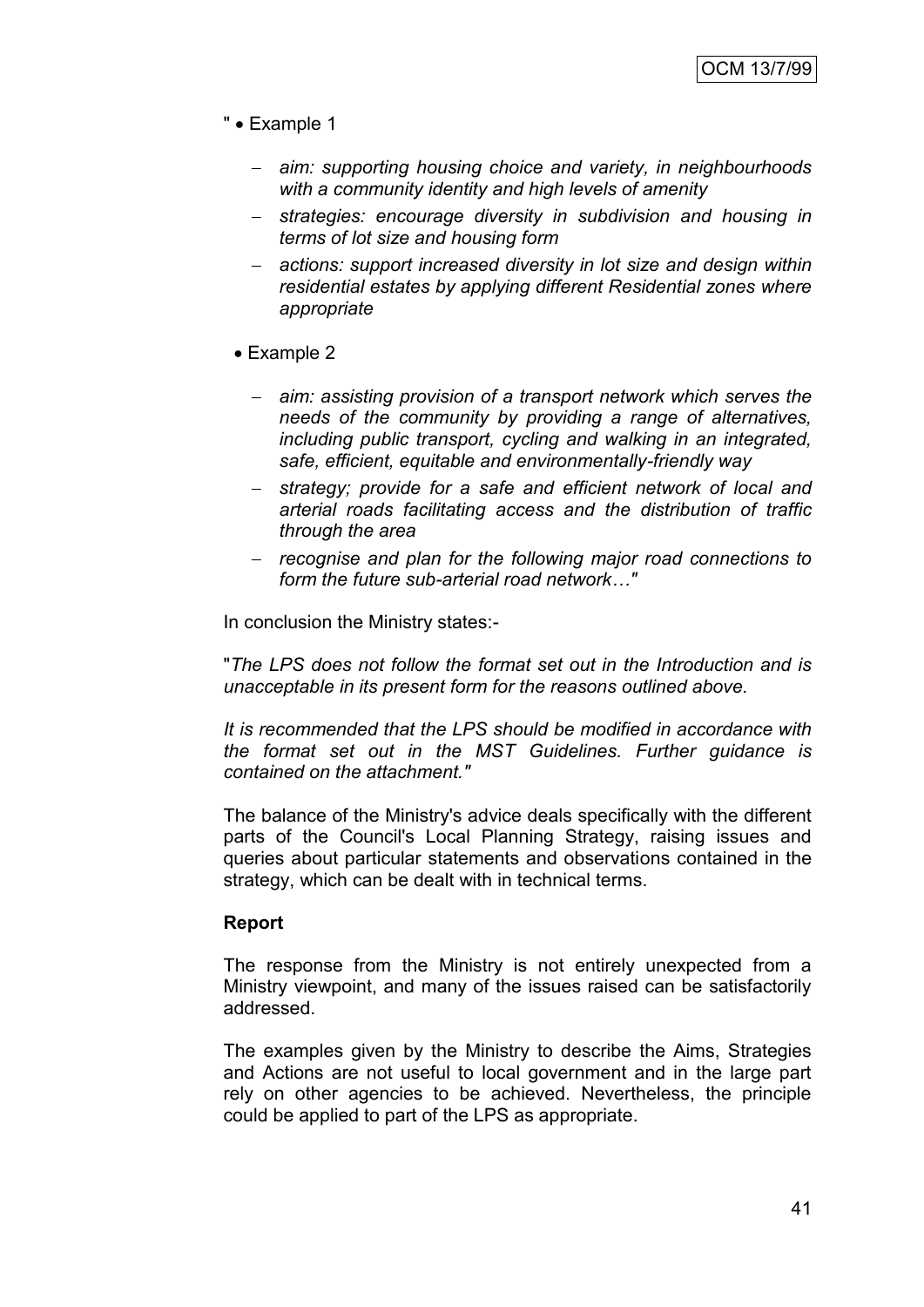Because of the amount of material used to prepare the Local Planning Strategy, most of it can be reviewed, reworded or re-arranged to reflect the requirements of the Ministry.

Nevertheless the information, data and position statements of the Council contained in the original Local Planning Strategy should be retained as a reference source and as the position of the Council in relation to a number of planning and development matters impacting on the district. The document should be retained as an in-house reference and an historic benchmark, and be retitled "Planning and Development Position Paper".

In the meantime, the two copies of the Strategy sent to the Ministry with draft Town Planning Scheme No. 3 should be returned and revised as quickly as possible to comply with the Ministry's suggested Local Planning Strategy format, so that TPS No. 3 can proceed to advertising without delay.

It is pointed out that at least 80% of the content of the Local Planning Strategy appears to be generally acceptable based on the Ministry's advice.

Hopefully, this position will lead to an expedited advertising period, and the Council will not experience the inordinate delays suffered by other local governments in the preparation, advertising and adoption of the Scheme.

# **Strategic Plan/Policy Implications**

Action 2.3.11 applies.

# **Budget/Financial Implications**

The 1998/99 Budget provides:-

- \$19,545 for legal advice (Acc. 500476)
- \$20,000 for community consultation (Acc. 500474)

These amounts will be carried forward to the 1999/2000 Budget.

# **Implications of Section 3.18(3) Local Government Act, 1995**

Nil.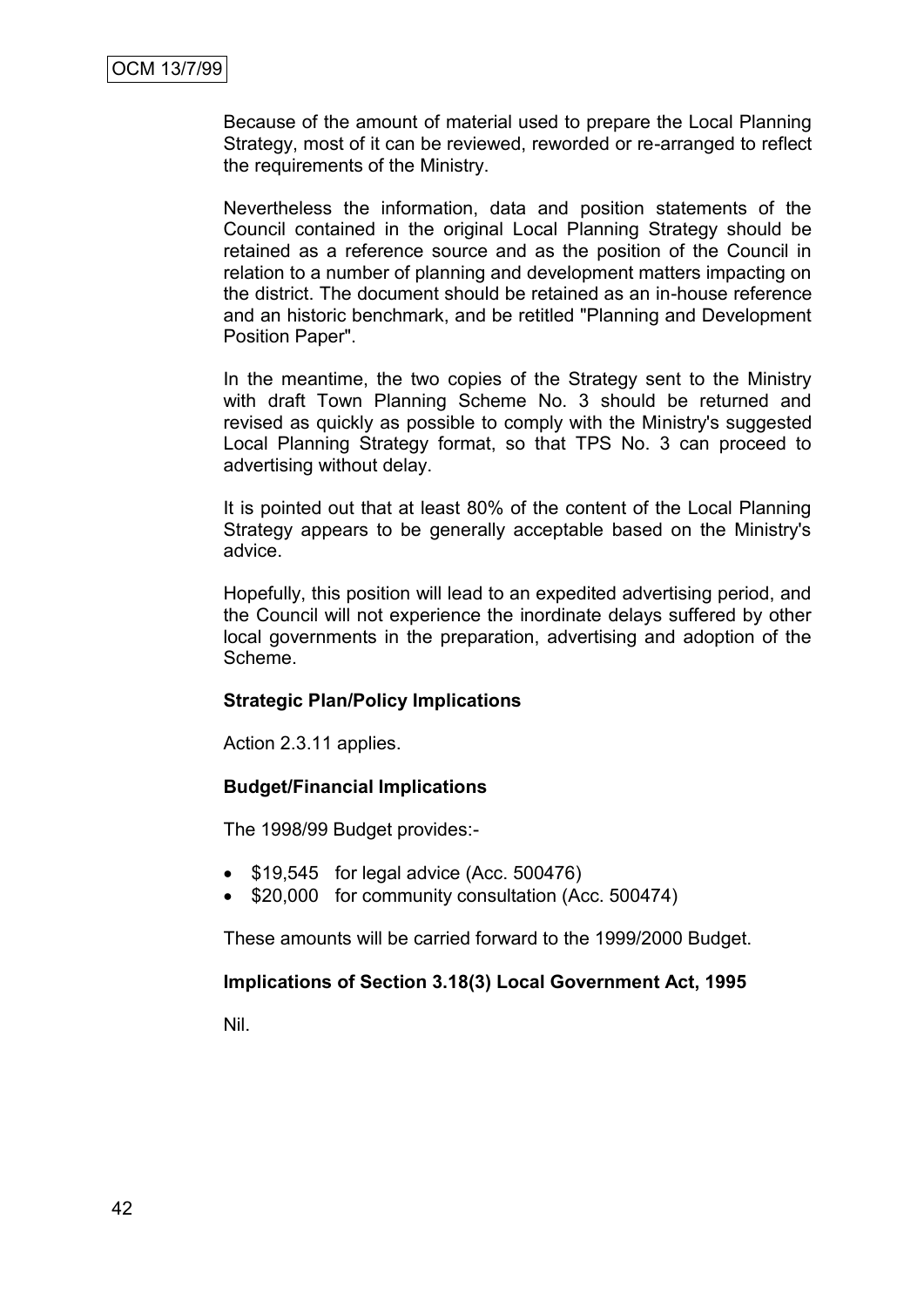**14.4 (OCM1\_7\_1999) - PROPOSED GREENHOUSE - LOT 600 MANDOGALUP ROAD, WATTLEUP - OWNER: FEEGATE PTY LTD - APPLICANT: B WINTERBOURN (4411035) (MT) (SOUTH) (MAP 17) (ATTACH)**

# **RECOMMENDATION**

That Council:

- (1) recommend to the Western Australian Planning Commission that the proposed greenhouse on Lot 600 Mandogalup Road, Wattleup be refused for the following reason:
	- 1. The proposed development is on land affected by Planning Control Area No. 39. The development would compromise the possible future extension of Rowley Road.

# **COUNCIL DECISION**

# **Background**

| ZONING:           | MRS:               | I RURAL                         |
|-------------------|--------------------|---------------------------------|
|                   | DZS:               | <b>I RURAL</b>                  |
| LAND USE:         |                    | <b>SHEDS / MARKET GARDENING</b> |
| LOT SIZE:         | 2.6877 ha          |                                 |
| AREA:             | 2728m <sup>2</sup> |                                 |
| <b>USE CLASS:</b> | N/A                |                                 |

In October 1998 the Minister for Planning declare Planning Control Area No. 39 – Rowley Road. The intent is to provide for the possible future extension of Rowley Road between the Kwinana Freeway and Rockingham Road. The effect is that all applications for development within the control area must be referred to the Western Australian Planning Commission for determination. Council provides a recommendation to the Commission for their consideration.

# **Submission**

Application is made by "The Seedling Factory" for a greenhouse to complement to their existing facilities located on a neighbouring lot. The steel and perspex structure is to be 62 metres long, 44 metres wide and 4.6 metres high and the value of construction is stated as \$300 000. It will be setback 62 metres from the front of the property and 5 metres from the side boundary. A copy of the site plan and elevations are included in the Agenda Attachments.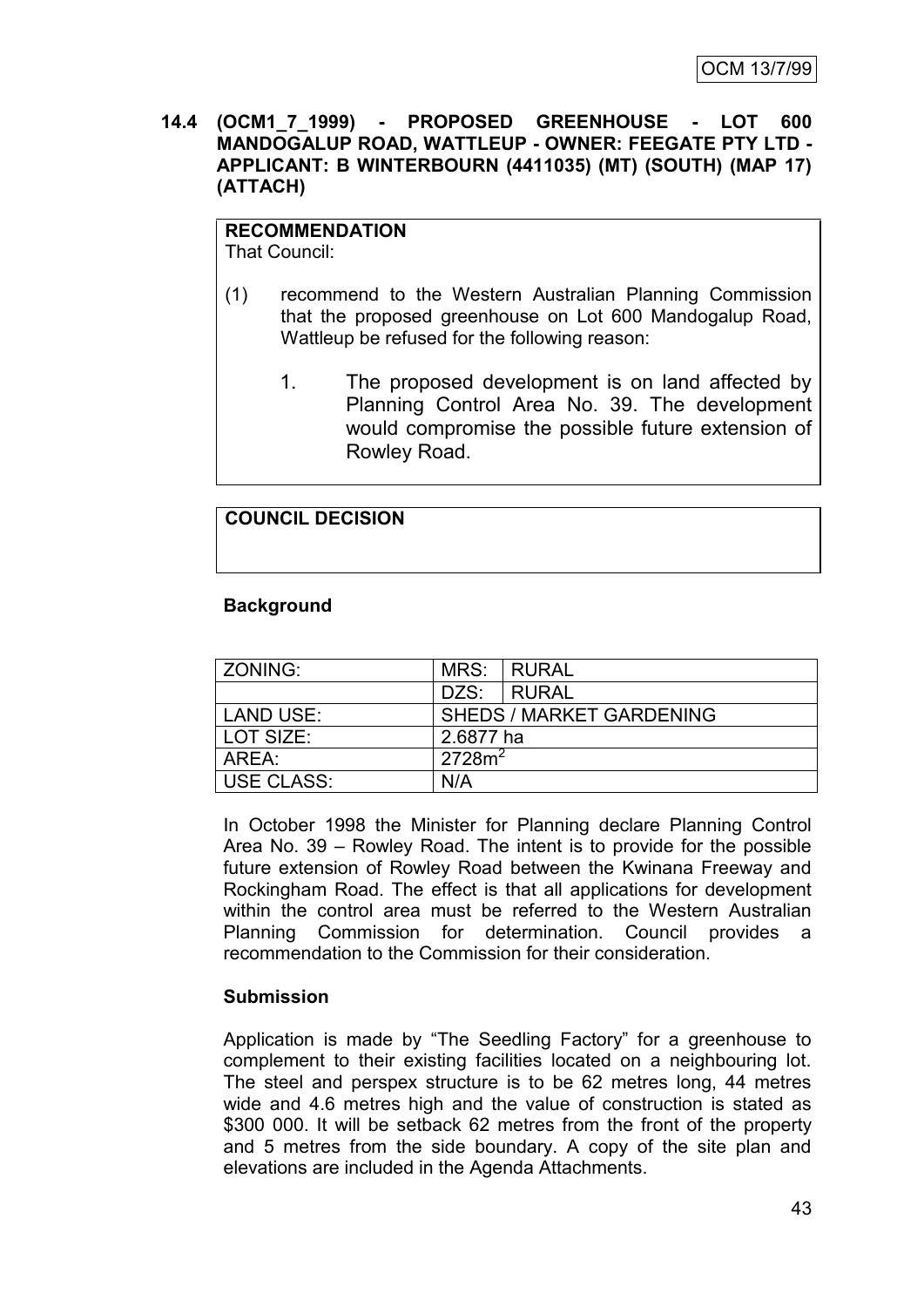#### **Report**

The need for the extension of Rowley Road has not been finalised. It is contingent on the private port at Naval Base being developed. However, in recognition that there is a strong possibility land will be required for the future link to the port, the Ministry has declared the Planning Control Area.

The entirety of Lot 600 is contained in the Planning Control Area. Talks with the Ministry for Planning have confirmed that, though detailed road design has not been undertaken, at least 45 metres will be required for the Rowley Road extension. Given that the greenhouse is proposed to cover 60 metres of the 100 metre wide lot, at least part will be on land required for the new road.

If the property was not required for the future road, the application could be approved. It meets all of the Scheme and Policy requirements. It is of a scale similar to many other existing greenhouses in this market gardening area.

# **Strategic Plan/Policy Implications**

Council Policy PD 18 "Ancillary Outbuildings (Sheds) in Special Rural and Rural Zones" – stipulates that any shed in excess of 200 $m^2$  be referred to Council for its determination. Further, the use must comply with Council's requirements for the zone.

Council Policy PD 2 "Rural Setback Policy" states all buildings must be setback not less than 10 metres form the front and rear boundaries and 5 metres for the side boundary.

# **Budget/Financial Implications**

N/A

#### **Implications of Section 3.18(3) Local Government Act, 1995**

Nil

**14.5 (OCM1\_7\_1999) - PROPOSED STORE ROOM, COOL ROOM AND OFFICE - LOT 15 HENDERSON ROAD, MUNSTER - OWNER: SEA HAWK BAT PTY LTD - APPLICANT: SANTO MERENDA (4309592) (SA) (SOUTH) (MAP 9) (ATTACH)**

| <b>RECOMMENDATION</b> |  |  |
|-----------------------|--|--|
| That Council:         |  |  |
|                       |  |  |

(1) grants its approval for the proposed store room, cool room and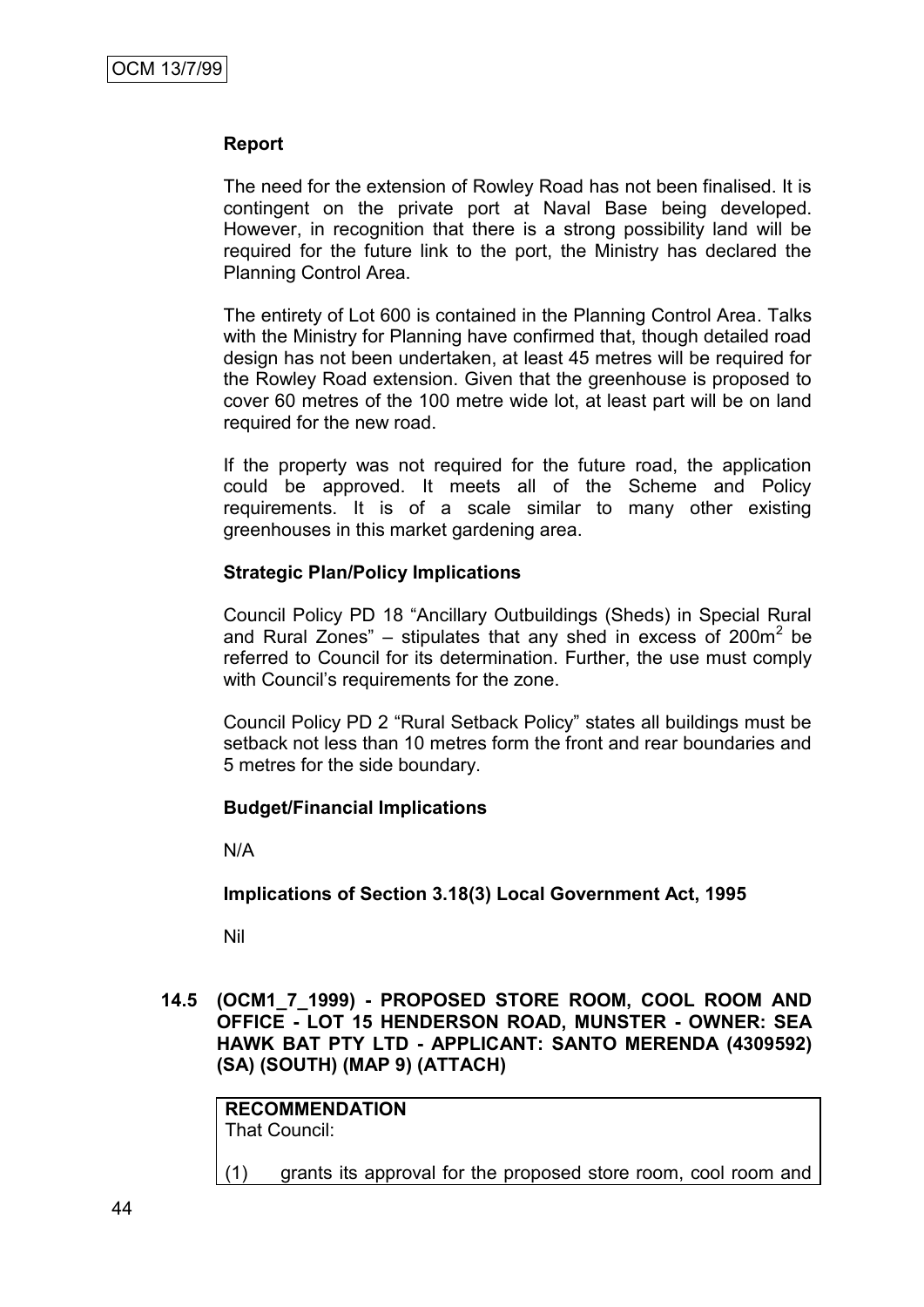administration centre on Lot 15 Henderson Road, Munster in accordance with the approved plan subject to the following conditions:

Standard Conditions:

1. Standard conditions contained in Council Policy PD 17 as determined appropriate to this application by the delegated officer under clause 7.6 of Town Planning Scheme District Zoning Scheme No. 2.

Special Conditions:

- 1. The shed is to be clad in a material of a type or colour of natural or earth tonings to complement the surroundings or make the shed less conspicuous to the adjoining developments and environment which it is located.
- 2. The use of the shed must comply with Council"s requirements for the Rural zone and Council Policy PD 38 - Storage of Produce
- 3. The use of the shed must comply with the provisions of the Health (Food Hygiene) Regulations 1993 to the satisfaction of Council"s Environmental Services
- 4. The applicant must provide details of finishes and colours to be used on proposed development.
- (2) issues a MRS Form 2 Notice of Approval valid for a period of 24 months.

# **COUNCIL DECISION**

# **Background**

| ZONING:           | MRS:     | Rural                                          |
|-------------------|----------|------------------------------------------------|
|                   | DZS:     | Rural                                          |
| <b>LAND USE:</b>  |          | Residence and Vegetable growing and processing |
|                   | business |                                                |
| LOT SIZE:         | 20259m2  |                                                |
| AREA:             | 450m2    |                                                |
| <b>USE CLASS:</b> | ייםיי    |                                                |

Council previously approved a 603m2 warehouse and office development with a zero side setback on 22 July 1999. The approval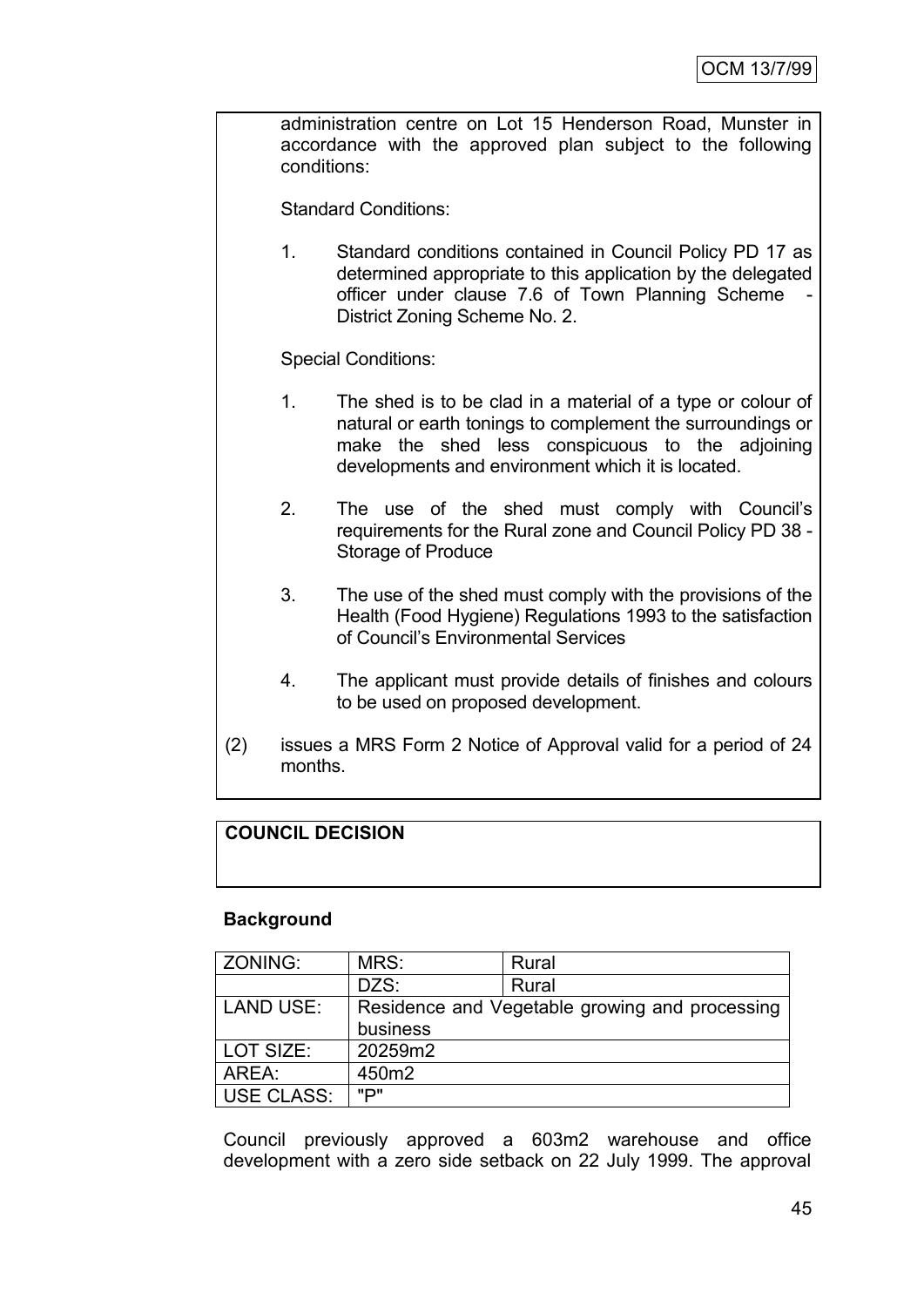has not being acted upon, and no construction works have commenced.

#### **Submission**

The submitted plans indicate the construction of a 200m2 administrative building, with five offices, a boardroom and reception area, the existing office area will become warehouse area. There is also a 250m2 extension to the existing warehouse, which will include a cool room/warehouse.

The plan also indicates proposed undercover car parking for five existing carbays.

#### **Report**

Council Policy PD18 - Ancillary Building Outbuildings (Sheds) in Special Rural and Rural Zones states that:

"1. Any shed in excess of 200m2 in area and/or 4.5 metres in height in a Special Rural or Rural zone must be referred to Council for development approval. The applicant must provide a statement of proposed use for the outbuilding for Council's determination."

The proposed extension to the existing warehouse is 250m2 in area and six metres in height, creating a total warehouse area of 452.5m2. The applicant has advised that the proposed building will be used for cool room, storage of vegetable produce and processing vegetables and salads. The proposed use of the shed meets with the rural zone provisions for a "Rural Industry", therefore approval is recommended.

The proposed office will replace the existing office, and as the office use is considered to be ancillary to the existing vegetable processing (which was approved by Council in July 1987) the application should be approved.

# **Strategic Plan/Policy Implications**

The subject lot is included in the FRIARS study area.

# **Budget/Financial Implications**

N/A

**Implications of Section 3.18(3) Local Government Act, 1995**

Nil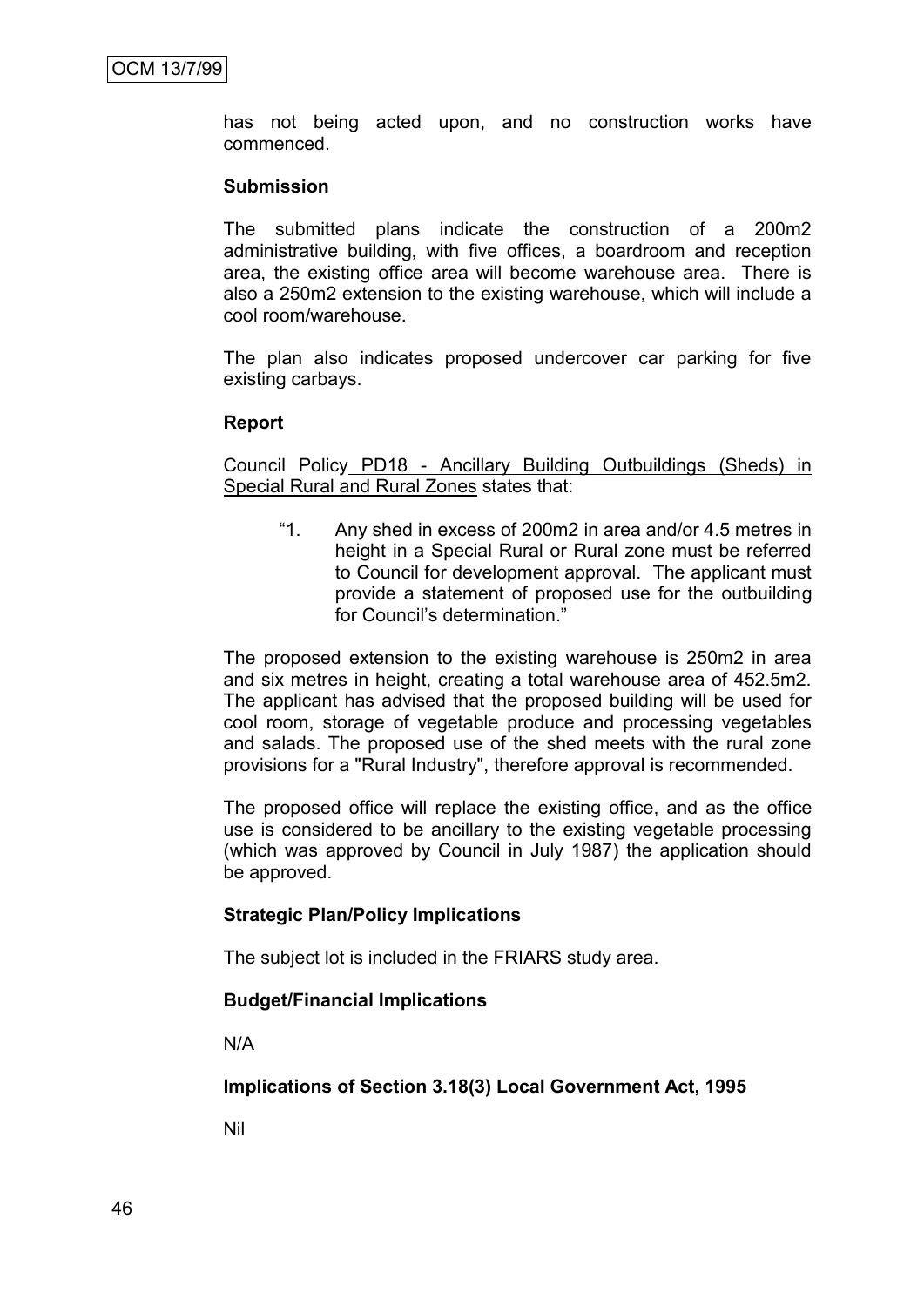# **15. FINANCE AND CORPORATE SERVICES DIVISION ISSUES**

# **15.1 (OCM1\_7\_1999) - ADOPTION OF PRINCIPAL ACTIVITIES PLAN (5406) (ATC) (ATTACH)**

#### **RECOMMENDATION**

That Council adopt the Principal Activities Plan for the four year period commencing 1 July 1999, as attached to the Agenda.

# **COUNCIL DECISION**

# **Background**

At its Meeting on 22 June 1999, Council considered the adoption of Principal Activities Plan which had been advertised for public comment for the required six weeks. No public submissions were received on the Plan. Council deferred adoption of the Plan to give officers the opportunity to review its contents.

#### **Submission**

N/A

# **Report**

Following the deferral by Council, staff have redrafted parts of the general overview of the Plan as well as reviewing and amending performance measures. Customer satisfaction measures have been added, as appropriate, and information for these will be obtained from an annual Customer Satisfaction Benchmarking Research Project being undertaken by the firm Australian Marketing Intelligence.

# **Strategic Plan/Policy Implications**

The Principal Activities Plan outlines the proposed financial activity of Council for the next four years.

# **Budget/Financial Implications**

The Principal Activities Plan forms the basis of Council's Budget.

# **Implications of Section 3.18(3) Local Government Act, 1995**

N/A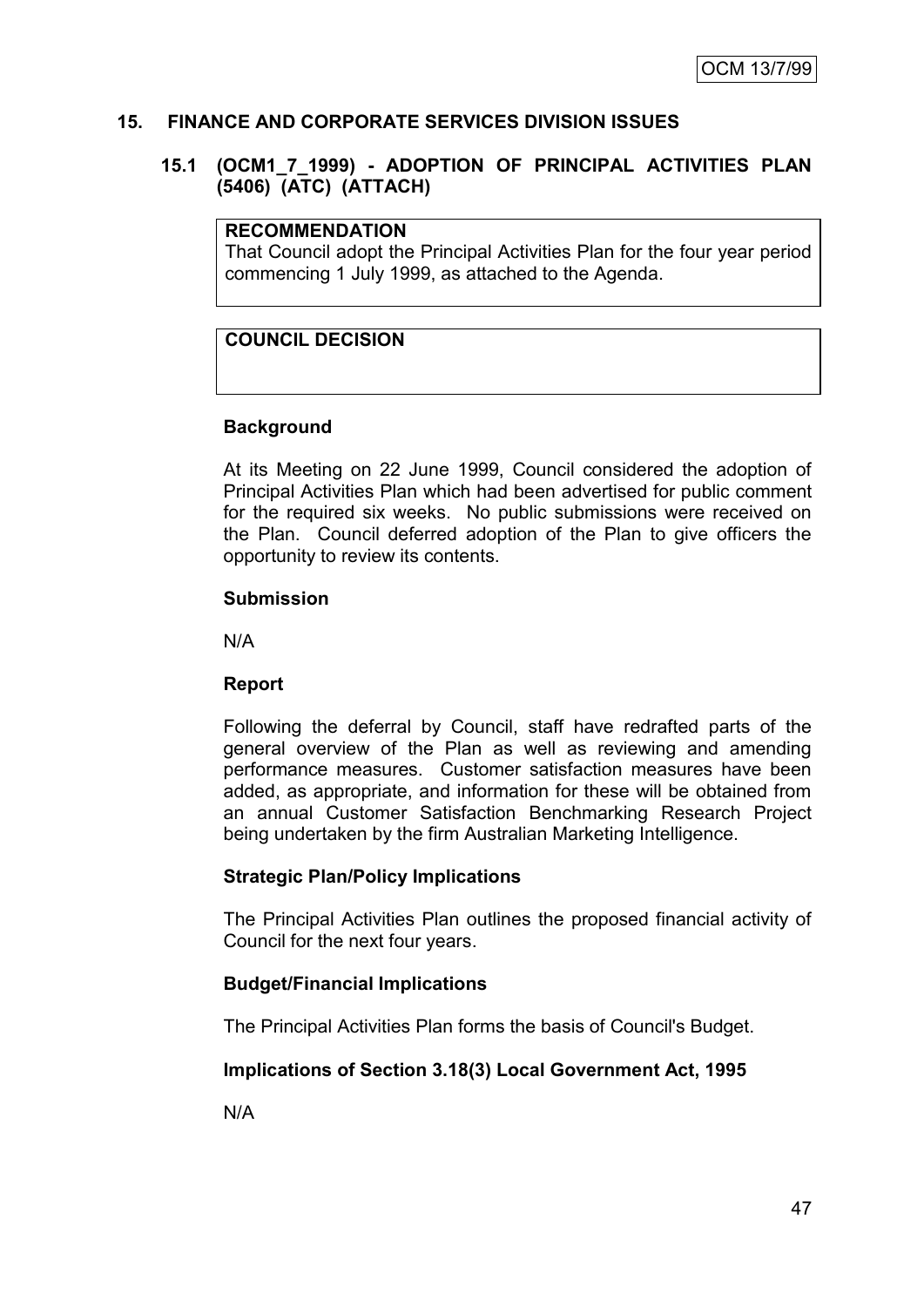# **16. ENGINEERING AND WORKS DIVISION ISSUES**

# **16.1 (OCM1\_7\_1999) - TENDER NO. 9/99 - SALVAGE AND RECOVERY RIGHTS HENDERSON LANDFILL (4900) (BKG)(ATTACH)**

# **RECOMMENDATION**

That Council:

- (1) decline to accept any tender for Tender No. 9/99 for the Salvage and Recovery Rights at Henderson Landfill Site; and
- (2) requests staff prepare a report by February 2000 for the construction of a transfer station for use by trailers so, if necessary, the construction can be considered for funding in the 2000/01 financial year.

# **COUNCIL DECISION**

# **Background**

At the Council meeting held on 8 June 1999 it was resolved that :

- (1) Council not award a tender at this stage;
- (2) as a matter of urgency, the Director Engineering & Works prepare a Code of Practice for the recycling operation, centring particularly on the safety issues;
- (3) once the Code of Practice is developed, it be monitored for one month and after that month, a report be prepared to Council on whether the operator is complying with the Code; and
- (4) the report be presented to Council for further consideration and to determine whether the operation should be re-tendered.

#### **Submission**

N/A

# **Report**

An Occupational Health and Safety consultant, Dave Brindle, from Eastern Regional Metropolitan Council was employed to carry out a risk management analysis of the scavenging for recyclables at the Henderson Landfill Site and assist in the preparation of a code of practice centring on safety issues at Henderson Landfill Site.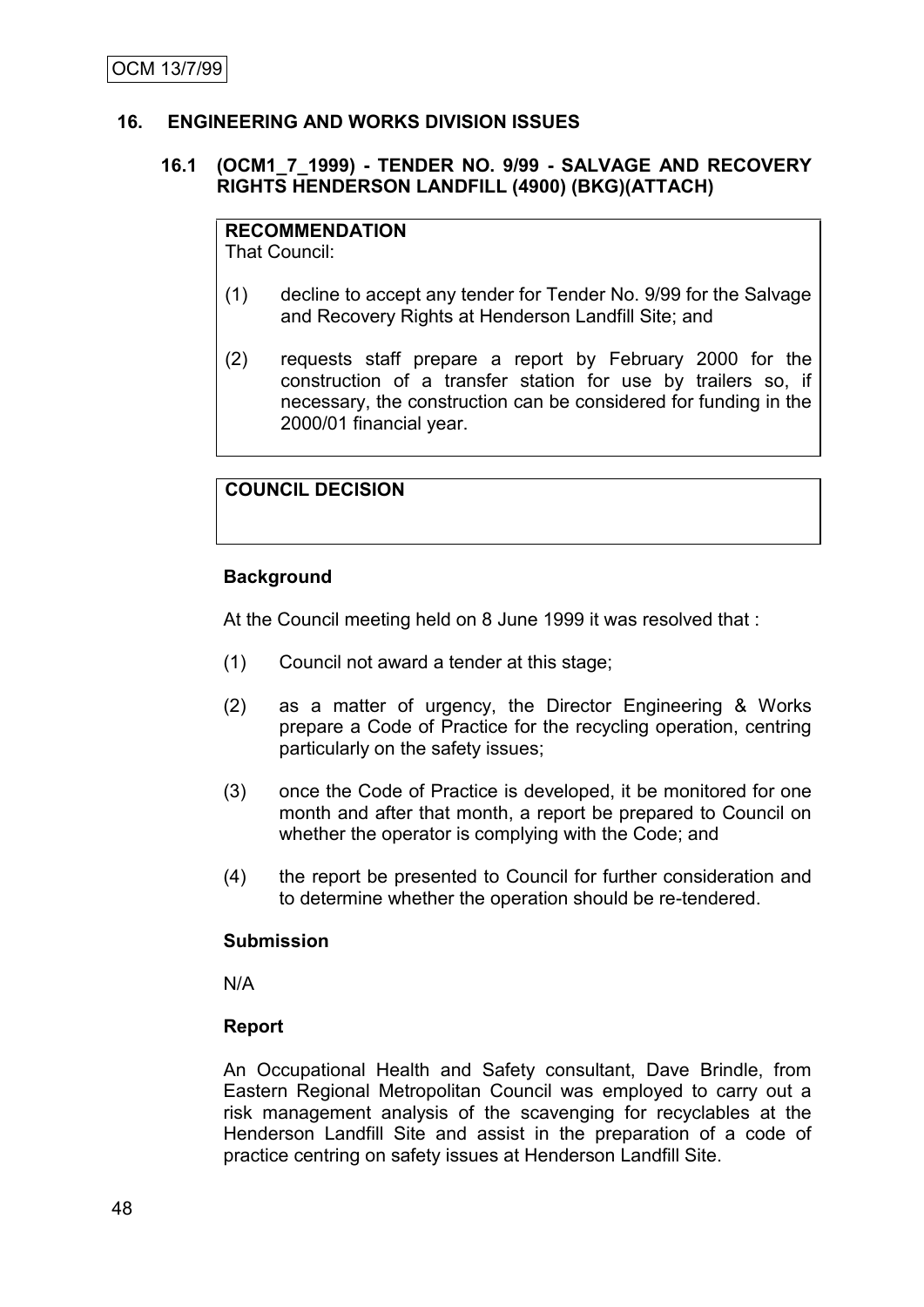The report (attached to the Agenda), expresses concern on both the safety and health risks associated with the observed operation. Because of this verbal advice the current contractors have been instructed to stop working on the site.

There is a major concern with conflict between the staff of the scavenging contractor and the larger earthmoving and compaction equipment working on site.

The operators of these machines are required to level and compact the waste on a continuous basis.

This daily operation is hazardous enough in having to work with large volumes of materials of such a variable nature in a relatively confined and consequently congested environment. These problems are further heightened in having to operate next to the trailers and cars unloading. The practice of the contractor's staff also going through the waste behind these trailers is of even greater concern. The waste from the trailers is often quite high. When the machine comes to spread the material the operator may encounter a contractor staff member kneeling in the rubbish and not see him because he is obscured by the pile of rubbish in front of him.



Of equal concern is the major health risk associated with this operation.

The material being brought to the site has a high percentage of putrescible waste. Following compaction all materials will have high levels of bacterial contamination. The contractor's staff are walking over this all day. At times they even break open plastic bags to look through the contents. The risk of them contracting an infection is high.

Because of these concerns it is recommended that the salvage and recovery operation not continue.

To reduce the risk to the public who also use the site to dispose of their rubbish and may also be exposing themselves to injury or infection, it is recommended that an investigation be undertaken into establishing a transfer station.

This is compulsory on new sites. The Canning Council and Armadale Council sites are the only other sites in the metropolitan area where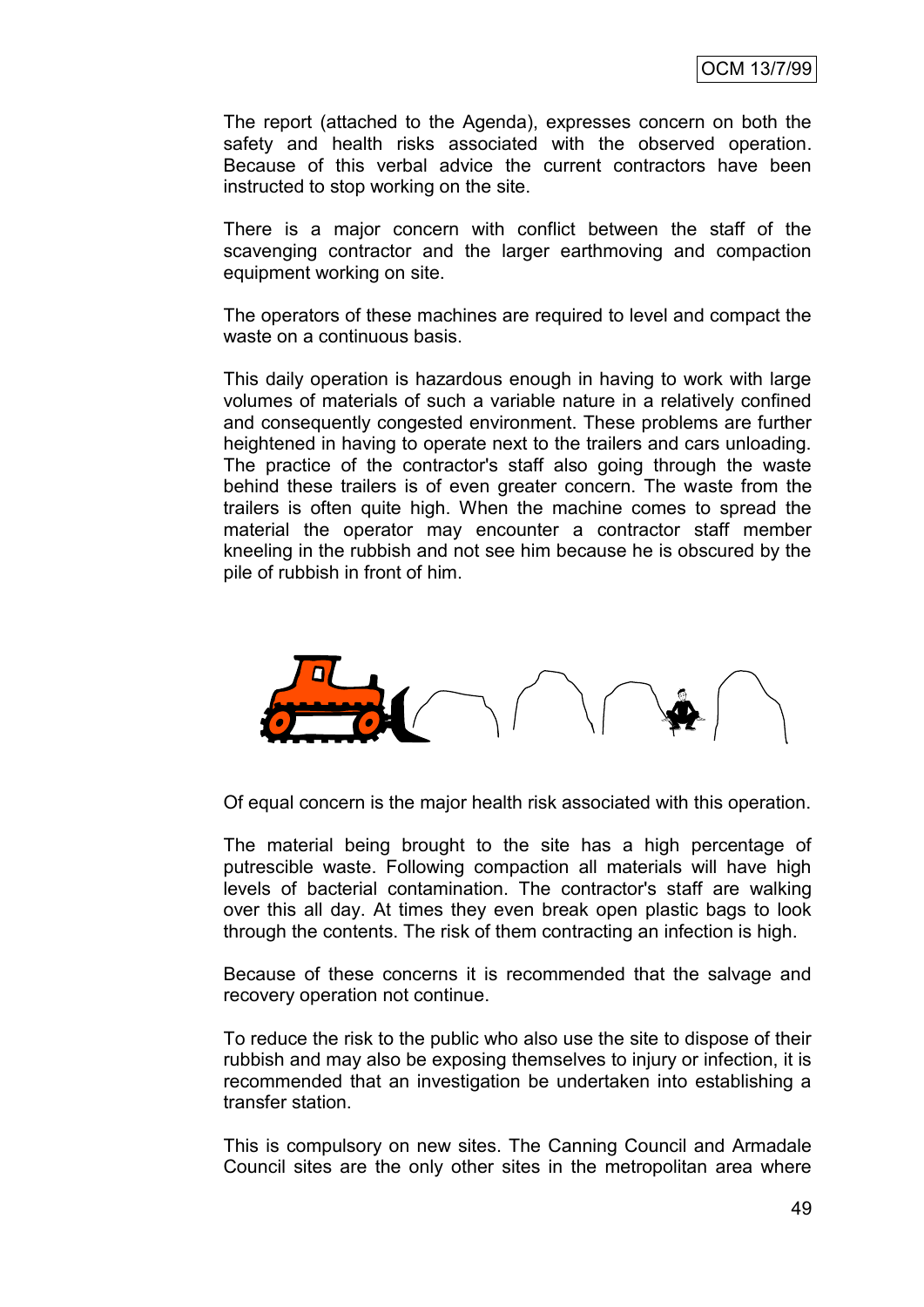trailers are allowed on the tip face. Canning site will close in June 2001.

The three other operating sites have provided transfer stations. Residents then deposit their waste into larger containers so there is no direct contact with the waste. When the containers are full they are transported to the landfill face.

The report needs to be completed by February 2000 to allow sufficient time for consideration to be given to the funding required to built it in 2000/01.

#### **Strategic Plan/Policy Implications**

Safety & Health of the public and staff is important.

#### **Budget/Financial Implications**

There is no impact on the current budget.

# **Implications of Section 3.18(3) Local Government Act, 1995**

Nil

# **16.2 (OCM1\_7\_1999) - TENDER NO. 21/98 - SUPPLY AND INSTALLATION OF LANDFILL GAS EXTRACTION UTILISATION SYSTEM - HENDERSON LANDFILL (4900) (RNJ)(BKG)(COASTAL)**

#### **RECOMMENDATION** That Council:

- (1) agree to the period for proving the commercial viability of the gas being amended from 2 years to 5 years;
- (2) agree to the lease of 500 square metres for Waste Gas Resources to include a 5 year option after the expiration of the 21 year lease period.

# **COUNCIL DECISION**

# **Background**

At the meeting of full Council held on Tuesday 17th November 1998 it was resolved to: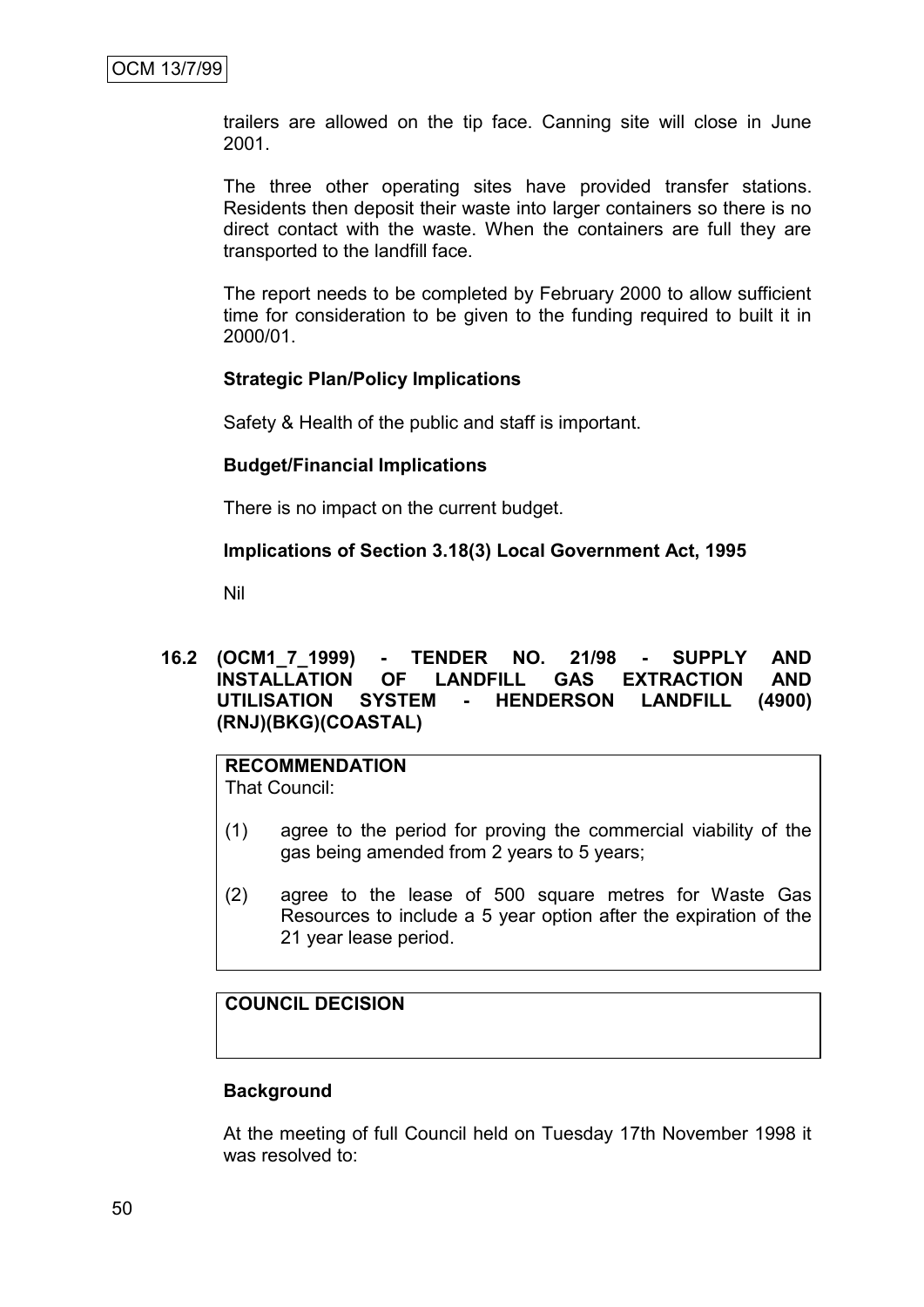- (1) accept Waste Gas Resources' submission for Tender No. 21/98 - Supply and Installation of Landfill Gas Extraction and Utilisation System at Henderson Landfill for a gas management extraction system and manage the recovered gas for a period of 2 years at no cost to Council;
- (2) take over the gas management infrastructure for the lump sum payment of \$55,000 if, following this two year evaluation and development phase, Waste Gas Resources consider the commercial sale of gas from this site not to be a viable option;
- (3) accept Waste Gas Resources' royalty payments as follows should the commercial sale of gas from the site become viable:

| Year 1          | 5% of Gross Gas Sales  |
|-----------------|------------------------|
| Year 2-10       | 15% of Gross Gas Sales |
| Year 11 onwards | 17% of Gross Gas Sales |

Subsequent discussions have been held between Waste Gas Resources, Council Officers, our consultants (Halpern Glick Maunsell) and solicitors McLeod & Co. to draw up a lease agreement and contract documents.

# **Submission**

N/A

# **Report**

The proposed contract is for Waste Gas Resources to extract methane gas from the Henderson landfill site. This involves the installation of bores, extraction pumps and delivery pipelines.

Waste Gas Resources provided the most advantageous submission. They were prepared to install the system free of cost and only be paid \$55,000 if they could not sell the gas. The total infrastructure cost is estimated to be in the vicinity of \$200,000.

Discussions have taken place with Waste Gas Resources to finalise an agreement. One of the key issues why this is being reconsidered by Council is the request that the original 2 years commitment to the project being commercially successful be extended to 5 years.

The other issue is they have requested the lease include an option to extend to a further 5 years after the 21 year lease period.

These proposals are supported to encourage the success of this project.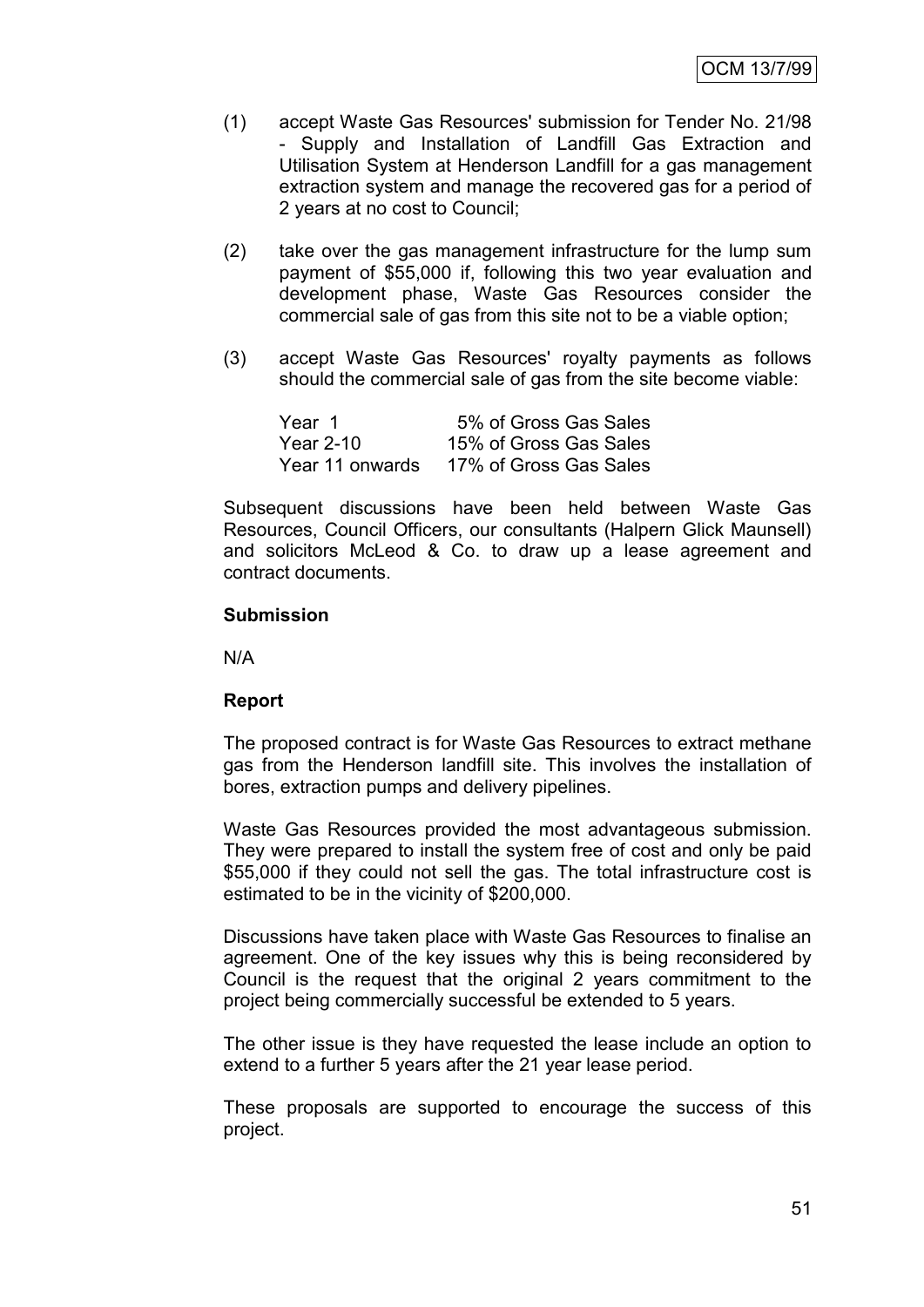# **Strategic Plan/Policy Implications**

The development and implementation of a waste gas management system satisfies Council's objective to protect "The Natural Environment" and the Department of Environmental Protection's licence requirements for Henderson Landfill.

### **Budget/Financial Implications**

\$55,000 was set aside on the 1998/99 budget for tendering, development and implementation of a waste gas management system. Some fees have been submitted to date from McLeods and Halpern Glick Maunsell and the balance of the funds will be rolled over into the next financial year. No additional funding is anticipated to be required in the next financial year.

#### **Implications of Section 3.18(3) Local Government Act, 1995**

Nil

#### **17. COMMUNITY SERVICES DIVISION ISSUES**

# **17.1 (OCM1\_7\_1999) - TENDER NO. 37/99 - CLEANING OF THE SOUTH LAKE LEISURE CENTRE (10155) (GMAC) (ATTACH)**

**RECOMMENDATION** That Council:

- (1) Accept the tender for Tender No. 37/99 cleaning of the South Lake Leisure Centre submitted by Western Office Cleaning Services for the annual tender price of \$33,523.46; and
- (2) The contract period be for two (2) years from  $1<sup>st</sup>$  August 1999 to  $31<sup>st</sup>$  July 2001.

# **COUNCIL DECISION**

#### **Background**

Contractual arrangements with current cleaner, MP Cleaning company expired on the 30th June 1999. A report was presented to the June 1999 meeting of Council detailing information relating to the tender for cleaning services at the South Lake Leisure Centre. The matter was deferred to allow for further evaluation of tenders to be completed. The Centre"s contract with MP Cleaning was extended until 29th July 1999 to accommodate this deferral of a decision.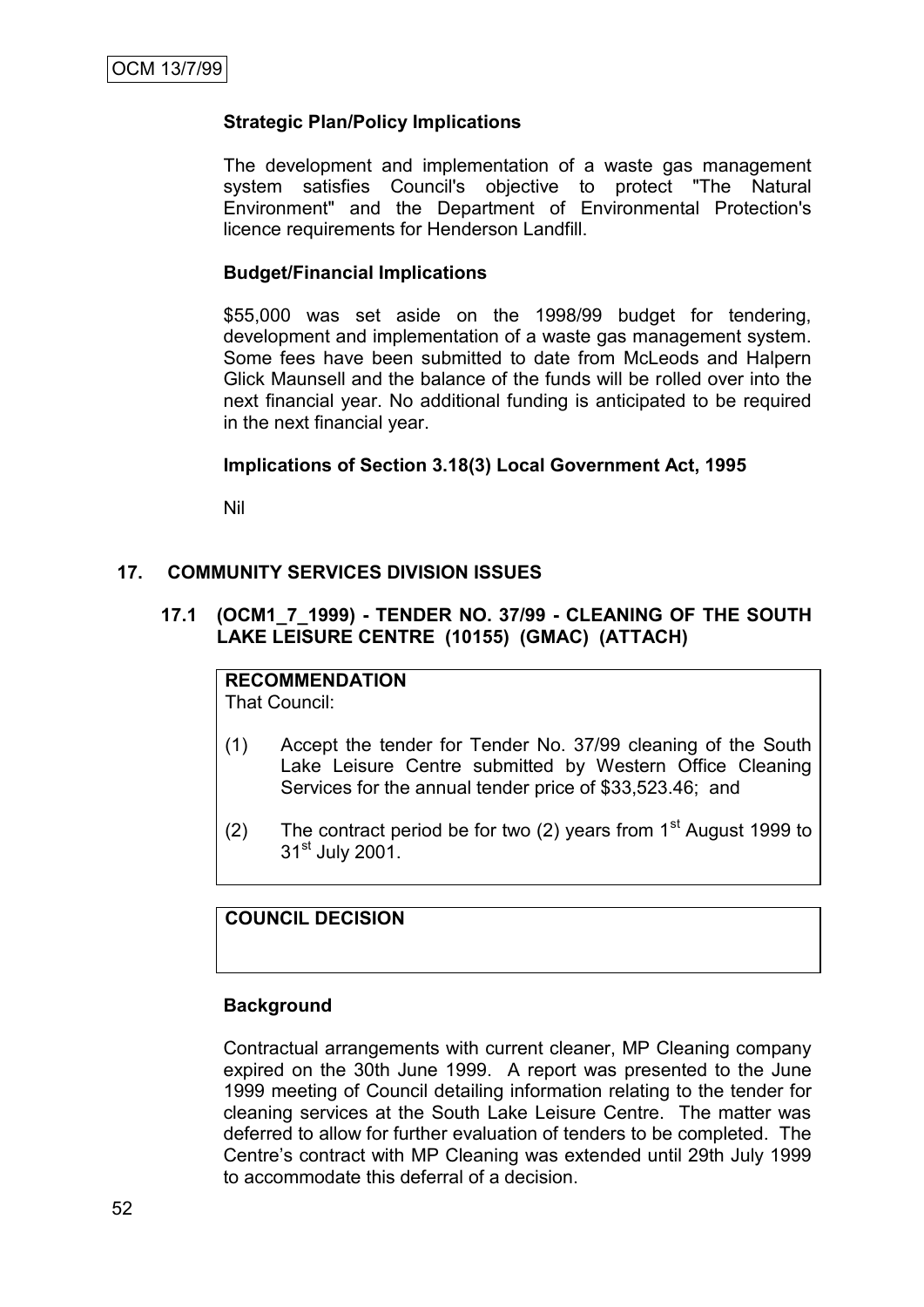# **Submission**

N/A

# **Report**

In summary, a total of eleven (11) tenders were received by the conclusion of the acceptance period, with one tender excluded for not being in accordance with tender documentation and incorrectly delivered.

Specifications for the cleaning services requested tenderers provide a series of information to be utilised in evaluating the merits of each submission. Tenderers were also afforded the opportunity to submit any additional information that may support their submissions.

The information requested and provided is reflected in the evaluation matrix attached to the agenda. The matrix has been separated into essential and desirable criteria, with the intention that submissions that receive a "no" evaluation in the essential criteria are automatically excluded from consideration.

With this in mind, companies' Lists Cleaning Services, Office Cleaning Experts, Jason Cleaning and Bosworth Cleaning were excluded as their tender price exceeded the budget allowance of \$35 000.00

Dominant Property Services and Lukes Cleaning were eliminated from consideration as their previously held contracts did not support their ability to undertake cleaning in a high volume public facility. In both cases the company"s previous experience concentrated in an "office" environment, rather than a facility with a variety of public areas such as is present at the South Lake Leisure Centre.

MP Cleaning Company was eliminated from consideration because although providing three (3) references, only two (2) companies could be contacted with the third being a disconnected telephone number. Of the two (2) references contacted, one indicated satisfaction with the cleaning performance whereas the other company had been taken over with the contact person no longer working for the company. MP Cleaning Company however no longer held this contract.

Prestige Cleaning, Western Office Cleaning and Reekie Property Services therefore are the only submissions to completely fulfil the essential selection criteria.

Evaluating the three (3) remaining companies against the desirable criteria indicates that Reekie Property Services is not a Quality Assured Company, where Western Office and Prestige Cleaning both are certified under ISO 9002. Further Reekie Property Services did not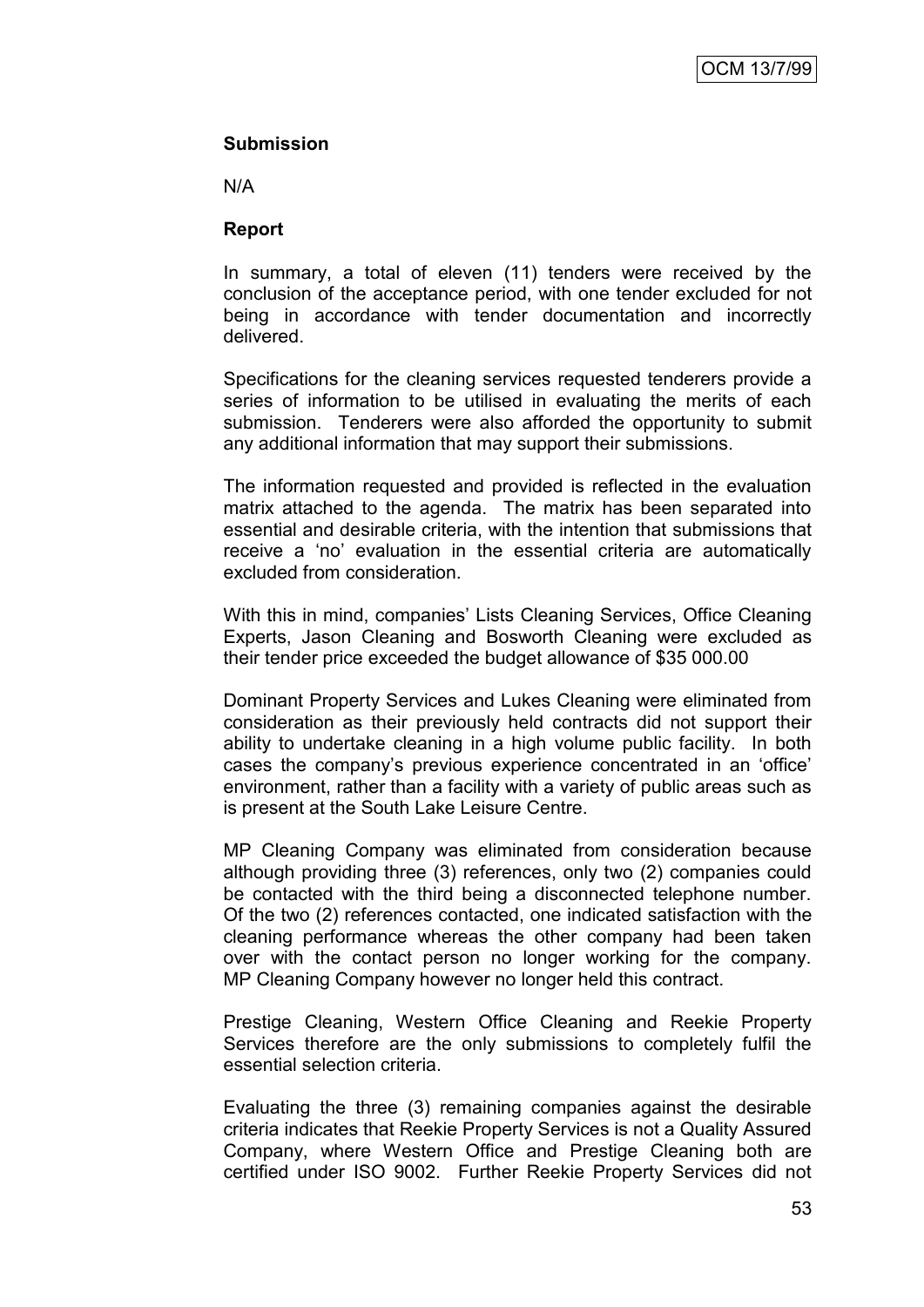provide additional information relating to the company"s human resource and environmental protection practices. Both Western Office and Prestige Cleaning provided detailed information in these areas, indicating that both are highly organised, well structured and accountable companies.

Western Office and Prestige Cleaning Services both fulfilled all essential and desirable criteria as detailed in the evaluation matrix. Both companies have submitted tenders similar in terms of annual price (\$33 523.46 and \$32 453.00 respectively) and total cleaning hours (1750 evening man hours and 206 daytime man hours p/a & 1300 evening man hours and 693 daytime man hours respectively).

References provided for Western Office Cleaning Services included Property Manager"s Jones Lang LaSalle, P & O Facilities Management and Knight Frank Price Waterhouse. Those contacted all strongly advocated for this contractor"s cleaning standard and recommended them without reservation.

References for Prestige Property Services included both the Domestic and International Airport Terminals, Garden City Shopping Centre and the Reserve Bank. Contacted referees advised that the company maintained an excellent level of cleaning and employee supervision, as well as very good backup response.

In attempting to separate the two (2) remaining companies, reference needs to be made back to tender assessment information relating to evening cleaning presented to the June 1999 meeting of Council.

At that time, it was mentioned that it is the Centre Management's preference to have a greater concentration of hours afforded to the after hours component of the Contract.

As previously mentioned, Western Office Cleaning provide for an additional 450 evening cleaning hours per annum in its tender.

With this in mind, Western Office Cleaning's submission, emphasising more intensive evening cleaning, appears to be more suited to maintaining a high standard day-to-day basis.

#### **Strategic Plan/Policy Implications**

N/A

#### **Budget/Financial Implications**

Contained within the Centre"s 1999 / 2000 operational budget is an allowance for contract cleaning of \$35 000.00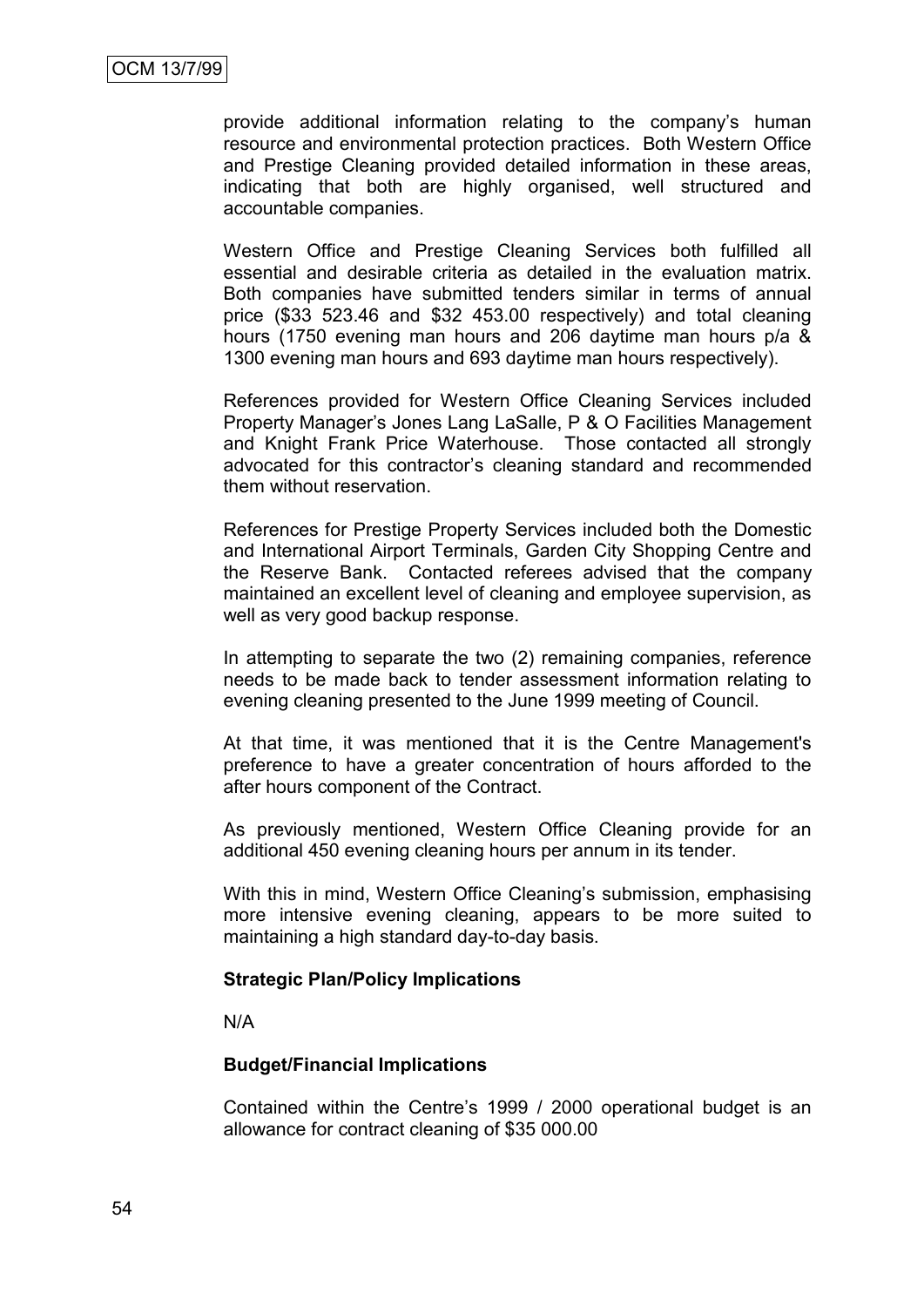# **Implications of Section 3.18(3) Local Government Act, 1995**

Nil

**17.2 (OCM1\_7\_1999) - RE-AFFIRMATION OF COUNCIL DECISIONS - 3 JUNE 1998 AND 17 SEPTEMBER 1998 REGARDING LOT 14 PROGRESS DRIVE, BIBRA LAKE - SALE OF LAND TO THE WA CROATIAN ASSOCIATION (INC.) (1100231) (LJCD)**

#### **RECOMMENDATION** That Council:

- (1) re-affirm the decisions of 3 June 1998, 3 August 1998 and 17 September 1998 regarding the sale of proposed Lot 21 Progress Drive, Bibra Lake and the leasing of proposed Lot 22 Progress Drive, Bibra Lake to the WA Croatian Association (Inc.);
- (2) advise the WA Croatian Association (Inc.) that although the decisions of 3 June 1998, 3 August 1998 and 17 September 1998 have been re-affirmed, the Association shall within seven (7) days of the receipt of the Contract of Sale sign the Contract of Sale and pay to Council the sum of \$120,813, being the Association"s share of the works contributions to clear the subdivision of Lot 14 Progress Drive, Bibra Lake; and
- (3) shall terminate this arrangement forthwith, due to failure by the Association to comply with these requirements.

# **COUNCIL DECISION**

# **Background**

This dealing commenced in July 1994 when Council resolved to reserve Lot 14 Progress Drive [excluding that portion set aside for an ice skating rink] for the WA Croatian Association (Inc.) for the purposes of establishing social, sporting and cultural facilities. Then on 4 April 1995, Council resolved that the Association be given the opportunity to purchase an area of land for the abovementioned purpose. The aforementioned decisions also provided for the sharing of costs on a pro-rata basis. Council adopted concept plans for the proposed development and the public was given an opportunity to comment on the proposal. Council considered the submissions received but was of the opinion that the development should proceed.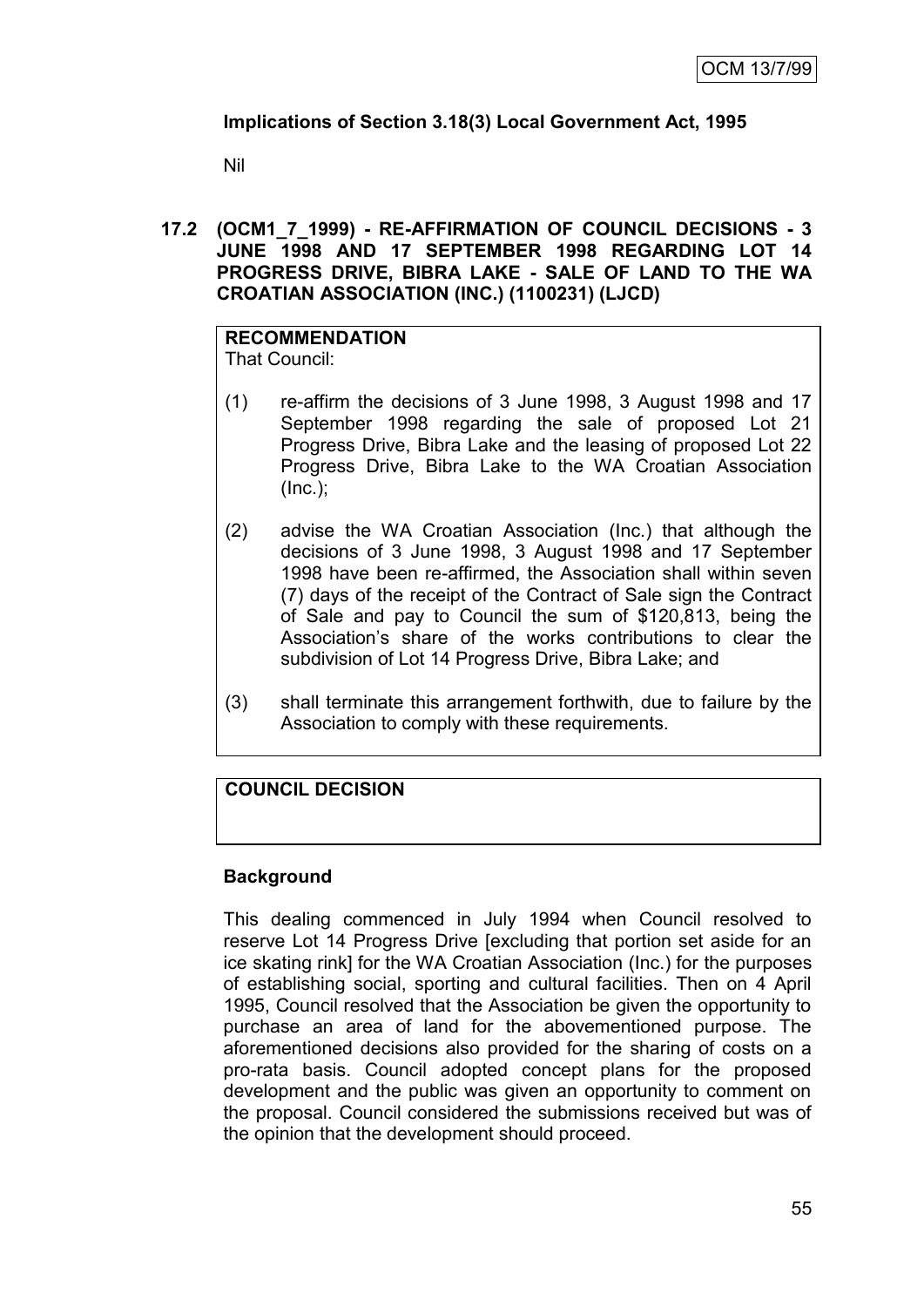On 6 August 1996, Council resolved to proceed with the subdivision of Lot 14 Progress Drive and Mr Dave Everall, a Consulting Biologist was engaged to prepare/co-ordinate all the necessary approvals for the subdivision. Also, the resolution provided for the establishment of a Working Group comprising Councillors, Staff/Consultants and representatives from the WA Croatian Association.

The Working Group met and issues were considered and an understanding between all parties was reached with recommendations made to Council. Council on 3 December 1996 adopted Clause 1 of the Special Finance Committee meeting held on the 25 November 1996, which gave approval for the Lot 14 Progress Drive project to proceed. The WA Croatian Association (Inc.) was informed of Council"s decision by letter dated 6 December 1996 and the Association responded by letter dated 6 January 1997, accepting the decision of Council.

Mr Everall received advice that the project would be informally assessed and prepared an Environmental Management Plan, which was to be used by the Ministry for Planning, as the controlling document for the subdivision of Lot 14 Progress Drive. [An informal diagram of survey was prepared for the aforementioned property showing the subdivision as proposed Lot 1 and proposed Lot 2. However, when the formal Diagram of Survey was prepared and submitted to the LTO the Lots became Lot 21 and Lot 22 respectively.]

The Environmental Management Plan was lodged with the appropriate authorities and the plan was rejected. The Environmental Protection Authority decreed by virtue of its authority under the Environmental Protection Act, that the project should be formally assessed and therefore, became subject to a Consultative Environmental Review. The involvement of the Environmental Protection Authority made the decision of 3 December 1996 void and the process had to commence all over again.

The Environmental Management Plan was modified by Mr Everall to satisfy the requirements of the EPA for a Consultative Environmental Review. The CER stood for the prescribed period of time, public consultation sessions were held. Representations were made in person to the Environmental Protection Authority for its consideration of the project. There was an appearance before the Appeals Convenor to resolve issues, which were on appeal.

The Minister for the Environment approved the project and issued Statement 000 475 dated 5 May 1998, which set out the conditions and commitments relevant to the project. Condition 4.1 of statement 000475 stated, that a site access plan must be approved prior to any ground-disturbing activity. Also, the commitments stated that a landscape plan had to be approved.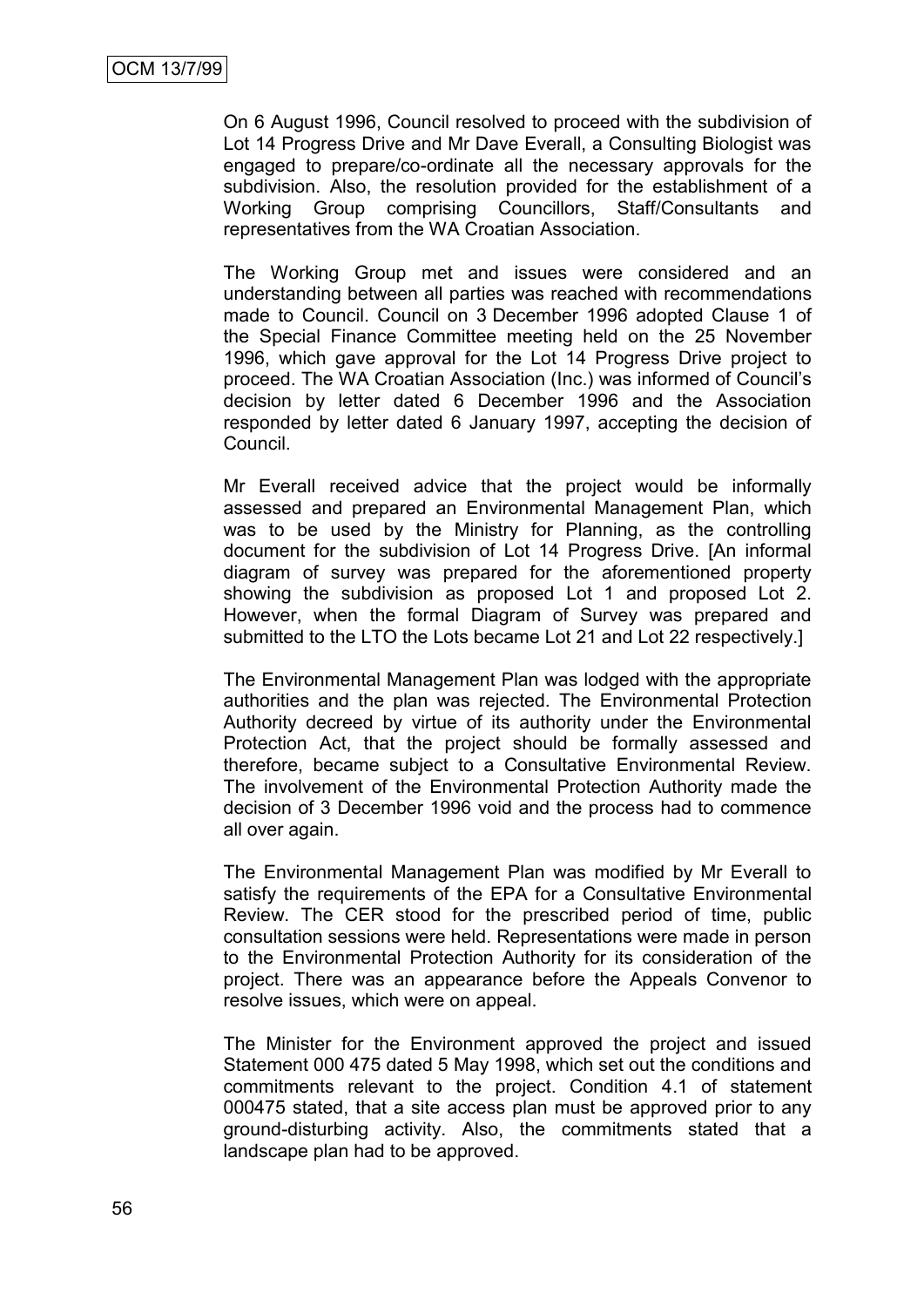After an exhaustive process Council on 3 June 1998 adopted a detailed resolution in respect to this matter. The decision of Council was relayed to the WA Croatian Association (Inc.) who was required to reply in writing stating its acceptance. The Association replied by letter dated 11 June 1998 accepting Council"s decision.

The resolution of 3 June 1998 inter alia stipulated that the provisions of section 3.59 of the Local Government Act 1995 would apply to the dealing. The provisions of the beforementioned section were implemented whereby the Business Plan was advertised on 17 June 1998, inviting submissions from the public in relation to the Business Plan and the submission period closed on 28 July 1998.

A Special Council Meeting was convened on 3 August 1998 to consider the submissions received. At the aforementioned meeting, Council resolved to proceed with the dealing, however, the whole matter was dependent upon the implementation of part 6 of the resolution, which reads:

"That all of the above being subject to the Minister for the Environment agreeing to the proponent of the development being the WACA in regards to proposed Lot 1 and proposed Lot 2 and not the City of Cockburn."

The Minister for the Environment was formally requested to accede to the decision of Council, but replied stating:

"As the City of Cockburn will retaining ownership of Lot 22 [proposed Lot 2] and the wetland, I believe it would be more appropriate for the City of Cockburn and the Western Australian Croatian Association to be joint proponents.

In light of the Minister"s reply the matter was listed on the Agenda for the Ordinary Council Meeting of 15 September 1998. At that meeting Council resolved, that the matter be dealt with at a Special Council Meeting to be held on 17 September 1998.

Council on 17 September 1998 revoked part 6 of the resolution of 3 August 1998 and Council adopted two resolutions. The first resolution dealt with matters relevant to the administration of the project. The second resolution dealt with the Development Approval for the proposed development of Lot 22 Progress Drive. The Association was informed by letter dated 22 September 1998, in relation to Council"s decision of 17 September 1998. Advice was received on 30 September 1998 that, the Association accepted the position.

No work could commence on the site until the Department of Environmental Protection had approved the landscape/site access plan. G Vassiliou was commissioned on 5 October 1998 to prepare the landscape/site access plan. At the same time, McDowall Affleck Pty Ltd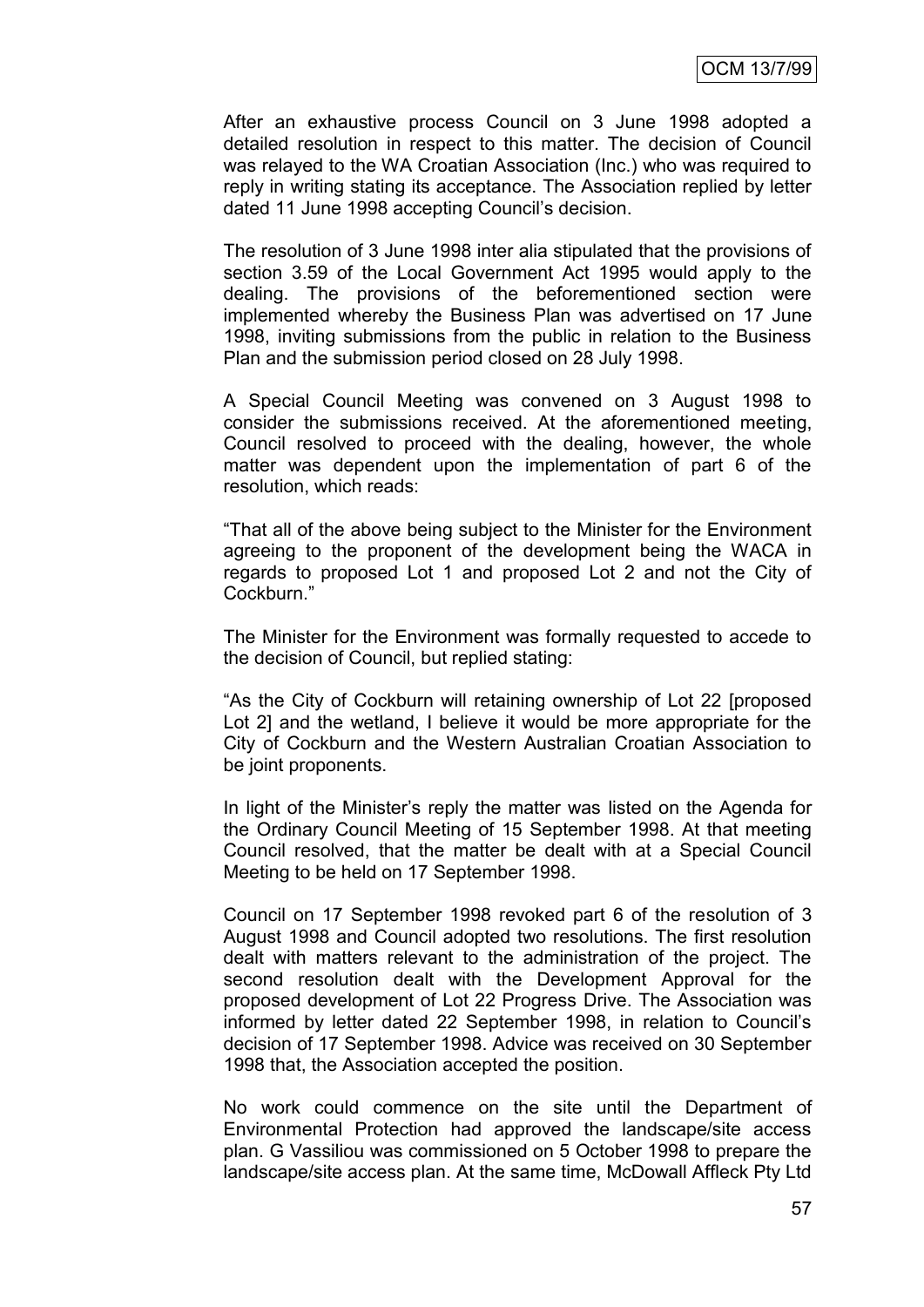a firm of consulting engineers was commissioned to prepare a conceptengineering plan for the project. On 6 October 1998, the Association was requested to pay the sum of \$16,924.00, being its share of the additional costs to secure approval for the project and the sum was paid.

The progression of the project hinged on a number of things happening and to save time, an Offer and Acceptance was sent to the Association. Eventually the Offer and Acceptance was returned along with a deposit of \$10,000 and the payment of the additional costs.

The Western Australian Planning Commission by letters dated 4 November 1998 set the conditions of subdivision in respect of Lot 14 Progress Drive and the development approvals in respect of the proposed Lot 22 Progress Drive. The Association was informed of the current position.

A draft Contract of Sale was prepared which inter alia that the works contribution had to be paid within 7 workings days of the execution of the Contract and Sale. Furthermore, the balance of the purchase price had to be paid within 120 days of the issue of the Certificates of Title. A copy of the draft Contract of Sale was provided to the Association and repeated requests were made to finalize the matter.

# **Submission**

The WA Croatian Association (Inc.) replied by letter 30 June 1999 in response to Council"s letter of 21 June 1999 as follows:

*"We refer to your letter dated the 21 June 1999. Our normal fund raising activities have not taken place in relation to the proposed purchase of Lot 21 Progress Drive Bibra Lake. Given the magnitude of the Project we have acquired the services of Funding-raising Management Consultants to take the matter in an efficient and professional manner.*

*The Fund-raising Consultants are still completing their feasibility study for the fund-raising plan, however we envisage fund-raising will commence by August 1999. In light of the above the committee have taken steps to obtain finance to meet the shortfall of the \$120,813 from what the Association has already collected. Documentation is with the financial institution and should be finalized in next 10 days or there about.*

*A small matter of concern has arisen after advice from our solicitor. The Offer and Acceptance has not been correctly executed by the Association because;*

- *1. No common seal is affixed*
- *2. Document is not executed by two officers of the Association.*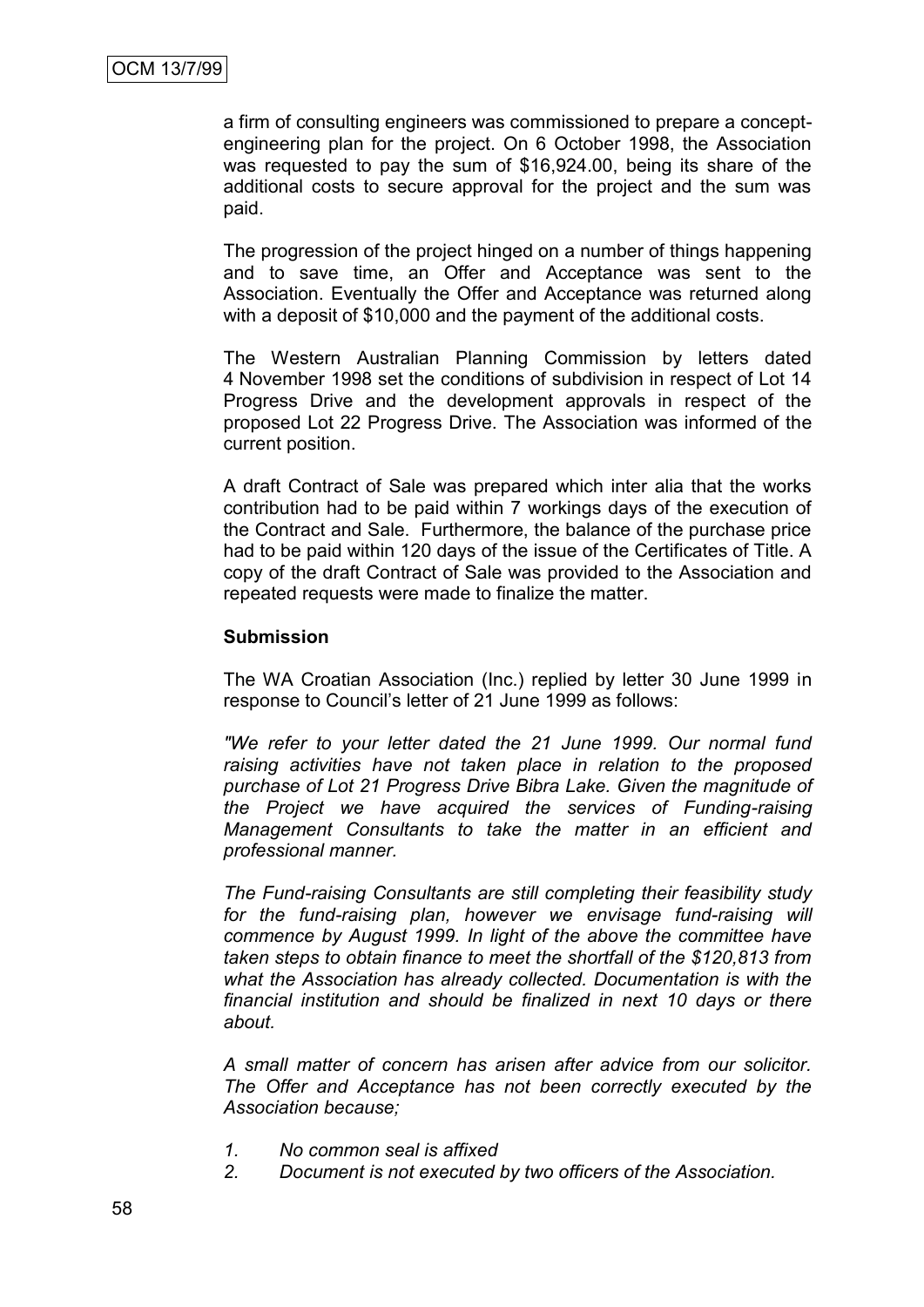*It would be appreciated if you would forward a further offer and acceptance so as we may effect execution of the same.*

*In relation to you questions raised in your letter dated 21 June 1999.*

- *1. When WACA will pay \$120,813, shortly after new Offer and Acceptance is re-executed.*
- *2. WACA will be in a position to pay \$210,000 within 120 days of the issue of the certificate of title."*

Council"s letter of 21 June 1999 pointed out to the Association since the Commission had not endorsed the Diagram of Survey by 4 May 1999 then the Contract was at an end. That is, four months from 4 January 1999 as prescribed by condition 16 (4) (b) of the "Joint Form of General Conditions for the Sale of Land." Council"s letter also asked if the Association could advise when the Association would be in a position to pay the works contribution and would the Association be in position to pay the balance of the purchase price, which is \$210,000.

#### **Report**

Based on an Offer and Acceptance dated 4 January 1999, which stated that the contract was subject to the Joint Form of General Conditions for the Sale of Land 1994 the contract was brought to an end on 4 May 1999.

Although it could be argued that the Association incorrectly signed the Offer and Acceptance, nevertheless the Association had indicated its willingness to proceed by correspondence.

The contract was brought to end by virtue of conditions 16 (4) (b) of the Joint Form of General Conditions for the Sale of Land, which reads:

- "(4) Unless the Land is a Strata Lot, the Contract is conditional on:
	- (a) ……
	- (b) the Commission endorsing its approval on the diagram or plan of subdivision before a date four months after the date of the written advice referred to in Condition 16 (4) (a) or the date of Contract, whichever is the later; and
	- $(c)$  ....

Based on the aforegoing the Diagram of Survey should have been endorsed by the Commission by 4 May 1999. Since this did not occur, verbal advice received suggested that the Contract was at an end and the deposit should be refunded. It is submitted that this point of view is acceptable, if the dealing was not subject to other processes.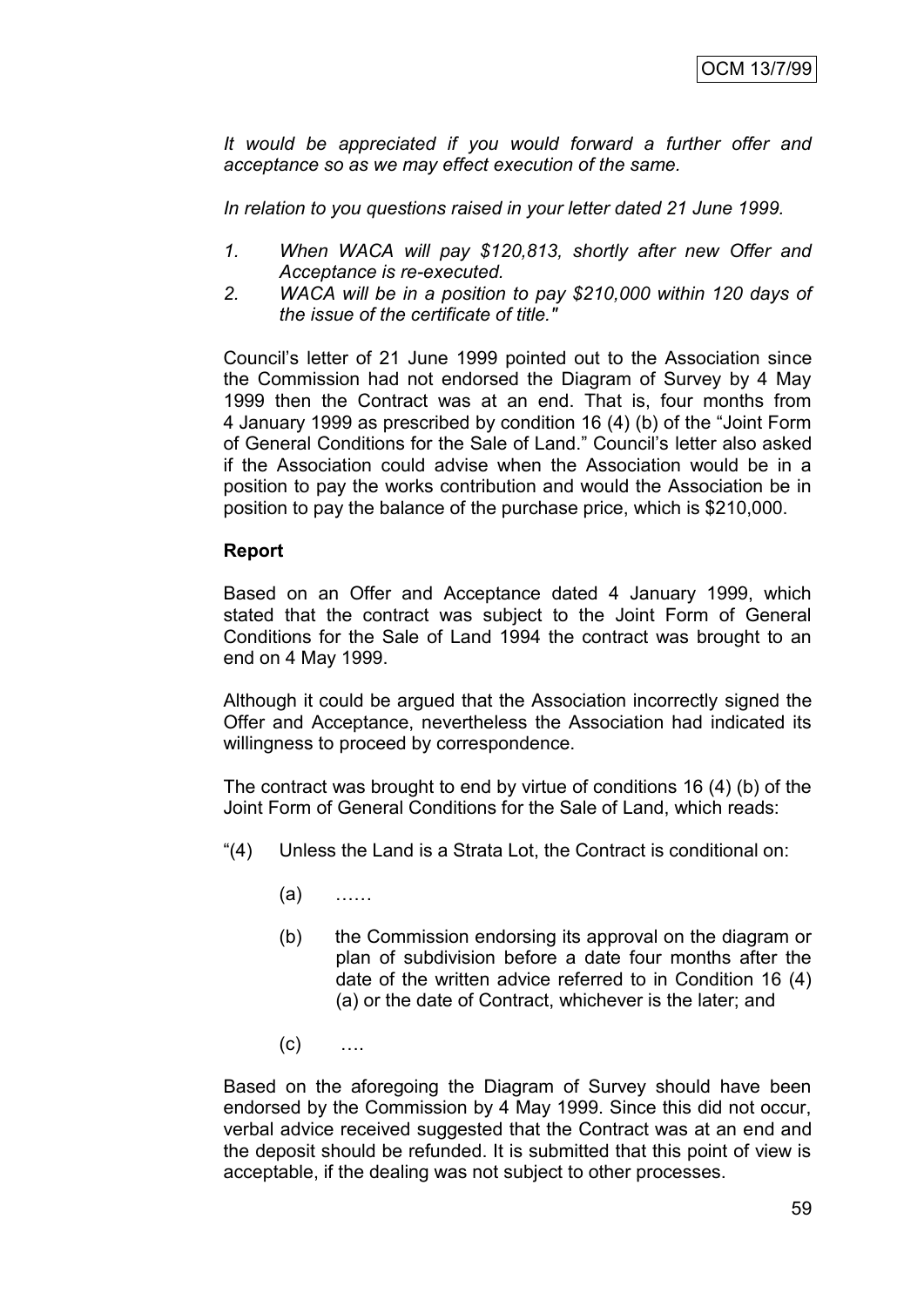As stated previously no ground-disturbing activity could occur until the site access plan and the landscape plan had been approved. The Department of Environmental Protection did not issue its approval until 5 June 1999. Therefore, assuming that the Diagram of Survey was available for endorsement by the Commission prior to 4 May 1999, nothing would have been achieved because the final clearance from Department of Environmental Protection had not been received. The Commission would have checked to ascertain if all clearances had been given prior to endorsing the Diagram of Survey.

Given the nature of the events it is considered prudent to re-affirm the decisions of Council dated 3 June 1998, 3 August 1998 and 17 September 1998, and stipulated to the WA Croatain Association (Inc.), that the Contract of Sale must be signed within seven (7) days of presentation. Such conforms to the draft Contract of Sale.

# **Strategic Plan/Policy Implications**

N/A

# **Budget/Financial Implications**

N/A

**Implications of Section 3.18(3) Local Government Act, 1995**

N/A

# **18. EXECUTIVE DIVISION ISSUES**

# **18.1 (OCM1\_7\_1999) - CHIEF EXECUTIVE OFFICER'S ORGANISATIONAL STATUS REPORT (1054) (RWB) (ATTACH)**

#### **RECOMMENDATION**

That Council receive the Organisational Status Report from the Chief Executive Officer dated July 1999.

# **COUNCIL DECISION**

# **Background**

At its meeting of the 9th March 1999, Council determined that a report on matters of interest be provided to Council on a quarterly basis.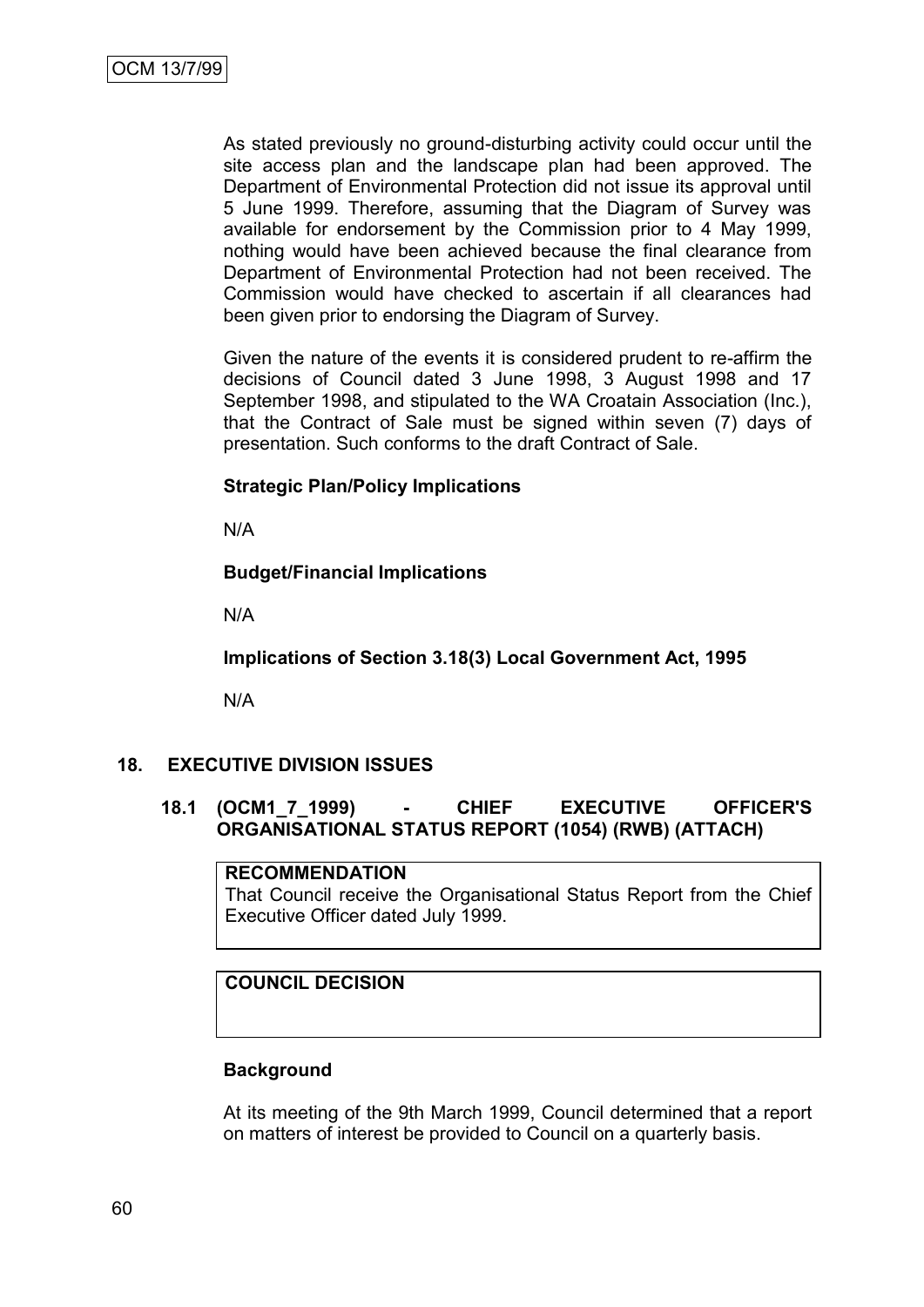The Organisational Status Report replaces the report previously prepared relating to performance measurement.

# **Submission**

N/A

# **Report**

Directors, Managers and staff have generally contributed to the information report which has been titled "Organisational Status Report".

The Status Report will be provided to Council on a quarterly basis highlighting issues that may be of interest to Council.

The Report provides a snapshot of issues at a particular point of time, even though they may currently be in the process of being considered by Council.

# **Strategic Plan/Policy Implications**

N/A

# **Budget/Financial Implications**

Nil

**Implications of Section 3.18(3) Local Government Act, 1995**

Nil

# **19. MOTIONS OF WHICH PREVIOUS NOTICE HAS BEEN GIVEN**

Nil

# **20. CONFIDENTIAL BUSINESS**

Nil

# **21. QUESTIONS OF WHICH DUE NOTICE HAS BEEN GIVEN WITHOUT DISCUSSION**

Nil